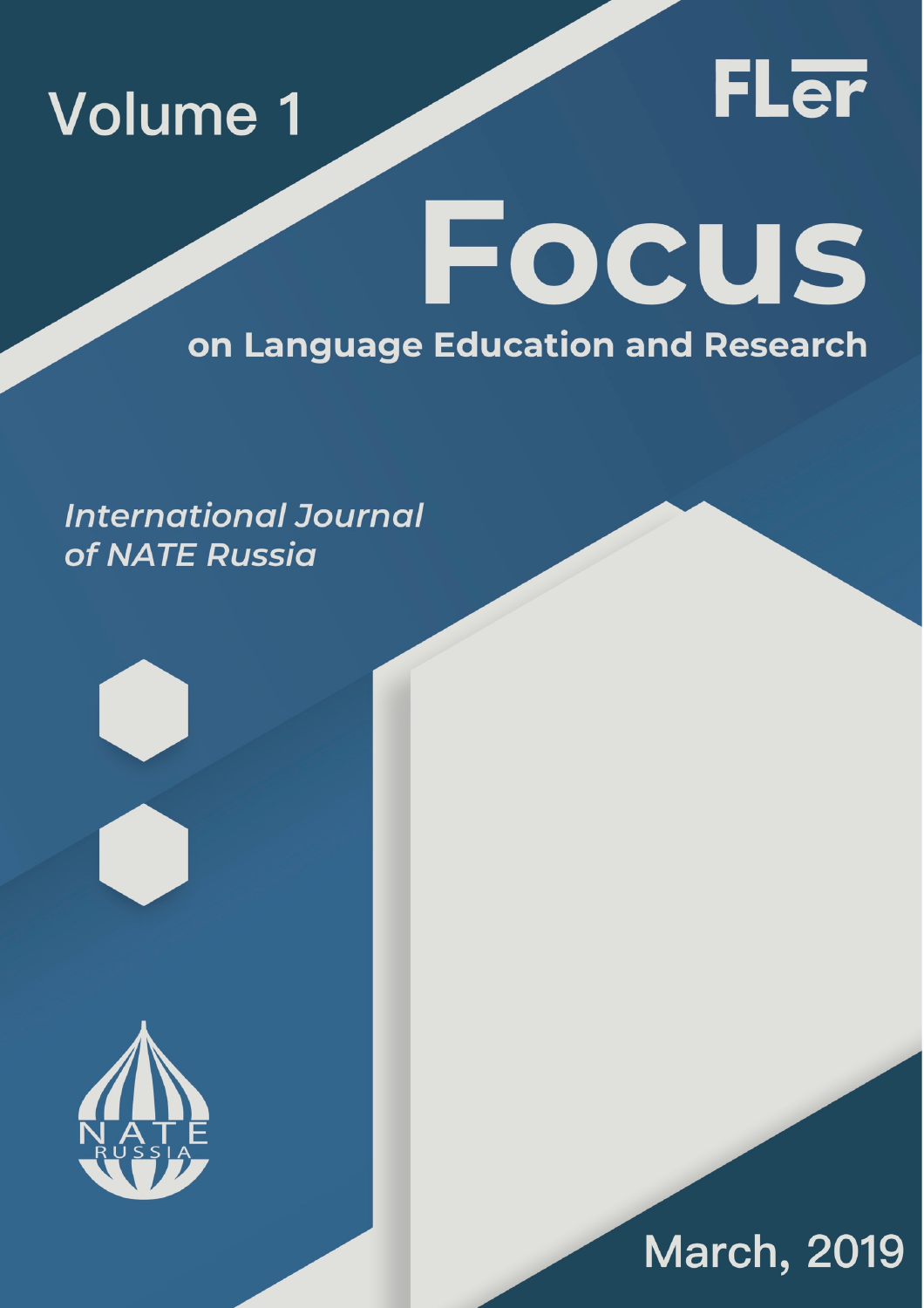*"Focus on Language Education and Research"*



### *Official Journal of NATE-Russia*

#### **Editorial Board**

#### **Editor-in-chief**

Svetlana G. Ter-Minasova - PhD, Professor, Faculty of Modern Languages and Area Studies, Lomonossov Moscow State University (Moscow, Russia)

#### **Deputy editor-in-chief**

Viktoria V. Levchenko - PhD, Professor, Modern Languages and Professional Communication Department, Samara University (Samara, Russia)

#### **Co-editor**

Irina N. Rozina - PhD, Professor Department of Information Technologies, Institute of Management, Business and Law (Rostov-on-Don, Russia)

#### **Editorial board**

1. Natalia V. Komissarova - PhD, Master in Law, Associate Professor, English Philology Department, Russian State Social University, (Moscow, Russia)

2. Ludmila A. Kozhevnikova - PhD, Associate Professor, Modern Languages and Professional Communication Department, Samara University, (Samara, Russia)

3. Svetlana V. Sannikova - PhD, Associate Professor, Department of Foreign Languages South-Ural State Humanitarian Pedagogical University, (Chelyabinsk, Russia)

4. Aida S. Rodomanchenko - PhD, Associate Professor, Foreign Languages Department, National Research University Higher School of Economics, (Moscow, Russia)

5. Natalia N. Kasatkina - PhD, Associate Professor, Department of Foreign Languages, P.G.Demidov Yaroslavl State University, (Yaroslavl, Russia)

6. Evgeniy A. Kolyadin - PhD, Regional Public Professional Organization 'Yamalia English Language Teachers' Association', (Gubkinsky, Russia)

7. Tatyana S. Makarova - PhD, Associate Professor, Department of Anglistics Studies and Cross-Cultural Communication, Moscow State Pedagogical University, (Moscow, Russia)

8. Anastasiya G. Khodakova - PhD, Associate Professor, Department of English Philology, Tula State Lev Tolstoy Pedagogical University, (Tula, Russia)

9. Elena S. Nadtocheva - PhD, Associate Professor, Institute of Foreign Languages, Ural State Pedagogical University, (Yekaterinburg, Russia)

10. Olga A. Mironova - PhD, Associate Professor, Theory and Practice of Modern Languages and Linguodidactics Department, Minin University, (Nizhny Novgorod, Russia)

11. Larisa G. Kuzmina - PhD, Associate Professor, Department of English for International Relations Faculty, Voronezh State University, (Voronezh, Russia)

12. Elena V. Kirillina - PhD, Associate Professor, Department of Foreign languages for Technical and Natural sciences, M. K. Ammosov North-Eastern Federal University, (Yakutsk, Russia)

13. Svetlana A. Reztsova - PhD, Associate Professor, Department of Linguistics and Cross-Cultural Communication, State University of Humanities and Social Studies, (Kolomna, Russia)

14. Tatyana D. Margaryan - PhD, Associate Professor, Linguistics Department at Bauman Moscow State Technical University, (Moscow, Russia)

15. Natalia H. Frolova - PhD, Associate Professor, School of Applied Linguistics and Foreign Languages, National Research University Higher School of Economics - Nizhny Novgorod, (Nizhny Novgorod, Russia)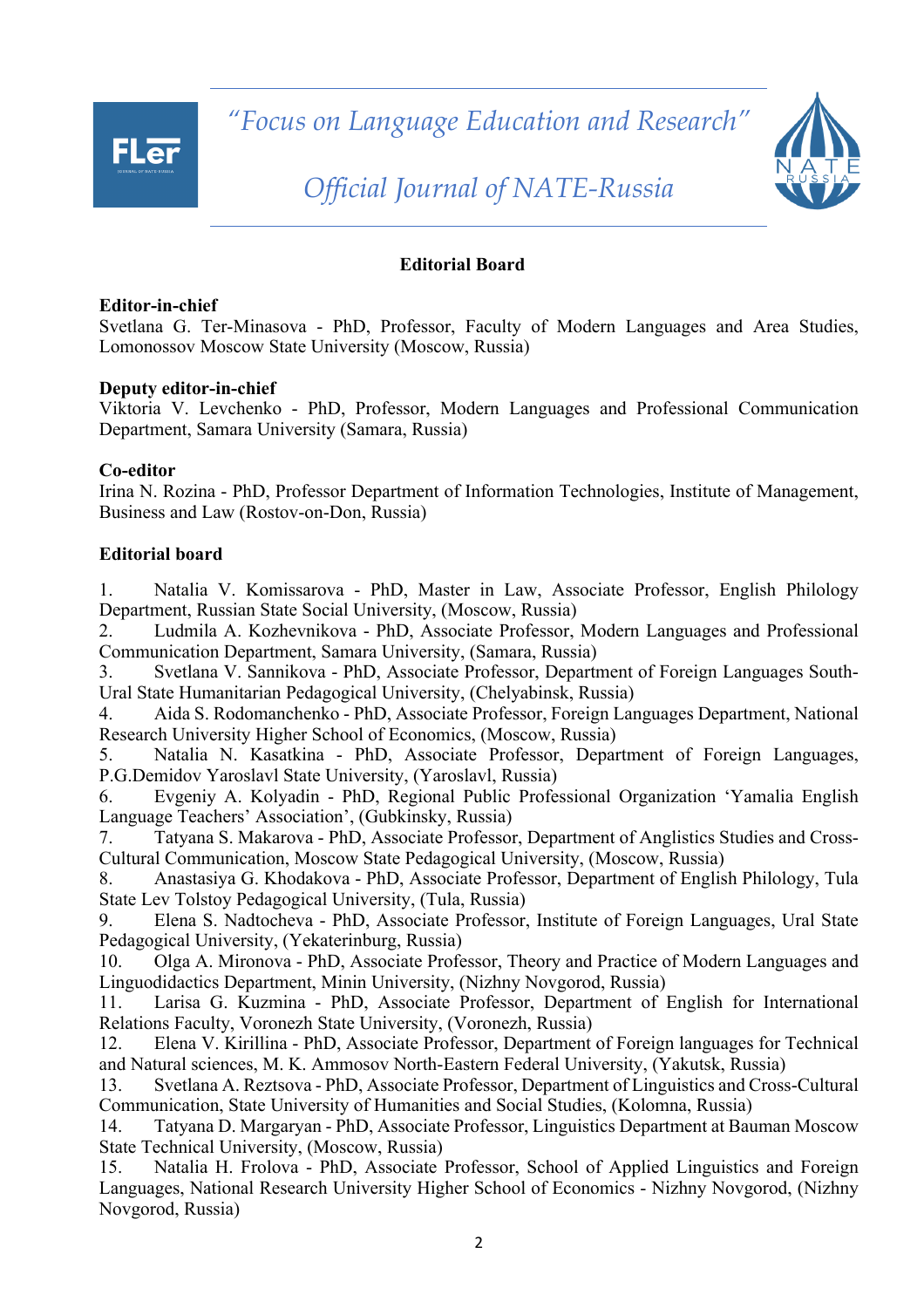16. Svetlana A. Suchkova - PhD, Development of Academic Competences Unit, National Research University Higher School of Economics, (Moscow, Russia)

17. Marina I. Solnyshkina - PhD, Professor, Department of German Philology, Kazan University, (Kazan, Russia)

18. Carolyn Westbrook - Associate Lecturer, (Southampton University, Britain)

19. Karen Ottewell - PhD, Director of Academic Development & Training for International Students, Language Centre, University of Cambridge, (Cambridge, UK)

20. Mayada Tawfik Zaki - PhD (First class honours), Cairo University / MATEFL (American University in Cairo)

21. Debra Josephson Abrams - Doctor of Arts (DA) in English and Education, Seoul National University of Science and Technology, Institute for Language Education and Research, (Seoul, Republic of Korea)

22. Jeff Kuhn - PhD, Ohio University, Athens, (Ohio, US)

23. Rebat Kumar Dhakal - PhD, Kathmandu University School of Education, (Kathmandu, Nepal)

24. Soumen Mukherjee - PhD, Vit University, Vellore, School Of Social Sciences & Languages, Vellore, Tamil Nadu, (India)

25. Halyna Krysiuk - Institute of geopolitical studies, (Szczecin, Poland)

26. Zarina Markova - PhD, Department of Germanic and Romance Studies, (Blagoevgrad, Bulgaria)

27. Christopher Hastings - PhD, Southwest Tennessee Community College, (Memphis, TN, USA) 28. Halis Gözpınar - PhD, Giresun University, (Turkey)

29. Lamya Ramadan - PhD, AlYamamah University INTERLINK, Riyadh, (Saudi Arabia)

30. Victoria Tuzlukova - Dr, Sultan Qaboos University, Language Centre, (Muscat, Oman)

31. Yanti Sri Rezeki - PhD, Universitas Tanjungpura, English Education Department, Pontianak, West Kalimantan, (Indonesia)

32. Toni Hull - Associate Director (MS TESOL), English Language Programs, funded by the U.S. Department of State, administered by Georgetown University, (Washington, D.C., U.S.A.)

33. Rusty Gaspard - MA, Louisiana State University at Alexandria, Alexandria, (Louisiana, U.S.A.)

34. Rob Danin - PhD, University of Colorado at Colorado Springs, College of Education, Curriculum and Instruction, Manitou Springs, (Colorado, USA)

35. Liu Bing - PhD, College of Foreign Languages, Tai Yuan University of Technology, Tai Yuan, (China)

36. Gloria Ulloa - PhD, Language Center, Universidad Pedagogica Nacional, (Bogota, Colombia)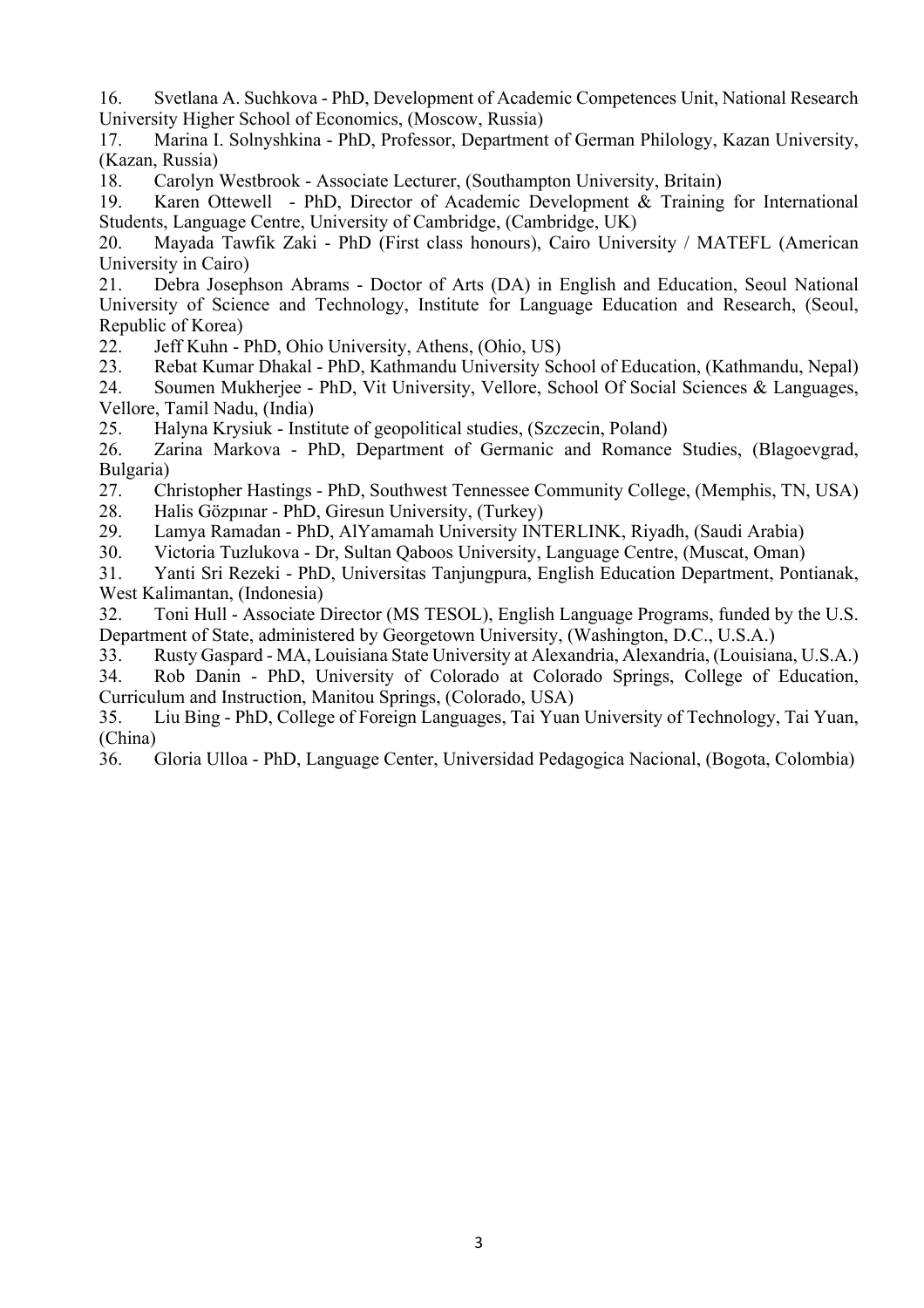## *"Focus on Language Education and Research" Official Journal of NATE-Russia*

**FLer** 



### **CONTENTS**

| S. Ter-Minasova. FOREIGN LANGUAGE LEARNING AND TEACHING (FLLT)          |
|-------------------------------------------------------------------------|
| AS THE MOST WIDELY-SPREAD WAY OF SHATTERING BARRIERS TO                 |
| INTERNATIONAL AND INTERCULTURAL COMMUNICATION. A VIEW                   |
|                                                                         |
| Yu. Polshina, E. Bondareva. INTERGRATION OF LANGUAGE TESTING AND        |
| ASSESSMENT TERMS FROM ENGLISH INTO RUSSIAN ______________________9      |
| J.D. Brown, G. Janssen, J. Trace, L. Kozhevnikova. USING CLOZE PASSAGES |
| TO ESTIMATE READABILITY FOR RUSSIAN UNIVERSITY STUDENTS:                |
| PRELIMINARY STUDY 16                                                    |
| E. Shchaveleva. TO ACCEPT, OR NOT TO ACCEPT: PREREQUISITES TO           |
|                                                                         |
| A. Green. THE COUNCIL OF EUROPE, THE COMMON EUROPEAN                    |
| FRAMEWORK OF REFERENCE FOR LANGUAGES AND ENGLISH PROFILE                |
| 35                                                                      |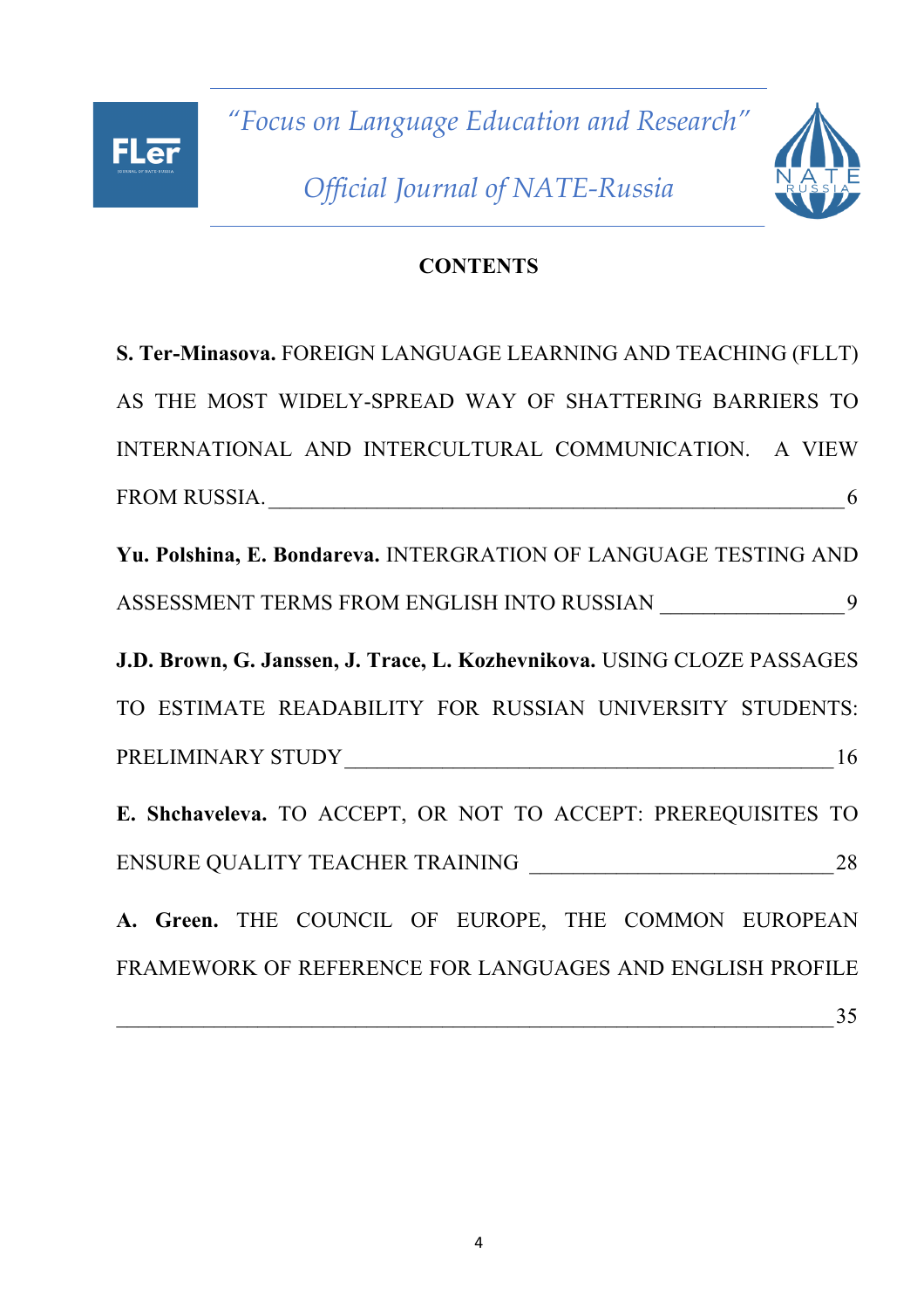## FLar

*"Focus on Language Education and Research"*



*Official Journal of NATE-Russia*

#### **My very dear and very true friends and colleagues, my heartiest congratulations to you on the brilliant idea to put out a professional online journal!**

Teaching is a lonely profession. Each of us is a lonely hero or heroine, a fearless knight fighting dragonlike obstacles, barriers, bureaucracy and our language lessons are invariably one-hero-battle, one-actorperformance. However, the best way out of this situation is – surprise, surprise: professional associations! This is why our motto is "Professionals of the world, unite!" This is the right way to solve our problems, to respond to challenges, to clear up our confusions – with the help of professional associations. This is the best way to overcome our loneliness, to withstand some unacceptable ideas from numerous bureaucrats who try to "improve" our work having neither knowledge, nor experience in this kind of activity.

Our job is extremely difficult, confusing and scary because we are leading our students into an alien, strange world full of hidden dangers. And the world is alien and hostile to both – the non-native teacher and the student. In this case nothing helps more than a well-educated, thoughtful teacher who loves both – what and whom he teaches and is supported by professional associations.

#### **Svetlana Ter-Minasova**

*President of Faculty of Modern Languages and Area Studies, Lomonossov Moscow State University, Russia; Doctor of Philology; Professor Emeritus of Lomonossov Moscow State University, Russia; Head of the FLT Council (Ministry of Education and Science), Russia; Founding President of the National Association of Teachers of English– NATE, Russia; Founding President of National Association of Applied Linguistics – NAAL, Russia; Doctor Honoris Causa of the University of Birmingham, UK; Doctor of Humane Letters of the State University of New York (SUNY), USA; Doctor Honoris Causa of the Russian-Armenian (Slavonic) University, Armenia*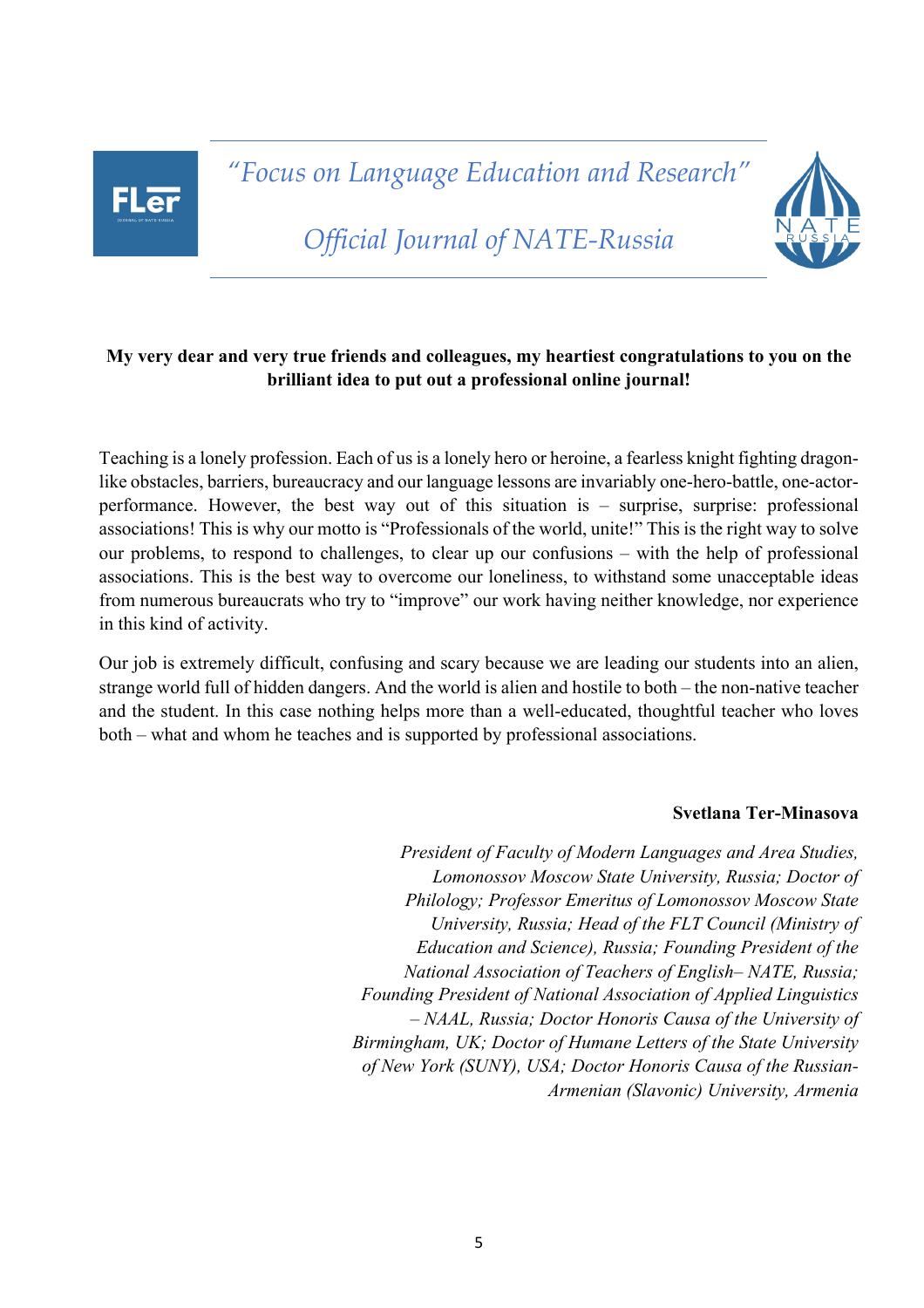#### **FOREIGN LANGUAGE LEARNING AND TEACHING (FLLT) AS THE MOST WIDELY-SPREAD WAY OF SHATTERING BARRIERS TO INTERNATIONAL AND INTERCULTURAL COMMUNICATION. A VIEW FROM RUSSIA.**

#### SVETLANA TER-MINASOVA

#### Founding Honorable President of NATE, Russia

What is the situation with foreign language learning and teaching in Russia nowadays? An answer to this question is supposed to reveal the culmination of FLLT evolution at present. The present is now habitually called "the era of globalization" and its characteristic feature is supposed to be, among other things, swift, exciting changes and development in almost every sphere of human life and activity. Indeed, nowadays the words global, globalization are absolute champions both in popularity and, consequently, in the frequency and variety of usage. Both words, as is well-known, mean something international, relating to the whole world, which is now seen – and called – the global village defined as "all countries of the world when thought of as being closely connected by modern communications …"1. But the global village cannot survive without a global language.

However, the global village peoples still stubbornly speak their national languages. The word stubbornly is supposed to draw attention to the fact that teaching the native language which is undergoing great changes under the pressure of the global language and culture is not less needed or important than teaching foreign languages which now, actually, implies, mostly and invariably, English. This is not clearly seen by either the peoples of the global language, or even by the speakers of national "non-global" languages. Russia – alas – illustrates the underestimation of the problem quite powerfully.

All this makes the profession of both foreign and native language teacher extremely necessary and important – like never before. Consequently, the development of modern language learning and teaching has been accelerating – like never before, either. What is the modern language teacher nowadays? An expert in a great "bunch" of spheres of knowledge and life: the language she/he teaches, pedagogy, psychology, anthropology, social studies, cultural studies, arts, politics, technology, etc.? The modern language student, then, is a recipient of all this knowledge.

I will try and discuss the state of the art in this very creative and artistic profession which is both most necessary and most difficult nowadays.

First of all, some preliminary remarks.

The tradition of profound love for foreign cultures and languages is a kind of backdrop on the stage where FLLT lives and works, suffers and flourishes. It is on this stage, with this backdrop that FL teachers and students live and work.

Before I come to the actual traditional ways of teaching the basic language issues it is necessary to make a few brief historical comments about our heritage from the closest immediate past: the Soviet time.

1. In those days – or rather years (decades) – we got the following experience: how to learn and teach our beloved foreign (mainly European) languages when it is not prestigious or rewarding in any way, but suspicious and even dangerous because they were seen as languages of hostile nations and potential enemies. (The same situation was with Russian in "the capitalist countries" (especially the world leaders – Great Britain and the USA, both English-speaking, which made doing English to us even more suspicious). So, one had to be a hero - rather a heroine! to do it.

2. Thus, the history of the Soviet Union has provided Foreign Language Learning and Teaching with an extremely interesting experiment. Indeed, FLLT in the USSR was an experiment – enormous in scale and with amazing consequences – in how to learn and teach a foreign language if both learners and teachers are completely isolated from the world where this foreign language is naturally used. "Completely" in this context means just that, with no leakage in the form of radio, television, native speakers, books, newspapers, language teaching materials, no hint of what is called the culture of the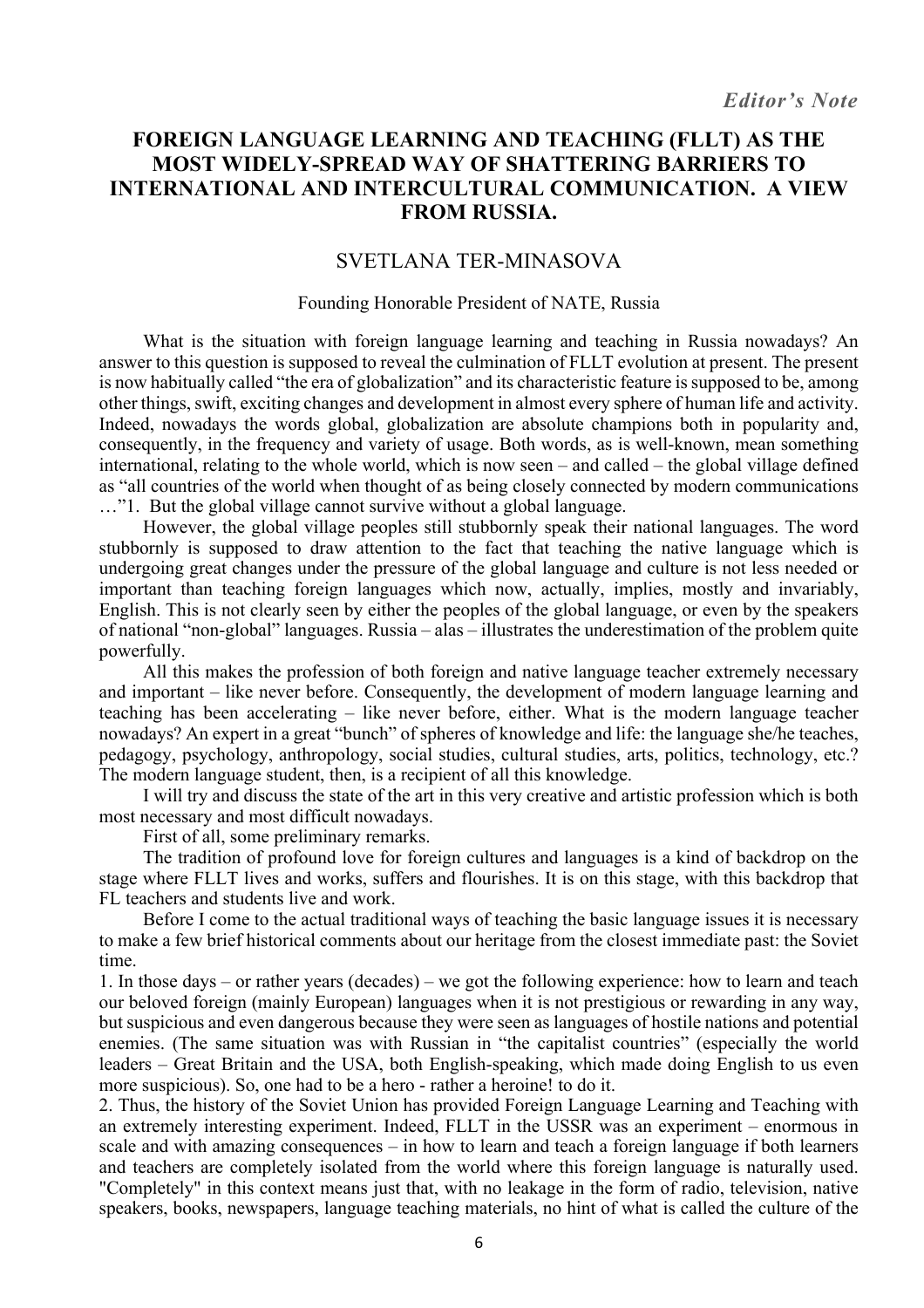nation in the broad, anthropological sense of the word, where "culture" does not mean "arts" but means "the way people live" (how they see the world, what they believe in, how they work, how they rest, what and how they eat, what kind of homes they have, etc.)

Under these circumstances Soviet teachers of English, this most unpopular language in the eyes of the Soviet government, were teaching only one of the four main language skills: reading. Indeed, there was nobody to speak to, nobody to listen to and nobody to write to. This last item – writing – was especially dangerous and, consequently, practically non-existent because a paper of any sort written to a native speaker of a suspicious foreign language was a document confirming "communication with foreigners".

Now the two most important discoveries, trends, tendencies, innovations born after Perestroika and developing in this country at present.

The revolution of the early nineties last century in Russia, the collapse of the Soviet Union concerned the area of FLLT very greatly because it meant the advance of the era of free international communication at a mass scale after many years spent behind the Iron Curtain.

The language barrier immediately has become an irritating obstacle preventing people from enjoying "the luxury of communication" which includes all the privileges, advantages and opportunities that open, mass international communication has offered.

It was then that "a discovery" of another serious obstacle on the way of international communication took place: the cultural barrier. Thus, an ever-increasing interest in cross-cultural studies is a natural result of the previous history of the country when it was bottled up for so many years. The triumph of the communicative approach, the urgent need for speech production skills inevitably has led to the idea that the use of language largely depends on the background knowledge of the world where this language is actually used as a means of communication.

The problem of "what to teach" seems to be more important and more difficult than "how to teach". As you understand, it is an eternal question of form-and-content relationship: both are equal in importance but, quoting George Orwell, one is more equal than the other.

Our practice of FLLT has shown that learning rules of grammar (and we always did it in full splendour, i.e. with all the minutest exceptions to the rules) as well as learning vocabulary (which usually implies learning the so-called "meanings of words") is not enough to enable learners to use the language, to communicate, to develop active skills, the skills of speech production. That is where the issue of cultural awareness comes to the forefront.

One of the main reasons for this is that the concept of meaning invariably leads to extra-linguistic reality, to the native speakers' world reflected by the language. Indeed, the meaning of the word is usually defined as referring a complex of sounds (oral speech) or that of graphic signs (written speech) to a certain object or phenomenon of the real world. Thus, metaphorically speaking, the meaning of the word is a thread or a path connecting the world of language/speech with the real world. Consequently, the meaning of a foreign word leads to the foreign world where this word lives and functions.

A burst of interest in cultural studies is caused by "a discovery" that actual communication is impossible without profound background knowledge of the world of the target language. Indeed, our broad experience of teaching English as a foreign language at a very large scale has shown very clearly that this sociocultural component of ELT is extremely important because the actual communication, the process of speech production (speaking, writing) is impossible without the background knowledge of the English-speaking world, i.e. of the culture, mode of living, traditions, history and moral codes of the language users.

Thus, if a lack of cultural background knowledge kills a foreign language, turns it into a dead one, then cultural studies are the magic wand that revives it, returns it to life. That is why, in presentday Russia, where real, live communicative skills are in such an incredible and unimaginable demand, cultural studies have become an indispensable part of Foreign Language Teaching.

That is why at the Faculty of Foreign Languages and Area Studies, Moscow State University, some important innovations have been introduced:

1) a new discipline in the curriculum "The World of the Language under Study" which has been given one third of the time allocated to the studies of foreign languages (the world of English/French/German,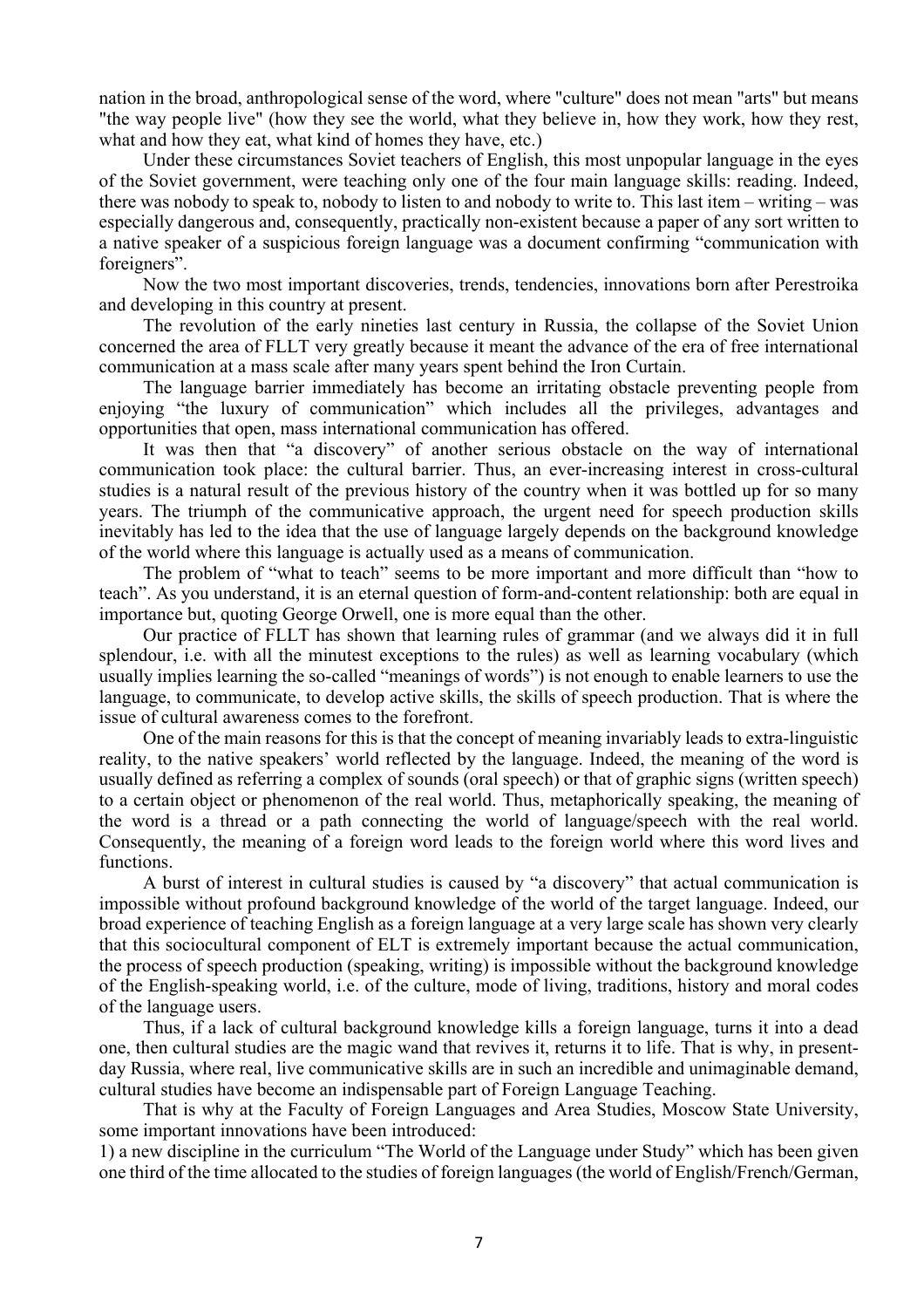etc.). This includes the world of Russian, the state language of this country and the mother tongue of the majority of population;

2) a new idea of adding "area studies" (in Russian *регионоведение*) as another choice for students of foreign languages which results in their acquiring two qualifications 1) an expert in a particular area/region (the North America – USA, Canada, Western Europe – the UK, France, Italy, Germany, Russia), 2) an interpreter/translator of at least two foreign languages: the language of the region and another one by the choice of students. That is why the former name of "The Faculty of Foreign Languages" was changed for "The Faculty of Foreign Languages and Area Studies";

3) a new – "revolutionary"! – idea that FLLT must be accompanied by profound studies of the students' native world, language, culture, history, in our case – Russian. From the very start of educational activities at our School of International Studies an annual course "The Russian World" was introduced for all first-year students from all programmes. Another course "The Russian World in the Context of World Civilizations" has been read to all second-year students. These courses are considered to be indispensable for training experts in international communication because the partners of our graduates will be interested mainly in getting information about their native, that is, Russian world.

We have been doing this since 1992 when the newly-born Faculty of Foreign Languages recruited its first students. About 15 years later this idea was supported at the State level by the latest Federal State Education Standard which was introduced by the Ministry of Education. It proclaimed that "basic national values are the essential element of the fundamental core of education content".

Here are a few pieces of evidence that the idea has been supported both in Russia and abroad.

"I am very glad that the programme of our local Olympiad in Perm includes questions and tasks concerning Russian history and culture. Here, in Perm we have been pondering how to cultivate patriotism in our students of English" (Perm Association of Teachers of English).

"The good mission – to be the bearer of Russian basic cultural values – has become a duty of the foreign language teacher" (Tatiana Gorbunova, Kungur, Perm Region).

"It's an admirable idea to teach your students about their own country. I was struck when I was at last able to talk freely to Russians in 1988 about how ignorant many people were of their own history. Of course, history had been distorted and suppressed in the Soviet times. In Britain people are also ignorant of their own history, let alone anyone else's; and without any excuse", Sir Roderick Braithwaite, British ambassador in Russia (1988 – 1992), wrote in January, 2016.

"For many years in China in the process of FLT greatest attention was paid to giving students a lot of background knowledge about the world of the languages under study while their ability to inform speakers of these languages, about China and Chinese culture was neglected. It exerted negative influence on the cultural orientation of the students, on the efficiency of foreign language studies", Dr. Yang Ke, Guangdong University of Foreign Studies, China. Concerning the Question of Including Information about Chinese Culture in the Syllabus of Teaching Russian in Chinese Universities (Philologicheskiye nauki. Voprosi Teorii I Praktiki. 2014, №11. Tambov, 2014).

Consequently, Russia has been included in our programme of Area Studies as a most important region. The goodwill mission of this programme's graduates is to let the world know about a view on Russia through the eyes of Russians in the languages of the world.

This idea is supported by the well-known quotation from the great Goethe saying that one must also study foreign languages so as to get a better grip on one's own.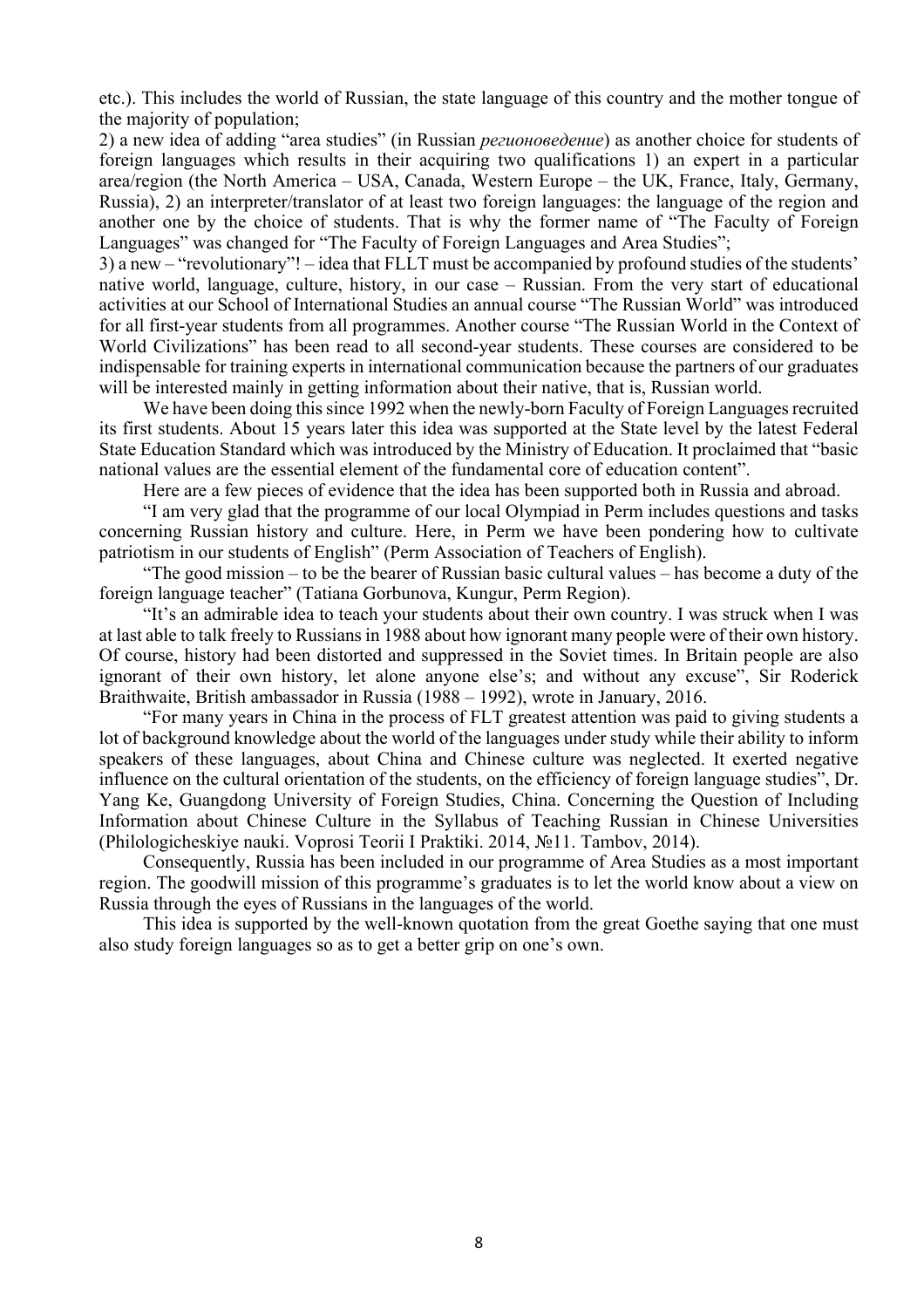#### **INTERGRATION OF LANGUAGE TESTING AND ASSESSMENT TERMS FROM ENGLISH INTO RUSSIAN**

#### YULIA POLSHINA<sup>1</sup>, EKATERINA BONDAREVA<sup>2</sup>

#### **Abstract**

l

Today language studies are one of the most popular international practices, both for everyday purposes and academic reasons. That is why development and implementation of reliable tools and methods for testing and assessment of language proficiency have become an important goal for instructors and linguists across the globe. To promote a universal understanding of the concepts in this area of knowledge there should exist a comprehensive terminology system of testing and assessment. Borrowing of terms from a more developed terminology system has become a common practice, but whether it always brings satisfactory results remains to be seen. This research paper aims at describing the techniques of integrating English language testing and assessment terms into Russian. In order to establish those techniques we conducted the comparative analysis of the most frequently used English terms on language testing and assessment based on their appearance in specialized texts on the subject and their Russian equivalents. The analysis procedure involved examining the phonetic and orthographic form, definitions and contextual usage of both the original terms and their equivalent borrowed into Russian language. Based on that, we can point out the most productive ways of transferring these terms into Russian, in particular, using calques, half-calques and transformational translation. Those methods prove to be effective in terms of securing the transparency of the meaning and providing a universal understanding of the concepts behind the terms which is necessary for successful communication of the experts in the field on international level and development of valid testing instruments. Nevertheless, integration of some terms is less successful due to the significant discrepancies in meaning between the original and borrowed terms leading to misunderstanding and potentially faulty testing and assessment practices. Therefore, the subject matter of borrowing terms in the abovementioned area shall be addressed in a more thorough fashion, and there should be more studies conducted on this issue.

**Key Words**: testing and assessment, terminology system, term translation, language borrowing, calque, transformational translation, intercultural contacts

#### **INTRODUCTION**

Modern science is characterized both by its interdisciplinary nature and internationality. Accessibility of information in the Internet, frequent communication among researchers and teachers as well globalization trends in education determine specific conditions of interaction in science and education. One of the most crucial elements of successful communication in any sphere is transparency or universal understanding of the described phenomena, methods and tools used by researchers, and this transparency can be achieved through creation of specific terminology in the corresponding languages of communication that would facilitate adequate interpretation of terms and prevent misunderstanding of their meaning. Since national languages do not always have terminological system developed for all areas of knowledge, borrowing terms from other languages helps to fill these gaps.

One example of the sphere in need of such borrowings is testing and assessment in foreign language teaching. Standard tests designed for different purposes, including assessment of language proficiency have become very popular for both European and Asian languages. The need for their development emerged in the context of the current international migration processes, labor and educational mobility and opportunities for studying and communicating online. The most well-known language tests include TOEFL (Test of English as a Foreign Language), IELTS (International English

<sup>1</sup> Candidate of Philological Science, Associate Professor, Department of Linguistics and Intercultural Communication, School of Regional and International Studies, Far Eastern Federal University

<sup>2</sup> Senior Instructor, Department of Linguistics and Intercultural Communication, School of Regional and International Studies, Far Eastern Federal University

Russia 690000 Vladivostok, Praporschika Komarova St. 31A, ap. 40, ypolshina@yandex.ru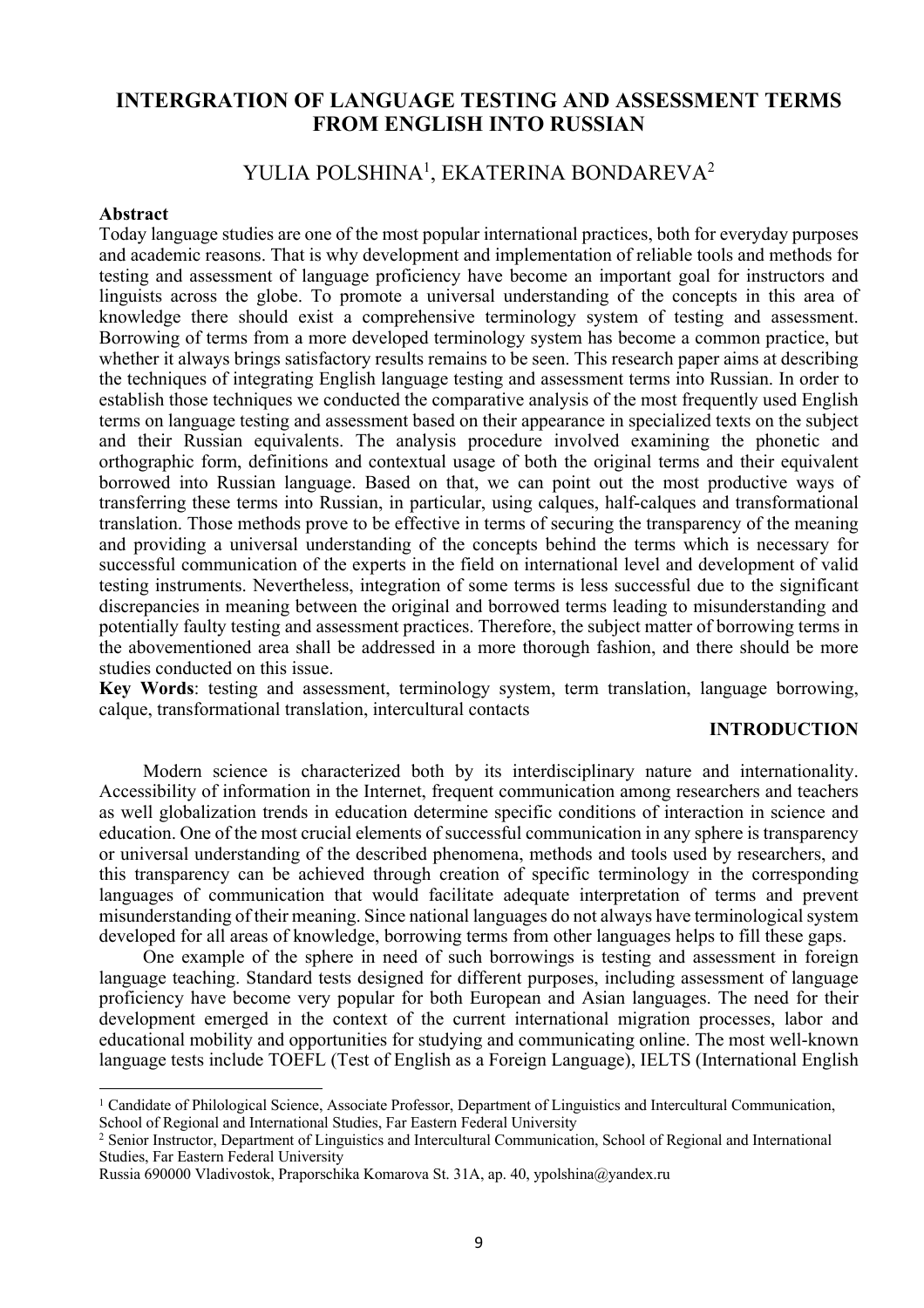Language Testing System), Cambridge Tests from YLE Starters to CPE and beyond, plus many others for English, TestDaF (Test Deutsch als Fremdsprache), DTZ (Deutsch-Test für Zuwanderer), DSH (Deutsche Sprachprüfung für den Hochschulzugang ausländischer Studienbewerber) for German, DELE (Diploma de Español como Lengua Extranjera) for Spanish, TORFL (Test of Russian as a Foreign Language) for Russian, DELF (Diplome d'еtudes en langue Franсaise) and DALF ( Diplôme approfondi de langue française) for French, HSK (Hanyu Shuiping Kaoshi) for Chinese, JLPT (Japanese-Language Proficiency Test) for Japanese, and TOPIK (Test of Proficiency in Korean) for Korean. Also, language testing is practiced at the national level where it serves different purposes – starting from formative assessment of language teaching and learning within one classroom or one institution to assessing language proficiency on a different scale. This stimulates the exchange of information and expertise in terms of testing and assessment methodology among experts from different countries.

Russia also starts to become increasingly interested in modern testing and assessment methods in foreign language teaching, especially in relation to English. This interest is determined by a plethora of factors, including the introduction of standardized tests for high school graduation/college application – the Unified State Exam in high school and the Basic State Exam in middle school, as well as taking international language proficiency tests for different purposes, availability of many text books and manuals published abroad, intensification of intercultural exchange with colleagues from all over the world, access to research papers on foreign language testing and assessment written in English.

The traditional Russian system of pedagogic assessment and the foreign methodology have been developing mostly independently. That resulted in creation of two terminological systems that are basically different from each other despite having some correlation. Today these systems "exist in parallel universes, borrowing tools and justifications of their usage from different methodological approaches, thus creating chaos in everyday teaching practice" (Gvozdeva, 2014). This situation becomes even more complicated due to introduction of many terms borrowed without proper understanding of the concepts they represent. For instance, alternative assessment becomes equal to formative assessment (Klimenko, 2015) while teachers dwell on the advantages of using IELTS method of teaching, even though IELTS is a test, not a teaching method or tool (Vernigorova, 2010), and try to determine whether a test is reliable before its results are obtained (Sukhorukova, Martysheva, Sentsov, 2011). The term "test" is set against the traditional Russian term "контрольная работа (literal translation – control work/assignment)" by numerous non-existing parameters while their similarity is neglected (Kashkareva, 2016). These are few of the examples that confirm difficulties that Russian teachers and researchers face in the relatively new field of Testing and Assessment.

The amount of scientific and instruction materials on language testing and assessment in English is enormous. It suffices to say that many leading publishing houses such as Cambridge University Press, Oxford University Press, Routledge, etc. publish special series devoted to this particular topic. Moreover, there is a multitude of specialized journals devoted to language testing and assessment. As for the thematic dictionaries, it is worth mentioning the Longman Dictionary of Language Teaching and Applied Linguistics having a significant amount of terms related to language testing and assessment, the Dictionary of Language Testing (272 p.) by A. Davis, Multilingual Glossary of Language Testing Terms containing terms in 10 languages (unfortunately, Russian not being one of them), An Encyclopedic Dictionary of Language Testing (1026 p.) by А. Mousavi.

Russian language covers much fewer aspects of both testing and assessment and pedagogic supervision. Mostly these problems are discussed in a handful of articles, while, unfortunately, there are no journals completely dedicated to this area of applied linguistics.

There are few specialized dictionaries as well. In this respect we can mention a quite extensive New Dictionary of Methodological Terms and Concepts by Azimov E.G. and Schukin A.N. that contains some terms of the abovementioned sphere, English-Russian Reference Book on Methodology of Foreign Language Teaching by Kolesnikova I.L. and Dolgina O.A. that has a section devoted to testing and assessment terms, Thesaurus of Methodological Terms on Foreign Language by Zharkova T.I. and Sorokovykh G.V. that also has a section on terms related to assessment of foreign language skills, and the Dictionary of Terms and Concepts of Testing by T. M. Balykhyna that shows some discrepancies between the terms in English and Russian, but, unfortunately, the examples are given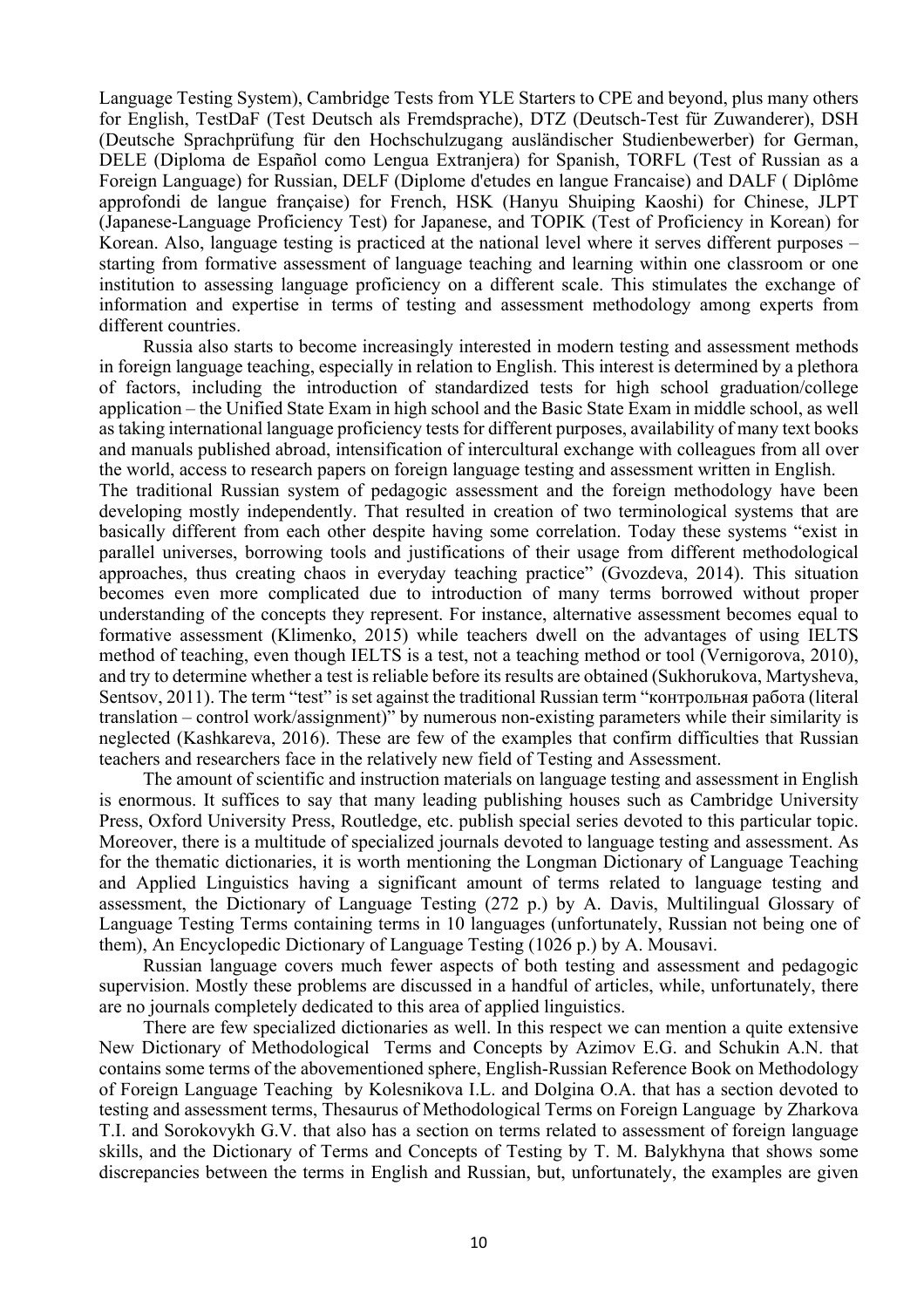without any systematic approach. All these factors prove the topicality of more thorough research of translating language testing and assessment terms from English into Russian.

Studying the peculiarities of terms translation shall be commenced with describing a term as a linguistic unit. The ambiguous nature of this concept is denoted by many researchers (Danilenko, 1977; Golovin, 2008; Tsitkina, 1988). The main difficulty in defining and describing terms comes from basic linguistic principles, in particular, a distinction between linguistic representations of everyday and professional world outlook, idea of vocabulary registers, complexity of a word meaning, etc. (Kandelaki, 1977:4), as well as an existing variety of approaches to describing this linguistic phenomenon. V.M. Leichik cites the definitions of a term from philosophical, logical, semiotic, informational and linguistic standpoints, also providing his own definition from the perspective of terminology studies. He states that a term is "a lexical unit of a certain language used for specific purposes, denoting a general – concrete or abstract – theoretical concept from a specific area of knowledge or activity" (Leichik, 2007:31-32). A broader definition is given by Khomenko S.A. who defines a term as "a word or word partnership naming a certain concept of a specific area of knowledge – science, technology, art, being a part of standard vocabulary and having the same properties, but devoid of emotional colouring" (Khomenko, 2004:24).

While defining the term, it is also important to emphasize a crucial difference between terms and common words that is reflected in a functional aspect dominating over a nominative one, as some researchers point out (Gak, 1974:69; Golovin, 1972:30-31; Vinokur, 1939:3-54). The functional spectrum of a term is defined by the amount of areas where it is applied (Leichik, 2007:90). The functional spectrum of a term is quite broad and includes the functions characteristic of any other element of vocabulary, such as nominative, signifying, definitive, communicative, pragmatic, epistemic and metalinguistic functions, and the latter one is entwined with the communicative and epistemic ones (Popova, 2011:35).

The origins of terms are also heterogeneous, and the methods of their creation include morphological, syntactical, morpho-syntactical and semantic ones, with borrowing being classified as a part of the latter type. Semantic methods are considered to be less popular when it comes to creating new terms, but for emerging terminological systems they are used more frequently (Grinev-Grinevich, 2008:125, 128). Sometimes borrowing of terms is considered as a separate method (Vinogradov, 2003:118-119). Rivlina A.A. notes that nowadays borrowings resulting from the contacts of English and Russian tend to have a root from the original language with an added Russian morpheme or inflexion (Rivlina, 2010:11), but this method does not guarantee the semantic transparency of the word that is important for its correct interpretation and functioning. Lotte D.S. singles out the translated terms from the borrowed ones and divides them into literally translated and modified ones, stating that this type of borrowings makes it difficult to talk about dominance of either language, since the forms of these borrowed units appear to be fully adapted to the receiving language. Their only distinguishing feature is the simplicity or complexity of their structure (Lotte, 1982:12).

Translation of terms is a challenging task for many reasons, namely, because of the subject nature of this process that depends on both a translator's personality and the context where a certain term functions (Bazalina, 2009:102-103), as well as on ambiguousness and possible errors in the term interpretation when there is not enough information about the functioning of this term in a certain terminological system (Marshman, 2014:227). Another difficulty comes from such properties of terms as complex structure and polysemantic nature (Kovalenko, 2003:256-261).

The main approach to translation of foreign terms involves finding a regular equivalent that is contextually independent. Such equivalents can completely or partially cover the original meaning spectrum, they can also be absolute (having the same properties and connotations) and relative (Retsker, 2007:13). Another classification includes one-way (term interpretation in one possible way) and two-way (term interpretation in two possible ways) equivalence (Shveitser, 1973:19). Also translation of terms is affected by variation when the target language does not have a certain equivalent, and choosing from several possible variants depends on both a specific terminological system, and the context (Alimov, 2015:64). If we translate an element that is new for the target terminological system, we need to aim for unambiguousness and minimal variability of the new term so that it would not have an unclear meaning. But if the frequency of borrowing terms from one language into another grows, it results in so called "terminological dependency" of a target language from its donor, thus indicating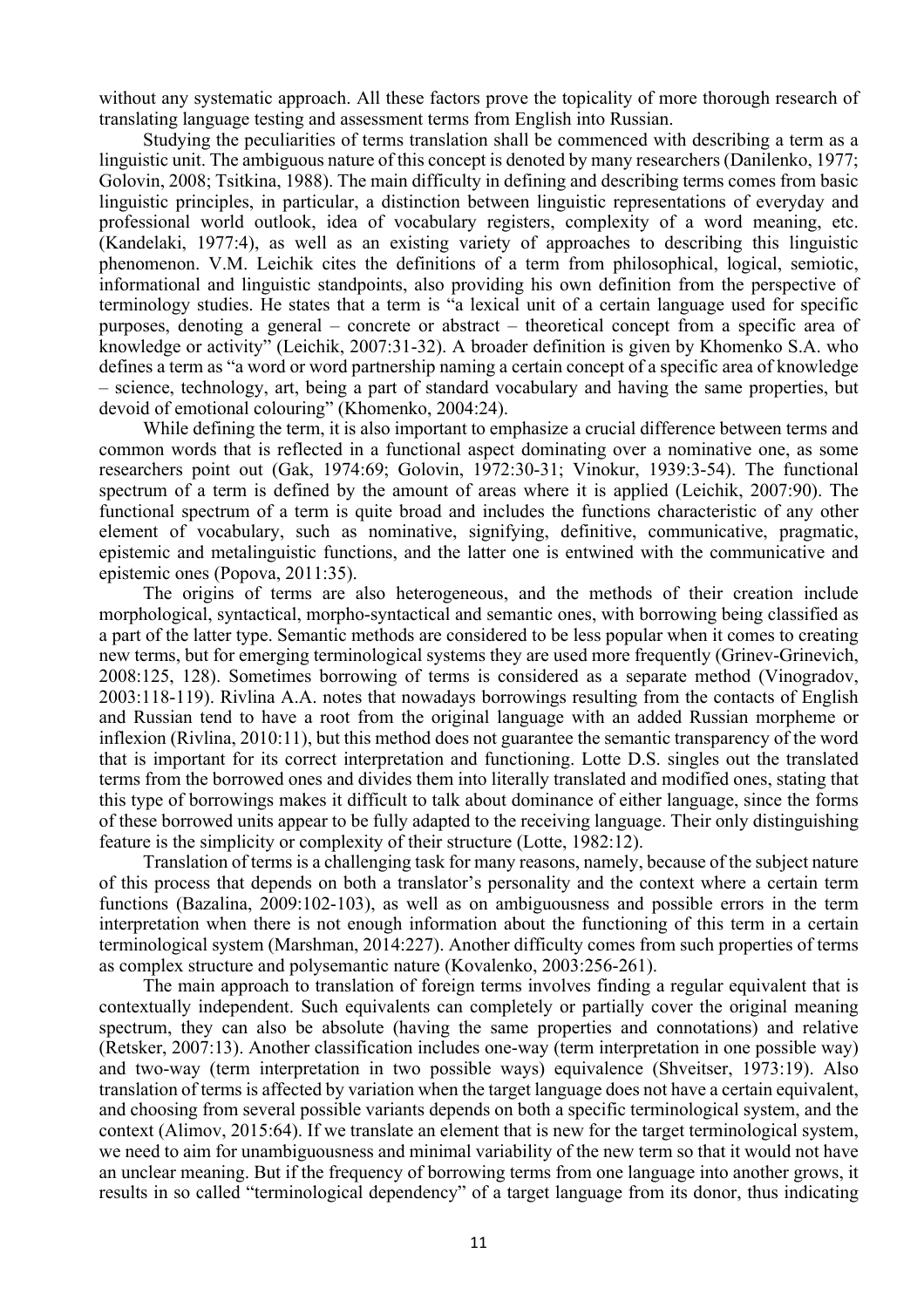the asymmetry of their relationship. In order to lower the level of this dependence it is important to maintain a semantic equivalence rather than a structural one (Ibáñez, 2014:172, 192 -195).

Translation of terms includes two basic types: literal or word-by-word translation that is possible if there is structural or metalinguistic parallelism of information, and it can be achieved through mechanical copying or calques, and non-literal translation, involving transformations (Komissarov, 1990:166-169). This research aims at discovering the most widely-used methods of translating testing and assessment terms.

When translating terms into another language, it is not their original form that shall be rendered in the first place, because literal approach to translation can interfere with understanding and interpretation of these terms without a constant reference to the original language. A term needs to be transparent, if possible, so that its form will allow to understand the concept behind it, but without violating the rules of collocation existing in the target language. That is why both literal translation, i.e. calques and half-calques, and transformations, as well as combination of these methods are possible in terms of transferring a term from one language into another.

#### **MATERIALS AND METHODS**

This research paper studies basic English terms related to the sphere of testing and assessment that were selected for The Dictionary of Language Testing and Assessment (by Yulia Polshina) using such criteria as their frequency, topicality and practical application in the abovementioned area. The terms were selected from such fundamental reference books as The Dictionary of Language Testing by Alan Davies, Multilingual Glossary of Language Testing Terms, Routledge Encyclopedia of Language Teaching and Learning, The Routledge Handbook of Language Testing as well as works of such acclaimed researchers in the sphere of testing and assessment as L.F. Bachman, A.S. Palmer, K.M. Bailey, C. Weir, J.D. Brown, C.A. Coombe, G. Fulcher, A. Green, A. Hughes, T. McNamara, S. Messik, N. Underhill and others. In total, there were used over 70 English language sources. As a result, 153 terms that had been translated from English into Russian were discovered.

The next stage of the study involved comparative analysis of original English terms and their equivalents in Russian language from the standpoint of their structure and meaning. The structural analysis was conducted to determine the most productive way of borrowing terms from this area of knowledge. This stage included phonetic, orthographical and morphological analysis of the material. Analysis of definitions and contextual meaning allowed to discover discrepancies between the meanings of the original term and the borrowed one. This stage was necessary to establish whether a term can be considered universal, and what the spheres of functioning exist in the area testing and assessment in different cultures. Divergence of the terms can indicate erroneous interpretation of the original unit and/or inaccurate application of the term that might lead to miscommunication in professional discussion and creation of faulty instruments of testing and assessment in the target culture.

#### **RESULTS**

The analysis of the original and translated units showed that the majority of terms had been transferred into Russian using calques (26%) and mixed calques (26%), while half-calques and transformations were used less frequently (20% and 16% respectively). Mixed half-calques, transcription and transliteration were the least used methods (4% each).

The examples of calques and mixed calques include the following ones: альтернативное оценивание (alternative assessment), аналитическая шкала (analytic scale), цикл оценивания (assessment cycle), прямой тест (direct test), формирующее оценивание (formative assessment), холистическая шкала (holistic scale), метод расщепления (split-half method), etc.

The group of half-calques is represented by such terms as балльная валидность (scoring validity), прогностическая валидность (predictive validity), степень трудности тестового задания (item difficulty), тестовая батарея (test battery), ретестовый метод (test-retest method), etc.

The terms created with transformation can be distributed into several groups depending on the transformation type. They involve metonymic translation (19 examples, e.g., погрешность измерения (error score), метод параллельных форм (parallel form reliability)), modulation (15 examples, e.g., беспристрастность (absence of bias), прямой тест (performance test)) and explicatory translation (10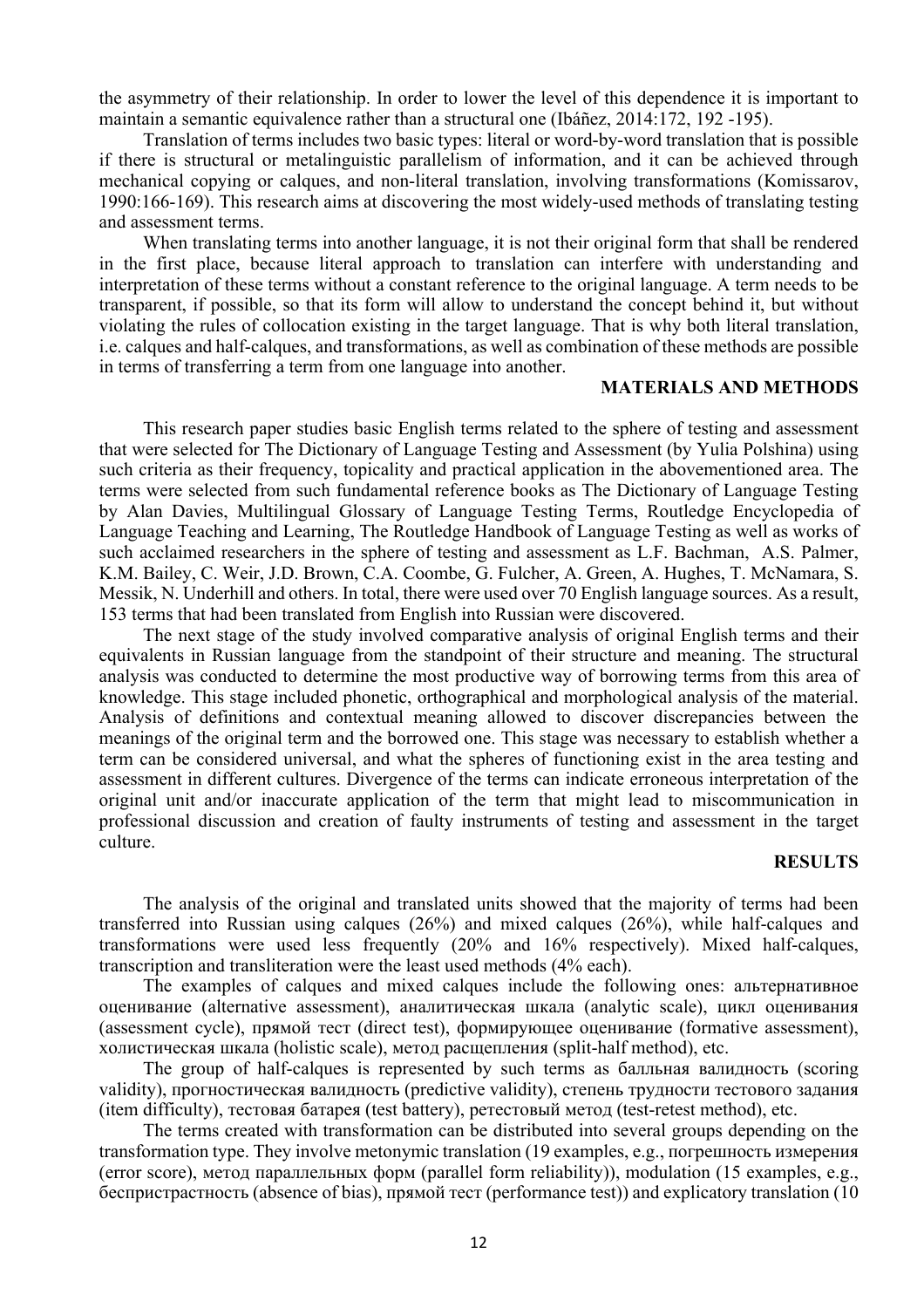examples, e.g., степень трудности тестового задания (item facility), дифференцирующая способность тестового задания (item discrimination)). Less frequently used transformations were reduction, addition, specification (8 examples each), substitution of noun number category (4), part of speech substitution (3), metaphoric translation (2), conversion (2), generalization (1).

#### **DISCUSSION**

The data show that calques and mixed calques are the most frequently used means of transferring English terms of testing and assessment into Russian. It is necessary to point out that in this research paper calques are defined as a literal translation of all elements of the term, while mixed calques are a combination of literal translation and transformation (if a unit consists of two or more elements rendered in a different way). These methods appear to be more productive (26% for each group, 52% combined) due to their ability to preserve the core semantic component of the term without significant alteration of the whole meaning which is important for the correct functioning of a new term in the target language and allows to avoid misunderstanding between the expects with different language backgrounds.

Recreation of the original term structure facilitates its understanding and helps to create a homogenous environment for the experts' communication as well as develop an adequate system of testing and assessment. Failure to achieve that can result in developing faulty measurement instruments and unreliable tests. Nevertheless, some examples appear to do exactly that due to their incorrect rendering. A special attention should be paid to the term "error of measurement" that means a difference between a measured value and a true value of some parameter. The Russian equivalent is a result of its literal translation (ошибка измерения), and it can be interpreted as a mistake made during the measurement which shows a significant discrepancy with the original meaning of the term and can lead to serious misunderstanding.

The second widely used technique of transferring English terms into Russian is using halfclaques that combine literal translation of one part of the terminological unit with transcribing or transliterating another part, i.e. using the letters of the target language to render the original phonetic or orthographic form the of the term. As the data show, this method is used a little less frequently than the previous one (20% vs. 26%), and this small difference can be attributed to that fact of half-calques are a transitory stage between the calques and mechanical copying. The majority of half-calques are words with transcribed or transliterated root and a Russian affix or inflection that determines what part of speech the term belongs to and how it functions in the Russian syntax.

The terms created with transformation of original units represent a smaller percentage of the studied material with 16%. This method of borrowing terms is used when a term might be unclear or incorrectly understood in case of literal translation or using transcription/transliteration. A more frequent application of metonymic translation modulation and explicatory translation in comparison with the others (reduction, addition, generalization/specification, substitutions of grammar categories, metaphoric translation, conversion) can be explained by the fact that they allow to achieve a higher level of term transparency. For instance, in case of metonymic translation, the elements of the original term and their the Russian equivalents correlate with each other based on the contiguity of denoted concepts, mostly belonging to the cause-and-effect type of relationship and emphasizing the result of the test rather than a process. Modulation involves a logical development of the original notion that makes it clearer for the recipients of the target language. Explicatory translation is used when it is impossible to translate the original term with a single word and retain the clarity of its meaning. As a rule, such terms describe a concept that is non-existent or very complex for the target language and can be classified as a lexical gap. Examples of such gaps are "washback effect", "washback" or, less frequently, "backwash" (in Russian - обратное воздействие/влияние/эффект) that refers to either positive or negative influence that a test has on the teaching methods used in a classroom and students themselves. Introduction and using this test or another assessment tool makes them do something that can either stimulate better results in foreign language acquisition (positive washback effect), or inhibit this process (negative washback effect) (Messik, 1996:241). Washback effect of a test or any other assessment tool is most frequently reflected in the way a teacher holds classes, what and how student are taught, what amount of information is provided and how it is structured, what attitude towards the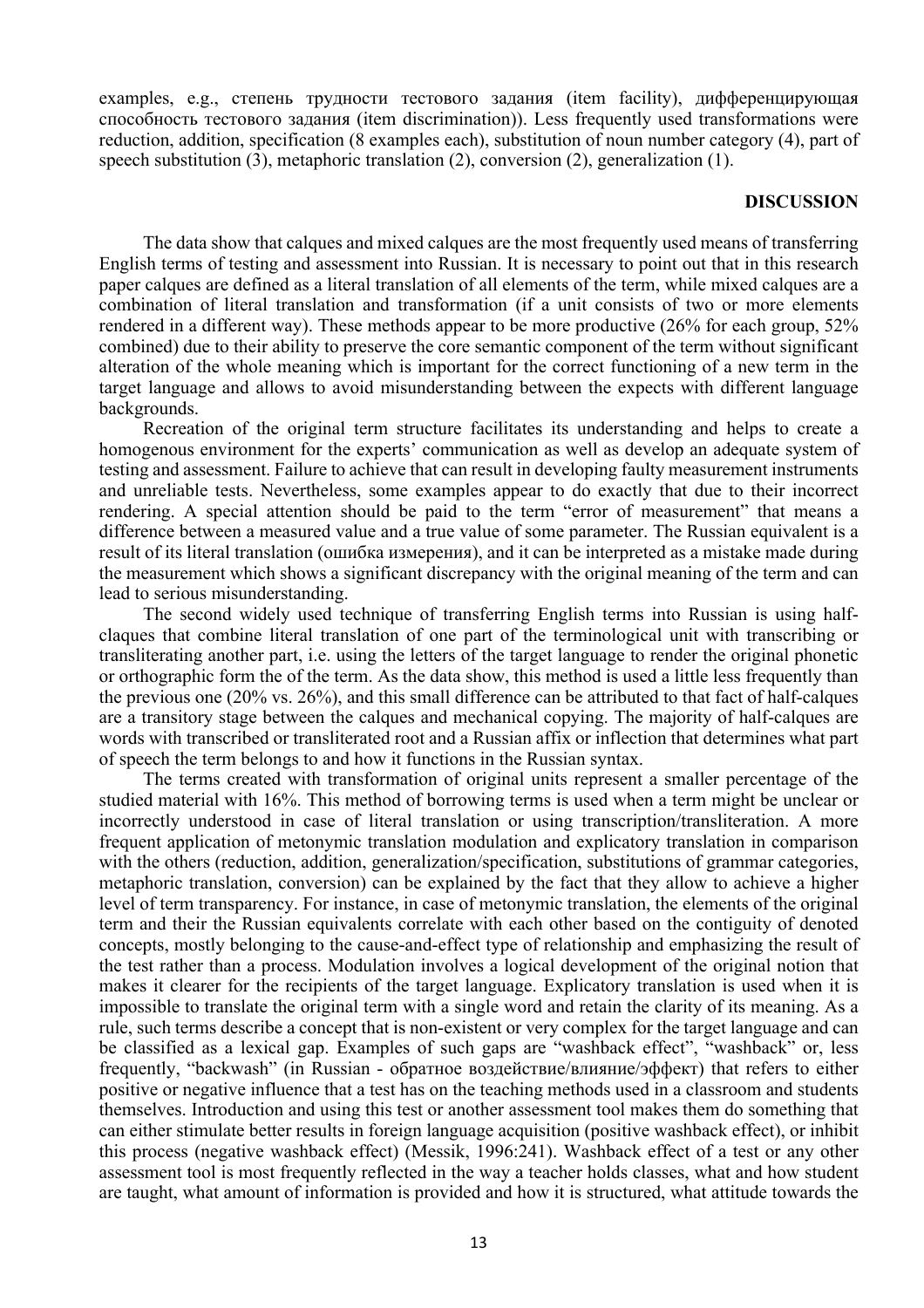content and methods of teaching is displayed by the participants of this process (Fulcher, 2010:277). It should be taken into account that many foreign testing experts distinguish the concepts of "an impact" and "a washback/backwash", with the former being a term with a more general meaning, an effect produced on a certain person by the test, standards and protocols of studying methods in a class, school, educational system or even a society as a whole (Wall, 1997), while a washback/backwash is more specific and education-related, like in the following example: "For example, if a test requires that students spell a number of unusual (or "low frequency") words and recite their definitions, then students facing this test are likely to spend their time memorizing the spelling and the definitions of such words. This would be an instance of negative washback in a course promoting communication skills, since these endeavors would probably not promote the learners' abilities to use the target language for their day-to-day communication needs" (Bailey, 1998:3). Obviously, it is the complexity of washback/backwash that results in creation of several equivalents in the Russian language.

As it was mentioned before, mixed half-calques (combination of a half-calque with transcription/transliteration or transformation), transcribed and transliterated terms (4% each) are used less of all. This qualitative difference in comparison with other methods can be attributed to several factors. Firstly, these techniques are more convenient when transferring one-word terms, since in this case there is no need for coordinating the syntagmatic and semantic structure of the word partnership. Our selection mostly includes complex units consisting of more than one word that is why other methods are more relevant in order to acquire a necessary level of transparency for a Russian equivalent of the original term. Secondly, some terms or term elements already exist in the target language in transcribed or transliterated form, so using a different way of translating these terms seems irrelevant. Testing and assessment in foreign language teaching is currently on the rise. Undoubtedly, a uniform understanding of concepts and procedures in terms of testing and assessment, synchronizing terminological systems in the English and Russian languages that terminology translation is ultimately aiming at, will allow to deal with existing issues of understanding, or rather misunderstanding, and interpretation of certain terms and concepts they denote, thus promoting better testing and assessment practices and quality research of this area.

#### **REFERENCES**

Alimov, V.V. (2015). Theory of translation: reference book for linguists and translators. (2nd ed.). Moscow: LENAND.

Bailey, K.M. (1998). Learning about Language Assessment: Dilemmas, Decisions, and Directions. Heinle & Heinle Publishers.

Bazalina, E.N. (2009). The problem of translating terms in scientific and technical texts. The bulletin of Maikop State Technological University, Linguistics, 1, 102-107.

Danilenko, V.P. (1977). Russkaya terminologia: opit lingvisticheskogo analiza (Russian terminology: linguistic approach). Moscow: Nauka.

Fulcher, G. (2010). Practical Language Testing. Hodder Education.

Gak, V.G. (1974). Assimetria lingvisticheskogo znaka i nekotoriye obschie problem terminologii (Assymetry of linguistic signs and some general issues of terminology). Semiotic problems of language in science, terminology and information studies: materials of the conference, 68-71.

Golovin, B.N. (1972). O nekotorykh problemakh izuchenia termina (On some issues concerning terminology studies). Vestnik Moskovskogo Universiteta (Moscow University Journal), Philology (9) series, №5, 49-59.

Golovin, B.N., Kobrin, R.Yu. (1987). Lingvisticheskie osnovy uchenia o terminakh (Linguistic basics of terminology studies). Moscow: Vysshaya Shkola.

Grinev-Grinevich, S.V. (2008). Terminovedenie (Terminology Studies). Moscow; Academia.

Gvozdeva, M.S. (2014). Oxymoron and metaphorical nature of modern assessment procedures in Russia. Lifelong Education: XXI Century, 4(8). https:doi.org/10.15393/j5.art.2014.2650.

Ibáñez, M.S. (2014). Semantic characterization of terms as a trace of terminological dependency. Lexical semantic approaches to terminology, Special issue of Terminology, 20:2, 171-197.

Kandelaki, T.L. (1977). Semantika i motivirovannost terminov (Semantics and motivation of terms). Moscow: Nauka.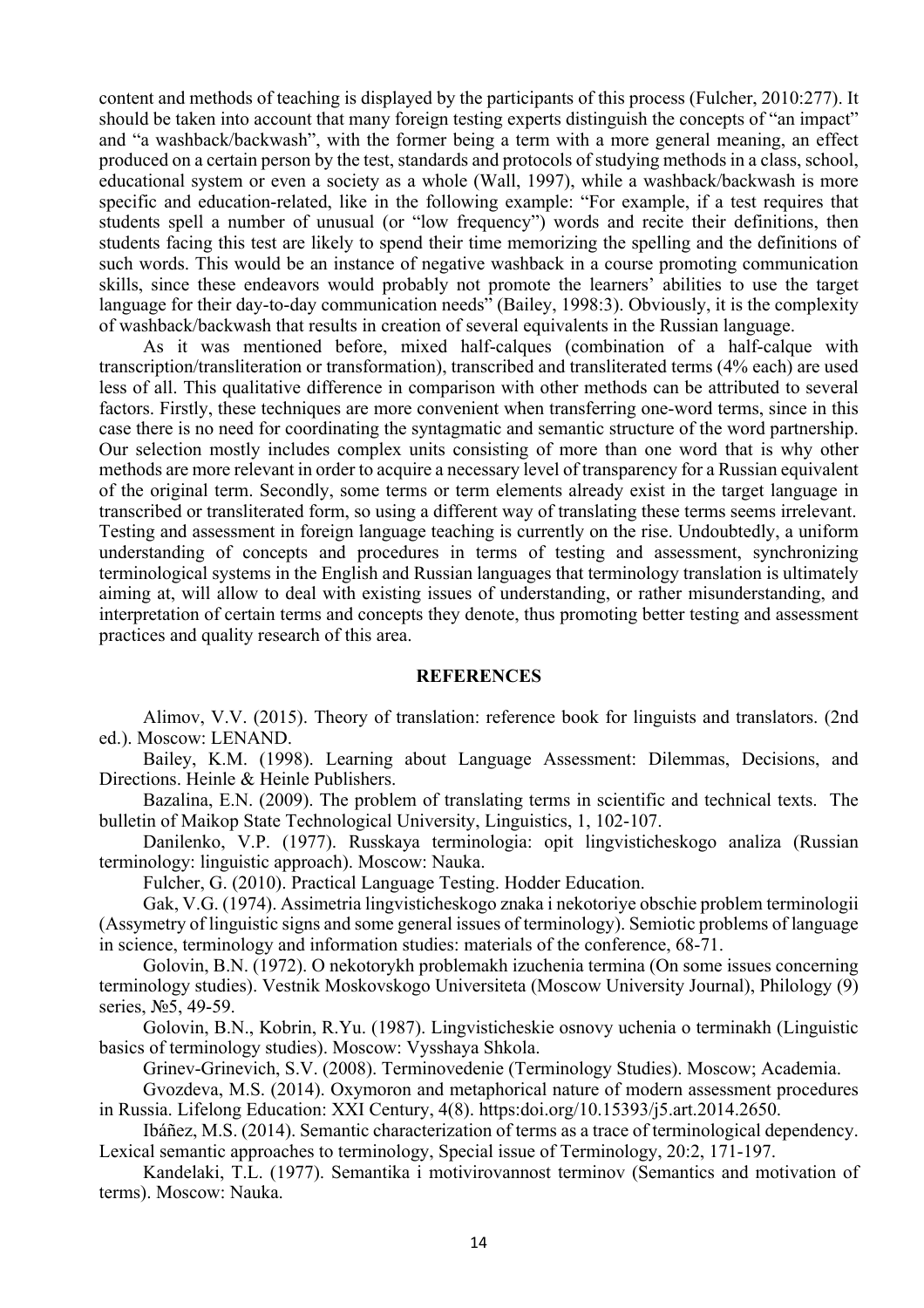Kashkareva, O. N. Test kak odno iz sredstv kontrolya obuchenia inostrannomu yaziku (Test as a tool for foreign language assessment). http://festival.1september.ru/articles/627981/. Accessed 28 May 2016.

Khomenko, S.A., Tsvetkova, E.E., Basovets, I.M. (2004). Osnovy teorii i praktiki perevoda nauchno-tekhnicheskogo teksta s angliyskogo yazika na russkiy (Basic theory and practice of translation from English into Russian) Minsk: BNTU.

Klimenko, M.V. (2015). Formative assessment as a means of training efficiency increasing for future teachers of English. Vestnik Bryanskogo Universiteta (Bryansk University Journal), 1, 35-37.

Komissarov, V.N. (1990). Teoria perevoda (lingvisticheskie aspecty) (Theory of tRanslation (linguistic aspects). Moscow: Vysshaya Shkola.

Kovalenko, A.Ya. (2003). Obschiy kurs nauchno-tekhnicheskogo perevoda: posobie po perevodu s angliyskogo yazika na pusskiy (Basic course of translating scientific and technical texts: manual on translation from English into Russian). Kiev: INKOS.

Leichik, V.M. (1986). O yazykovom substrate termina (On the linguistic substrate of terms). Voprosy Jazykoznanija (Topics in the Study of Language), 5, 87 – 97.

Leichik, V.M. (2007). Terminovedenie: predmet, metody, struktura (Terminology studies: subject matter, methods, structure). Moscow: LKI Publishing.

Lotte, D.S. (1982). Voprosy zaimstvovania i uporyadochenia imoyazychnikh terminov i terminoelementov (Borrowing and classification of foreign terms and term elements). Moscow: Nauka.

Marshman, E. (2014). Enriching terminology resources with knowledge-rich contexts. A case study. Lexical semantic approaches to terminology, Special issue of Terminology, 20:2, 225-249.

Messik, S. (1996). Validity and washback in language testing. Language Testing, 13:3, 241-256.

Popova, L.V. (2011). Lingvisticheskiy termin: problema kachestva (Opyt sostavlenia "Kompleksnogo slovarya terminov funkstionalnoi grammatiki") (Linguistic term: quality issues (based on creating "The Complex Dictionary of Terms in Functional Grammar"). (2nd ed.). Moscow: FLINTA.

Retsker, Ya.I. (2007). Teoria perevoda i perevodcheskaya praktika. Ocherki lingvisticheskoi teorii perevoda (Theory of translation and translation practice. Review of linguistic theory of translation). Moscow: R. Valent.

Rivlina, A.A. (2010). On "Restoration" and "Levelling" of Borrowings in the Process of Linguistic Internationalization. The Humanities And Social Studies in the Far East,  $2(26)$ ,  $11 - 15$ .

Shvetser, A.D. (1973). Perevod i lingvistika (Gazetno-informatsionniy i voennopublitsisticheskiy perevod) (Translation and linguistics (Translation of newspaper texts and military publicistic writing). Moscow: Voenizdat.

Sukhorukova, N.V., Martysheva, E.M., Sentsov, A.E. (2011). Testing in foreign languages teaching. Filologicheskie Nauki. Voprosi Teorii i Praktiki (Philological Studies. Theory and Practice Issues), 4 (11), 149-152.

Tsukina, F.A. (1988). Terminologia i perevod (k osnovam sopostavitelnogo terminovedenia) (Terminology and translation (basics of comparative terminological studies). Lviv: Vischa Shkola.

Vernigorova, V.A. (2010). Tselesoobraznost prepodavania angliyskogo yazika po sisteme IELTS v vysshykh uchebnykh zavedeniakh Rossii. Mezhdunarodniye sertifikaty: moda ili neobkhodimost? (Viability of teaching English using IELTS system in Russian higher education institutions. International language certificates: a trend or a necessity?) Molodoi Ucheniy (Young Scientist), 12 (23), 95-100.

Vinogradov, V.S. (2003). Lexicologia ispanskogo yazika (Lexicology of Spanish Language). (2nd ed.). Moscow: Vysshaya Shkola.

Vinokur, P.O. (1939). O nekotorykh yavleniakh slovoobrazovania v russkoi tekhnicheskoi terminology (On some word formation patterns in Russian scientific terminology). Trudy MIIFLI, 5, 5-6.

Wall, D. (1997). Impact and washback in language testing. In C. Clapham & D. Corson (Eds.), Encyclopedia of language and education, Vol. 7. Language testing and assessment. (pp. 291-302). Dordrecht: Kluwer Academic.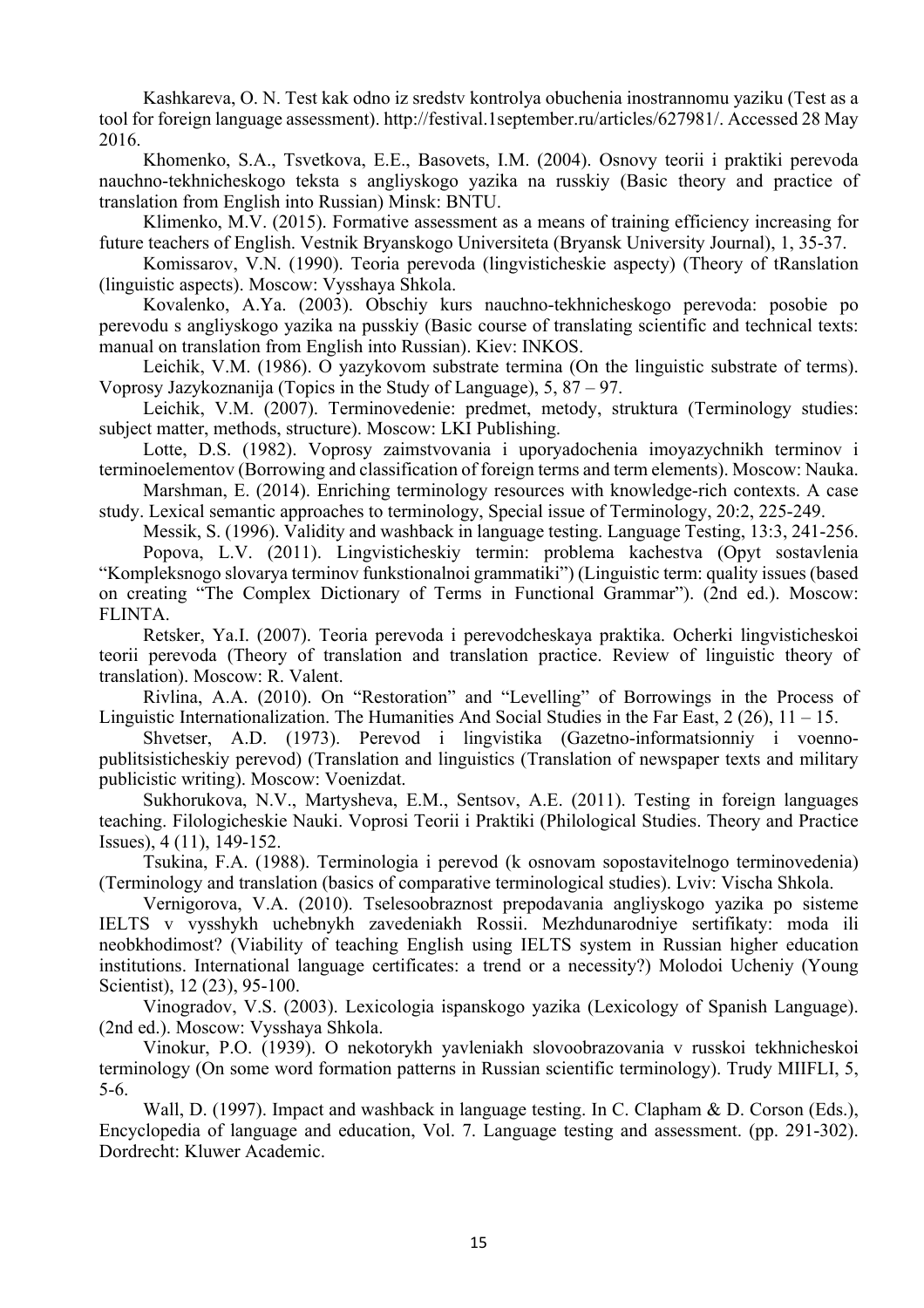#### **USING CLOZE PASSAGES TO ESTIMATE READABILITY FOR RUSSIAN UNIVERSITY STUDENTS: PRELIMINARY STUDY**

#### JAMES DEAN BROWN, GERRIET JANSSEN, JONATHAN TRACE<sup>1</sup>, LIUDMILA KOZHEVNIKOVA2

#### **Abstract**

This preliminary study examines the relationships between each of six first language (L1) readability indexes and the cloze passage mean performances of Russian EFL students. The cloze passages were created by randomly selecting 50 text passages from an American public library and deleting every  $12<sup>th</sup>$  word in each passage to create a 30-item cloze procedure. The participants were 5170 EFL students from 38 universities in the Russian Federation. Each student was randomly assigned to take one of the 30-item cloze passages. The L1 readability indexes calculated for each of the 50 passages were the Flesch, Flesch-Kincaid, Fry, Gunning, Fog, and modified Gunning-Fog indexes. The preliminary results indicate that the L1 readability indexes were moderately to highly correlated with each other, but only somewhat correlated with the mean performances of Russian university students on cloze versions of those same passages. These results are discussed in terms of why the L1 readability indexes are moderately to highly correlated with each other but only somewhat correlated to the Russian EFL means. The authors also explain what they are planning in terms of further linguistic analyses (e.g., of variables like average word length, percent of function words, number of syllables per sentence, number of words per paragraph, frequencies of words in the passages, and so forth) and statistical analyses (including at least factor analysis, multiple regression analyses, and structural equation modeling) of these data.

**Key Words**: second language readability, English language teaching.

#### **INTRODUCTION**

#### *First Language Readability*

*Readability* is a concept that describes the degree to which a text is easy or difficult to read. A *readability index* is a numerical scale that estimates the readability or degree reading difficulty that native speakers are likely to have in reading a particular text. For example, the Fry (1977) readability scale is expressed in grade levels for students in the United States ranging from 1 (first grade) to  $17<sup>+</sup>$ (graduate school and beyond). Thus a passage with a Fry scale index of 3.5, would be fairly easy because it would be appropriate for children who are native speakers of English in the second half of third grade (or about 8 years old), whereas a passage with an index of 13 would be more difficult because it would be suitable for first-year university-level native speakers of English.

The findings from one study (Brown, Chen, & Wang, 1984) led the first author believe that such L1 readability indexes might be useful indicators of relative passage difficulty in EFL settings. Brown, Chen, and Wang studied the readability of the cards in Stanford Research Associates (SRA) classroom reading kits. Those kits have cards at different grade levels (coded by color) that had previously been established by research into the actual performances on those cards of North American children. Brown, Chen, and Wang started by calculating the Fry readability index for each of the SRA cards. They then compared the resulting Fry scale indexes with the actual native-speaker grade-level performances.

 <sup>1</sup> University of Hawai'i at Mānoa

<sup>2</sup> Samara University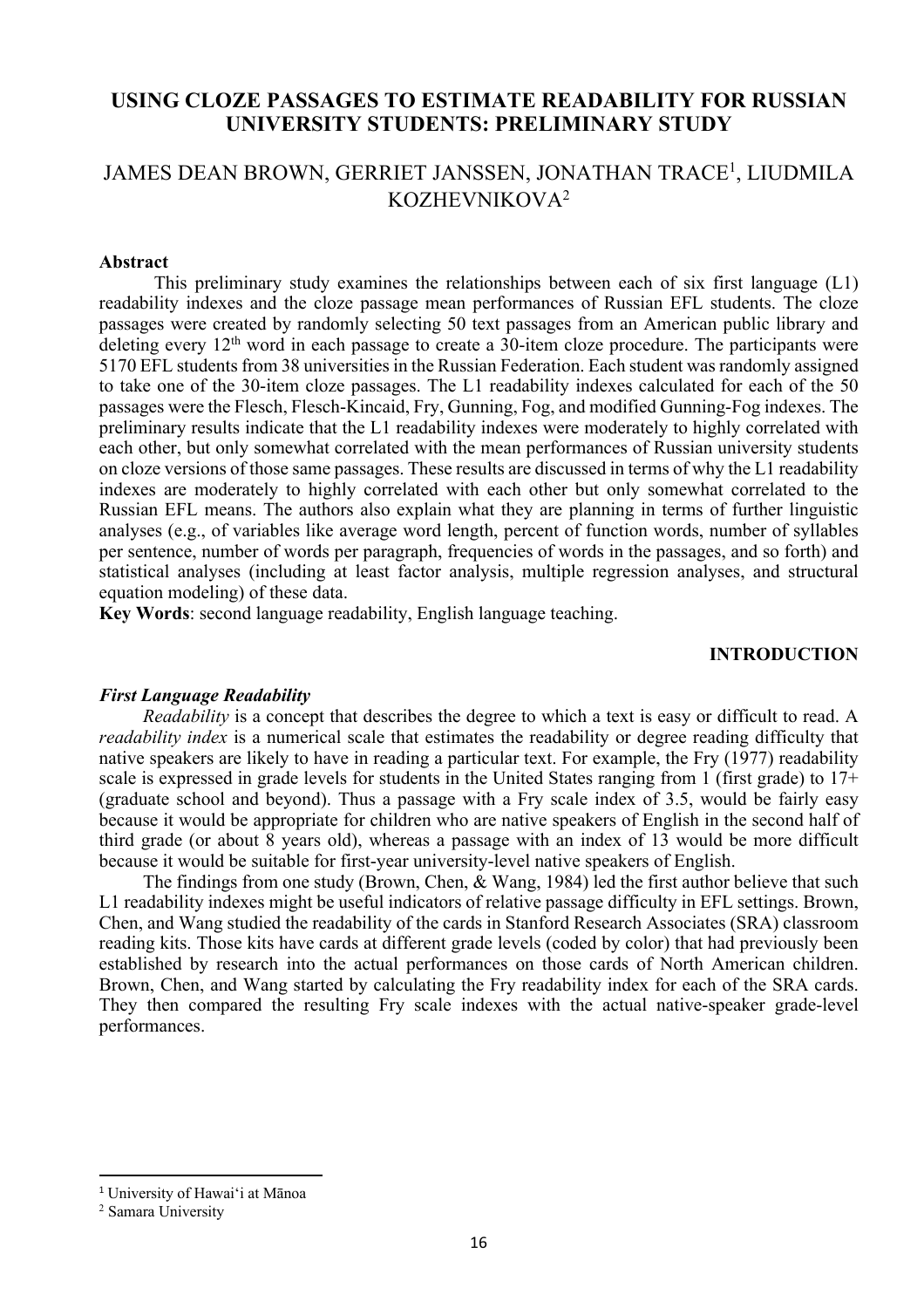|                | <b>Passage Grades</b><br><b>Based on Student</b> |       |      |                |       |
|----------------|--------------------------------------------------|-------|------|----------------|-------|
| <b>SRA Kit</b> | Performance                                      | Mean  | SD   | Min            | Max   |
| 3A             | 3.5                                              | 3.22  | 1.20 | $\overline{c}$ | 6     |
|                | 4                                                | 4.56  | 1.42 | 3              | 6     |
|                | 4.5                                              | 5.56  | 0.88 | 4              |       |
|                | 5                                                | 6.44  | 0.73 | 5              |       |
|                | 6                                                | 7.11  | 0.93 | 6              | 8     |
|                | 7                                                | 8.22  | 2.17 | 6              | 13    |
|                | 8                                                | 8.67  | 1.50 | 6              | 10    |
|                | 9                                                | 9.56  | 1.67 | 6              | 12    |
|                | 10                                               | 10.22 | 1.48 |                | 12    |
|                | 11                                               | 10.11 | 2.15 | 6              | 12    |
| 4A             | 8                                                | 8.56  | 1.13 | 6              | 10    |
|                | 9                                                | 9.44  | 0.88 | 8              | 10    |
|                | 10                                               | 10.44 | 1.74 | 9              | 14    |
|                | 11                                               | 11.11 | 1.83 | 7              | 13    |
|                | 12                                               | 12.56 | 1.51 | 11             | 16    |
|                | 13                                               | 13.11 | 3.30 | 9              | $17+$ |
|                | 14                                               | 13.25 | 1.98 | 9              | 15    |

Table 1. *The Accuracy of L1 Fry Readability Estimates (Adapted from Brown, Wang, & Chen, 1984)*

Table 1 shows results for the 3A and 4A SRA kits separately. The grade levels shown in column two were established by research into the performances of L1 native speakers (each grade level consisted of 12 to 14 cards). The mean<sup>1</sup>, standard deviation<sup>2</sup> (SD), minimum<sup>3</sup> (Min), and maximum<sup>4</sup> (Max) for the Fry scale readability estimates for each grade or half-grade level are shown in the last four columns. Notice, in the third column, that the mean grade levels for the Fry index are remarkably close to the actual grade levels of the cards as established by student performance. Clearly, this study demonstrates that there is a strong relationship between the mean grade levels estimated by the Fry scale and the grade levels established on the basis of native-speaker performances.

A large number of English as a first language (L1) readability indexes have been invented over the past 60 years. Chall (1958), Klare (1963; 1984), Zakaluk and Samuels (1988), or Zamanian and Heydari (2012) all provide overviews of the first language readability literature. The L1 readability indexes examined in the current paper are: the Flesch reading ease formula (Flesch, 1948), the Flesch-Kincaid readability index (as described in Klare, 1984), the Fry readability scale (see Fry, 1985), as well as the Gunning, Fog, and modified Gunning-Fog readability indexes (see Larson, 1987).

The simplest way to explain the *L1 readability indexes* is to show the equations that define them. For example, Flesch's (1948) equation multiplies the average number of syllables per word in the text by .846, then subtracts the result from 206.835. From this result, the equation subtracts 1.015 times the average number of words per sentence. The actual equation for the Flesch reading ease index is:

**1. Flesch Reading Ease Formula** (Flesch, 1948)

= 206.835 - .846 (*syllables* / *words*) - 1.015(*words* / *sentences*)

The other indexes described below (numbers 2 to 6) are similar manipulations of the numbers of syllables, words, long words, easy words, hard words, sentences, etc. For those who are interested, we also provide a seminal reference for each equation.

**2. Flesch-Kincaid Index** (as cited in Klare, 1984)

= .39(*words* / *sentences*) + 11.8(*syllables* / *words*) - 15.59

#### **3. Fry Scale** (Fry, 1977 or 1985)

on the Fry reading graph (see Fry, 1985), the grade value at the point where the coordinates for sentences per 100 words and syllables per 100 words cross

<sup>&</sup>lt;sup>1</sup> Here the *mean* can be interpreted as the more familiar arithmetic *average*.<br><sup>2</sup> The *standard deviation* is a sort of average of the distances from the mean of all the values in the data; as such, it is an indicator of how much the values are dispersed around the mean.<br> $3$  The *minimum* is the lowest value in the set of numbers.

<sup>&</sup>lt;sup>4</sup> The *maximum* is the highest value in the set of numbers.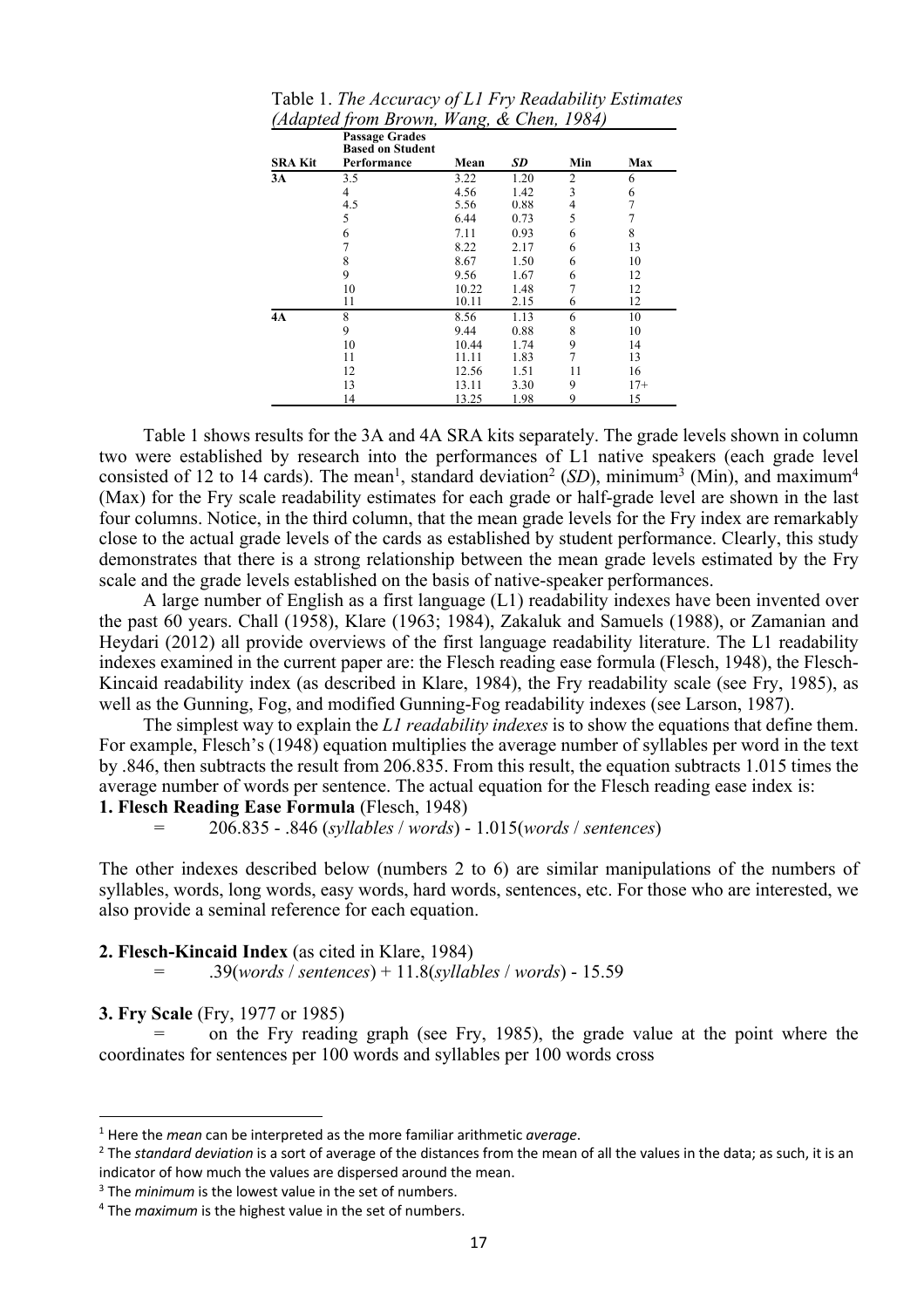#### **4. Gunning Index** (as cited in Carrell, 1987)

= .40(*words / sentences* + *% of words over two syllables*)

**5. Fog Count** (as cited in Carrell, 1987)  $\cos y$  words  $+3$ (hard words) sentences



#### *Second Language Readability*

In contrast to the rather large literature on L1 readability indexes, very little work has been done on readability indexes applied to second language (L2) students. A few such studies have investigated readability in languages other than English. For example, Nguyen and Henkin (1982) did so for Vietnamese, and Gilliam, Peña, and Mountain (1980) did so for Spanish. Moreover, Klare (1963) provided a survey of nine other early readability studies for French, German, Japanese, and Spanish.

For ESL, Haskell (1973) found that cloze procedure successfully distinguished among texts regardless of their length, the scoring method used, the deletion rate, and so forth. Hamsik (1984) found fairly strong associations (ranging from .78 to .82) between student performances on cloze tests and four different readability indexes. Brown (1998) showed that the mean performances of Japanese university students on the same 50 passages used in the present study correlated with the same readability estimates used in this study ranging from .48 to .55. Greenfield (1999) replicated Brown (1998) with different passages and found that the traditional L1 readability indexes correlated strongly with Japanese students' performances on cloze tests. Greenfield (2004) reported similar results and concluded that the traditional L1 readability indexes "are valid for EFL use" (p. 5).

#### *Cloze Procedure and Readability*

The first reference to cloze procedure was Taylor (1953), who studied the value of this sort of test for estimating the readability of reading materials used in U.S. public schools. Over the ensuing years, other key studies on cloze readability have included Bickley, Ellington, and Bickley (1970), Bormuth (1966, 1968), Brown (1998), Greenfield (1999, 2004), Miller and Coleman (1967), Moyle (1970), Ransom (1968), and Taylor (1957). All of these studies have shown that performances on cloze tests are at least somewhat related to readability.

#### *Purpose*

The primary purpose of this study was to explore the degrees of relationship between each of the L1 readability estimates and Russian EFL students' performances on actual cloze passages. To that end, the following research questions were posed:

- 1. Are randomly selected cloze tests reliable and valid tools for gathering data on passage difficulty?
- 2. To what degree are traditional first language readability indexes related to the average cloze scores for the same passages (when administered to Russian EFL students)?

#### **METHOD**

#### *Participants*

 $\overline{a}$ 

This study focused on the performances of 5170 Russian EFL students. The participants were selected as intact EFL classes from 38 different universities across Russia.<sup>1</sup> The participants ranged in

<sup>&</sup>lt;sup>1</sup> We would like to thank all of our colleagues who helped at various stages of this project by administering the cloze tests at 38 universities in the following 25 towns and cities: Chelyabinsk, Kazan, Kolomna, Krasnodar, Moscow,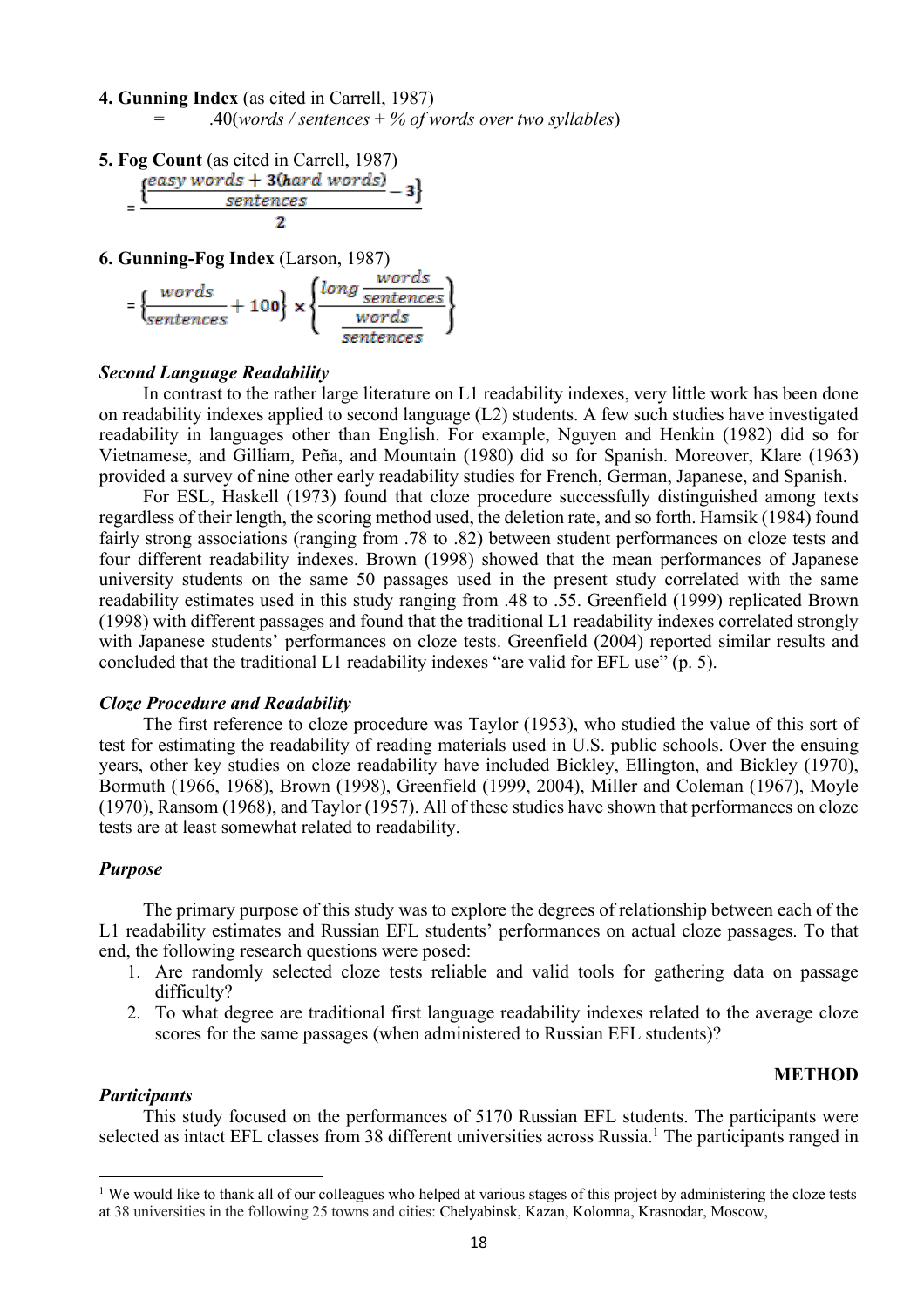age from 14 to 45 with a mean of 18.59 (48 participants did not answer this question); 71.7% of the participants were female, 28.0% males, and 0.3% did not specify their gender. All 50 cloze procedures were administered in such a way that all students were randomly assigned across all testing sessions to particular cloze tests. The purpose of doing this was to ensure that the results of the different groups could reasonably be assumed to be comparable across the 50 passages. An average of 103.4 students took each cloze test (with individual passages ranging from 90 to 122 students).

The participants were mostly undergraduate students from non-linguistic universities and departments, though, some students were linguistics majors. Their levels of proficiency can generally be said to represent the English proficiency of university students in Russia who are studying subjects other than English or linguistics. While the participants in this study were not randomly sampled from all Russian university students, it can be said that the sample is fairly large and homogeneous with regard to the nationality, language background, and educational level of the students.

#### *Materials*

The 50 cloze procedures used in this study were developed by randomly selecting 50 books from the adult reading section of the Leon County Public Library in Tallahassee, Florida, and then randomly choosing a passage from each book to create a 350 to 450-word long passage, beginning from a semantically logical starting point. Clearly, these passages were not selected in a completely arbitrary manner, but they were selected so that they would form independent and cohesive passages. The resulting 50 cloze passages ended up ranging from 366 to 478 words with an average of 412.1 words in each passage. Based on random selection, the resulting set of 50 passages is assumed to represent the reading passages encountered in U.S. public library books.

To create the cloze passages, every 12th word was deleted from each text and was replaced with a standard length blank. A 12th word deletion pattern was chosen instead the more traditional 7th word deletion so that 30 items could be constructed far enough apart to minimize the effect of answering one item correctly (or incorrectly) on answering other items. In addition, one sentence was left unmodified by blanks at the beginning of each passage and one or two were left intact at the end of each passage. Additional spaces were then added at the top for the students' name, sex, age, native language, and country of passport. Directions were also given that explained what the students must do to fill in the blanks and how they would be scored. Sample directions and 12 sample items are shone in Appendix B, which was taken from Brown (1989).

An additional very short 10-item cloze passage was also created and attached to all 50 of the cloze tests. This 10-item cloze test was developed on the basis of pretesting reported in Brown (1989), using procedures similar to those applied in Brown (1988), so that only those blanks that had proven very effective in an item analysis were kept in the test. The purpose of this short anchor test was to provide a common metric for making comparisons among the fifty groups of students and for anchoring item response theory analyses, which will be reported in future studies.

#### *Procedures*

l

The data for this paper were collected by a large number of teachers at 38 universities in various locations throughout the Russian Federation (see footnote 5 for those locations). The cloze passages were randomly distributed in a manner that assured that all students had an equal chance of getting any of the 50 cloze tests. They were administered by the teachers in classroom. The directions were clarified as necessary, and a total of 25 minutes was allowed for completing both the 30-item and ten-item cloze tests. According to teacher feedback, 25 minutes was sufficient time for students to finish.

Exact-answer scoring was used in this research. Exact-answer scoring involves counting only the original word that had occupied the blank as a correct answer. We felt that this was justified because research has repeatedly shown high correlations between exact-answer scores and other more elaborate scoring procedures (Alderson, 1978, 1979; Brown, 1978, 1980).

Novocherkassk, Novosibirsk, Orenburg, Rostov/Don, Ryazan, Samara, Saransk, Saratov, Smolensk, Solykamsk, St. Petersburg, Surgut, Syktyvkar, Syzran, Taganrog, Togliatti, Tomsk, Ulyanovsk, Voronezh, and Yoshkar-Ola. For a list of the cooperating institutions, see Appendix A.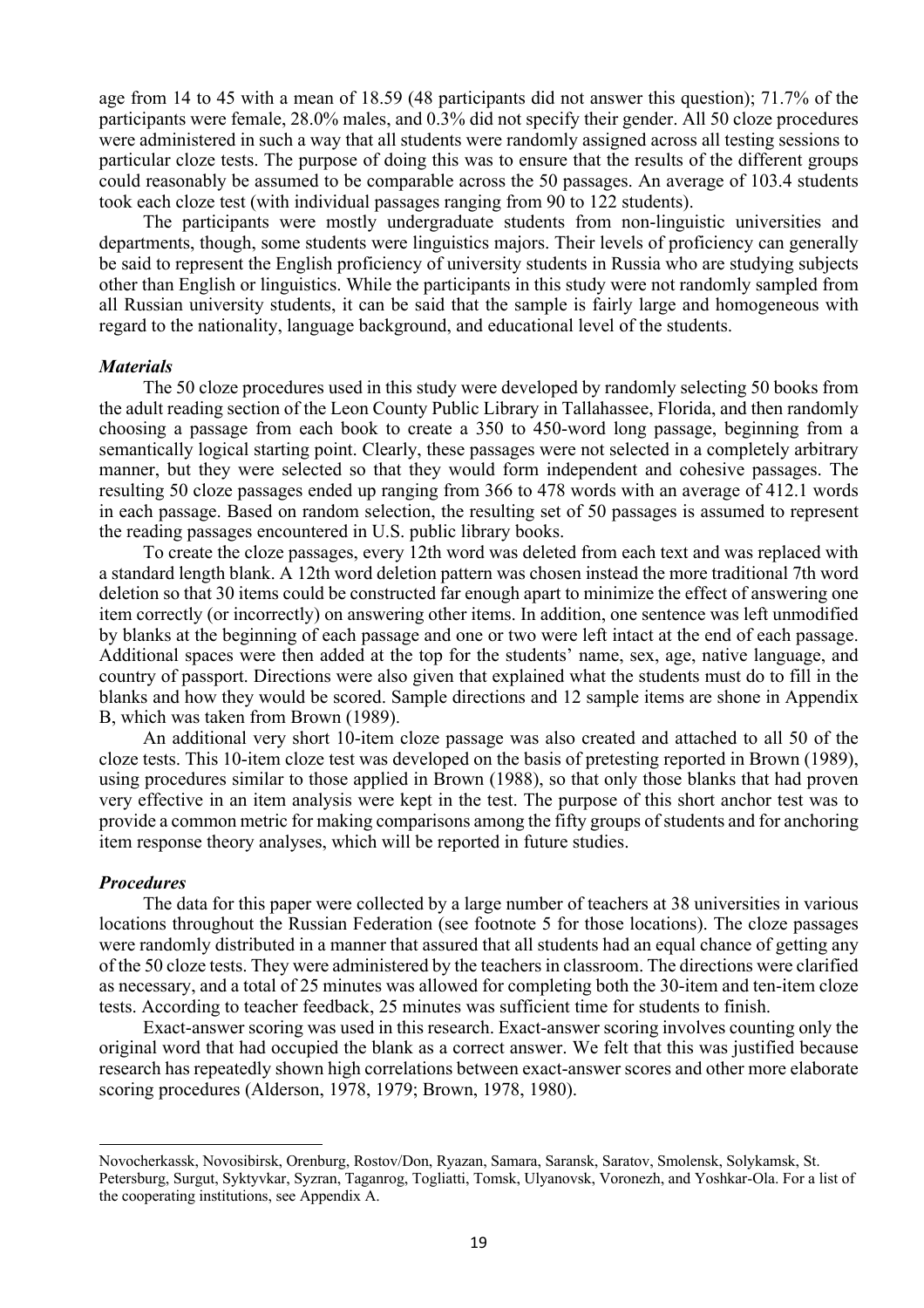#### *Analyses*

 $\overline{a}$ 

The variables in this study were chosen because, they were known to be related to readability and because they were quantifiable. In other words, these variables were chosen because they might explain statistically the variations in readability levels of the cloze passages in this research. Only seven variables are included in this preliminary report: (a) six L1 readability indexes and (b) the means produced by the Russian EFL students who took these tests.

#### **PRELIMINARY RESULTS**

Table 2 shows the descriptive statistics for the 50 cloze tests  $(k = 30)$ . These statistics include the mean, standard deviation (*SD*), minimum score obtained (Min), maximum score (Max), the number of participants who took the particular cloze (*N*), and the Cronbach alpha internal consistency reliability estimate for each test.

One obvious result which jumps out of Table 2 is that the means for the 50 cloze passages range from a low of 1.60 to a high of 12.82 out of 30. Since random selection promotes the equality of these groups in terms of overall English proficiency, the variation in means revealed in Table 2 is probably due to considerable variation in the difficulty levels of the passages involved. It is worth noting that these means are fairly low for tests with 30 items each. However, similarly low means have been commonly reported for cloze tests scored using the exact-answer method.

Notice also that the standard deviations range from a low of 2.27 to a high of 6.96. This range indicates substantial variation in the degree to which the students' scores were spread out around the means of these cloze passages. The minimum (Min) values are all 0. The maximum (Max) values ranged from 10 to 30, which indicates substantial variations in the ways these cloze passage scores spread out around their respective means. The number of participants on each cloze passage also ranged from 90 to 122.1 The reliability of the 50 cloze tests likewise varied considerably. Notice that the lowest internal consistency Cronbach alpha reliability was .646, while the highest was .919. Such reliability estimates indicate the proportion of reliability or consistency in the scores. For example, .646 indicates that 64.6% of the variance in scores for that cloze test was reliable but also, by extension, that 35.4% was unreliable (100% - 64.6% = 35.4%). Reliability estimates are important in any statistical research because a study can only be as reliable as the measures upon which it is based.

| <b>Test</b>    | Mean | SD   | Min              | <b>Max</b> | $\bm{N}$ | $\cdots$<br><b>Reliability</b> |
|----------------|------|------|------------------|------------|----------|--------------------------------|
| 1              | 6.78 | 3.99 | 0                | 16         | 120      | 0.745                          |
| 2              | 7.06 | 4.94 | 0                | 19         | 102      | 0.853                          |
| 3              | 3.94 | 3.71 | 0                | 14         | 103      | 0.811                          |
| $\overline{4}$ | 9.82 | 6.12 | 0                | 21         | 105      | 0.887                          |
| 5              | 6.54 | 4.38 | 0                | 22         | 106      | 0.822                          |
| 6              | 5.34 | 4.19 | $\boldsymbol{0}$ | 16         | 102      | 0.828                          |
| $\overline{7}$ | 8.07 | 6.22 | $\boldsymbol{0}$ | 20         | 103      | 0.896                          |
| 8              | 3.13 | 3.67 | 0                | 24         | 101      | 0.859                          |
| 9              | 4.08 | 3.67 | $\boldsymbol{0}$ | 23         | 105      | 0.808                          |
| 10             | 3.77 | 4.24 | $\boldsymbol{0}$ | 22         | 102      | 0.869                          |
| 11             | 5.74 | 4.53 | 0                | 17         | 101      | 0.845                          |
| 12             | 9.27 | 4.86 | $\boldsymbol{0}$ | 20         | 115      | 0.834                          |
| 13             | 3.30 | 3.89 | $\boldsymbol{0}$ | 17         | 105      | 0.855                          |
| 14             | 5.10 | 4.70 | $\boldsymbol{0}$ | 17         | 107      | 0.866                          |
| 15             | 8.10 | 5.60 | $\boldsymbol{0}$ | 21         | 106      | 0.893                          |
| 16             | 2.30 | 2.70 | $\boldsymbol{0}$ | 11         | 115      | 0.773                          |
| 17             | 2.55 | 2.29 | $\boldsymbol{0}$ | 10         | 109      | 0.646                          |
| 18             | 1.60 | 2.27 | $\boldsymbol{0}$ | 15         | 100      | 0.775                          |
| 19             | 6.15 | 5.08 | 0                | 30         | 102      | 0.882                          |

Table 2: *Descriptive Statistics for 50 Cloze Passages*

<sup>&</sup>lt;sup>1</sup> Note that, for reasons that we do not yet understand, Passage 1 originally had an unusually high number of participants with 170. We randomly selected 120 to remain in our data so that the sample sizes would all be approximately the same.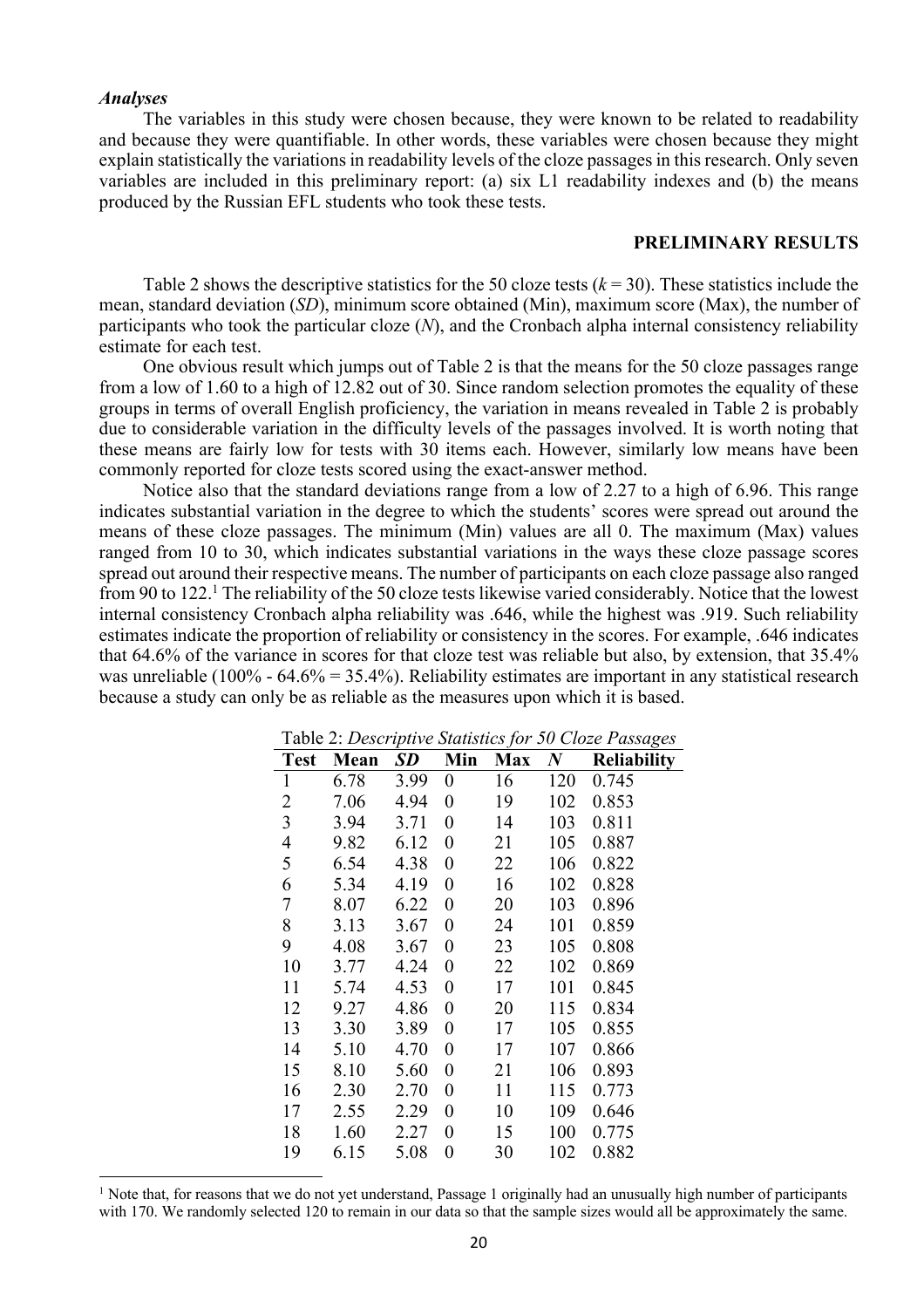| 20 | 5.41  | 5.01 | $\boldsymbol{0}$ | 24 | 97  | 0.887 |
|----|-------|------|------------------|----|-----|-------|
| 21 | 10.32 | 6.96 | $\boldsymbol{0}$ | 27 | 103 | 0.919 |
| 22 | 3.74  | 3.64 | $\overline{0}$   | 14 | 102 | 0.825 |
| 23 | 3.58  | 3.36 | $\overline{0}$   | 14 | 102 | 0.789 |
| 24 | 2.13  | 2.37 | $\overline{0}$   | 10 | 101 | 0.712 |
| 25 | 4.63  | 4.55 | $\overline{0}$   | 15 | 102 | 0.873 |
| 26 | 4.35  | 3.25 | $\overline{0}$   | 21 | 100 | 0.770 |
| 27 | 3.48  | 3.07 | $\overline{0}$   | 15 | 100 | 0.751 |
| 28 | 4.01  | 3.81 | $\boldsymbol{0}$ | 18 | 102 | 0.837 |
| 29 | 3.39  | 2.70 | $\boldsymbol{0}$ | 11 | 102 | 0.702 |
| 30 | 12.82 | 5.39 | $\overline{0}$   | 22 | 111 | 0.834 |
| 31 | 4.88  | 3.89 | $\overline{0}$   | 14 | 101 | 0.815 |
| 32 | 4.96  | 3.22 | $\overline{0}$   | 12 | 101 | 0.785 |
| 33 | 2.82  | 2.57 | $\overline{0}$   | 10 | 102 | 0.713 |
| 34 | 7.11  | 4.43 | $\overline{0}$   | 18 | 102 | 0.828 |
| 35 | 6.72  | 5.54 | $\overline{0}$   | 25 | 103 | 0.873 |
| 36 | 4.81  | 4.11 | $\boldsymbol{0}$ | 16 | 96  | 0.834 |
| 37 | 8.38  | 5.46 | $\boldsymbol{0}$ | 24 | 103 | 0.872 |
| 38 | 2.42  | 2.44 | $\overline{0}$   | 14 | 106 | 0.743 |
| 39 | 3.62  | 3.44 | $\overline{0}$   | 12 | 103 | 0.804 |
| 40 | 3.87  | 4.39 | $\overline{0}$   | 24 | 90  | 0.877 |
| 41 | 4.53  | 3.56 | $\overline{0}$   | 14 | 101 | 0.794 |
| 42 | 4.78  | 4.10 | $\overline{0}$   | 20 | 93  | 0.836 |
| 43 | 2.09  | 2.56 | $\boldsymbol{0}$ | 15 | 99  | 0.760 |
| 44 | 4.80  | 4.28 | $\boldsymbol{0}$ | 19 | 102 | 0.854 |
| 45 | 9.24  | 6.59 | $\overline{0}$   | 21 | 101 | 0.909 |
| 46 | 3.69  | 3.49 | $\boldsymbol{0}$ | 14 | 93  | 0.803 |
| 47 | 3.19  | 2.79 | $\overline{0}$   | 12 | 104 | 0.729 |
| 48 | 2.98  | 3.36 | $\boldsymbol{0}$ | 18 | 108 | 0.753 |
| 49 | 4.39  | 4.10 | $\boldsymbol{0}$ | 15 | 122 | 0.858 |
| 50 | 3.57  | 3.04 | $\overline{0}$   | 13 | 109 | 0.758 |

Table 3 displays the results for the L1 readability indexes examined in this research. They are arranged not by the passage numbers as they were in the previous table, but rather in order from the easiest to most difficult as indicated by the means in the last column. In other words, high means on passages (like the 12.82 for passage 30) indicate that the Russian students found them to be relatively easy, and low means (like the 1.60 for passage 18) indicate that the students found them to be relatively difficult.

|         |        |                |            |         |      | Tubic 3. Et Reagability Estimates and Rassian means for 30 I assages |       |
|---------|--------|----------------|------------|---------|------|----------------------------------------------------------------------|-------|
|         |        | <b>Flesch-</b> |            |         |      | Gunning-                                                             |       |
| Passage | Flesch | <b>Kincaid</b> | <b>Fry</b> | Gunning | Fog  | Fog                                                                  | Mean  |
| 30      | 4.63   | 6.5            | 5          | 5.08    | 6.0  | 22                                                                   | 12.82 |
| 21      | 4.74   | 7.5            | 5          | 4.85    | 5.9  | 24                                                                   | 10.32 |
| 4       | 5.95   | 7.6            | 6          | 6.41    | 8.4  | 28                                                                   | 9.82  |
| 12      | 8.59   | 11.0           | 10         | 5.67    | 8.1  | 32                                                                   | 9.27  |
| 45      | 8.47   | 11.1           | 8          | 6.72    | 10.0 | 36                                                                   | 9.24  |
| 37      | 6.03   | 8.6            | 2          | 6.81    | 9.3  | 31                                                                   | 8.38  |
| 15      | 9.69   | 12.0           | 10         | 6.41    | 10.0 | 38                                                                   | 8.10  |
| 7       | 9.37   | 9.9            | 10         | 6.07    | 10.0 | 43                                                                   | 8.07  |
| 34      | 10.69  | 12.8           | 10         | 8.48    | 13.0 | 42                                                                   | 7.11  |
| 2       | 10.71  | 13.5           | 13         | 6.07    | 10.0 | 42                                                                   | 7.06  |
|         | 6.78   | 9.6            | 7          | 6.15    | 8.7  | 32                                                                   | 6.78  |
| 35      | 3.69   | 4.8            | 4          | 4.09    | 4.8  | 22                                                                   | 6.72  |
| 5       | 11.00  | 13.9           | 10         | 6.57    | 10.0 | 40                                                                   | 6.54  |

Table 3: *L1 Readability Estimates and Russian Means for 50 Passages*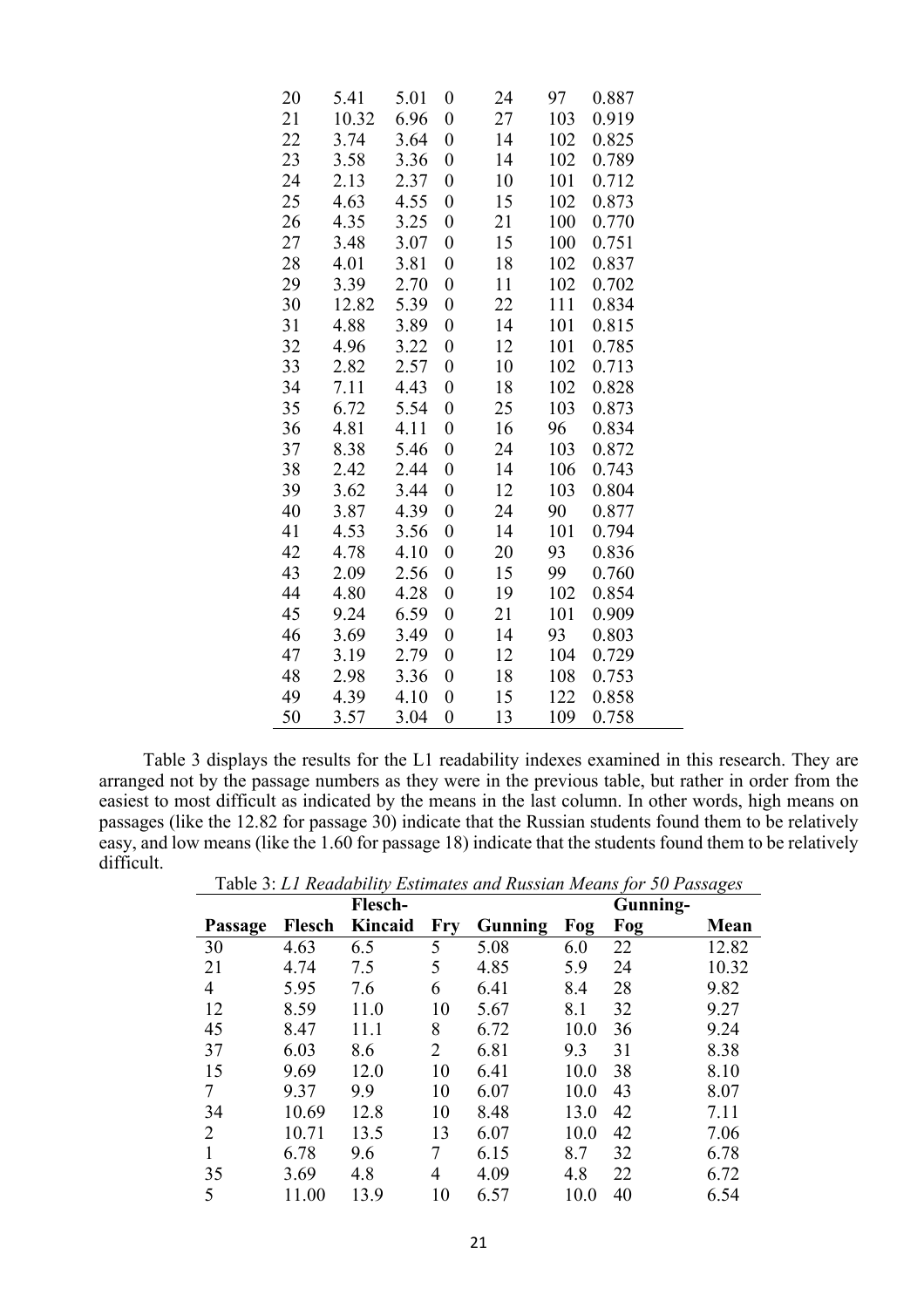| 19 | 8.27  | 10.2 | 8              | 6.40  | 9.4  | 35 | 6.15 |
|----|-------|------|----------------|-------|------|----|------|
| 11 | 2.71  | 5.0  | $\overline{3}$ | 3.05  | 3.2  | 20 | 5.74 |
| 20 | 8.30  | 10.8 | 8              | 7.03  | 10.0 | 35 | 5.41 |
| 6  | 5.18  | 7.0  | 6              | 4.11  | 5.2  | 27 | 5.34 |
| 14 | 4.79  | 8.5  | 6              | 4.26  | 5.5  | 27 | 5.10 |
| 32 | 7.80  | 9.6  | 8              | 5.94  | 8.1  | 30 | 4.96 |
| 31 | 8.13  | 11.6 | 10             | 5.26  | 8.1  | 37 | 4.88 |
| 36 | 7.88  | 11.3 | 8              | 5.82  | 9.4  | 40 | 4.81 |
| 44 | 11.6  | 13.9 | 11             | 7.81  | 13.0 | 43 | 4.80 |
| 42 | 7.10  | 9.1  | 8              | 5.19  | 7.2  | 31 | 4.78 |
| 25 | 7.72  | 10.2 | $\overline{7}$ | 7.09  | 9.7  | 31 | 4.63 |
| 41 | 12.26 | 14.3 | 12             | 9.33  | 15.0 | 47 | 4.53 |
| 49 | 7.59  | 10.3 | $\overline{7}$ | 8.19  | 12.0 | 37 | 4.39 |
| 26 | 13.95 | 16.6 | 14             | 9.05  | 17.0 | 54 | 4.35 |
| 9  | 12.30 | 15.3 | 12             | 9.34  | 16.0 | 49 | 4.08 |
| 28 | 12.00 | 14.4 | 14             | 8.23  | 14.0 | 49 | 4.01 |
| 3  | 2.83  | 4.8  | 3              | 3.25  | 3.5  | 21 | 3.94 |
| 40 | 5.69  | 8.1  | 6              | 5.47  | 7.5  | 30 | 3.87 |
| 10 | 11.86 | 15.2 | 10             | 9.61  | 16.0 | 46 | 3.77 |
| 22 | 8.97  | 10.8 | 9              | 7.16  | 11.0 | 37 | 3.74 |
| 46 | 8.78  | 11.2 | 9              | 5.80  | 8.5  | 34 | 3.69 |
| 39 | 5.09  | 6.7  | 6              | 5.81  | 7.5  | 27 | 3.62 |
| 23 | 11.45 | 13.9 | 13             | 7.35  | 13.0 | 46 | 3.58 |
| 50 | 18.51 | 21.3 | 15             | 13.48 | 25.0 | 64 | 3.57 |
| 27 | 9.36  | 10.0 | 9              | 7.20  | 11.0 | 38 | 3.48 |
| 29 | 13.58 | 16.0 | 11             | 11.00 | 17.0 | 46 | 3.39 |
| 13 | 10.65 | 12.1 | 10             | 8.83  | 14.0 | 40 | 3.30 |
| 47 | 9.99  | 11.9 | 9              | 8.24  | 13.0 | 40 | 3.19 |
| 8  | 8.46  | 11.2 | 8              | 7.83  | 11.0 | 36 | 3.13 |
| 48 | 8.51  | 11.2 | 8              | 6.95  | 12.0 | 44 | 2.98 |
| 33 | 13.82 | 16.3 | 12             | 11.01 | 21.0 | 59 | 2.82 |
| 17 | 15.60 | 20.4 | 14             | 9.78  | 19.0 | 58 | 2.55 |
| 38 | 11.01 | 12.9 | 11             | 8.13  | 13.0 | 42 | 2.42 |
| 16 | 8.90  | 13.0 | 9              | 8.99  | 16.0 | 50 | 2.30 |
| 24 | 10.69 | 13.1 | 10             | 8.95  | 14.0 | 40 | 2.13 |
| 43 | 11.51 | 13.9 | 10             | 9.72  | 15.0 | 43 | 2.09 |
| 18 | 9.69  | 12.7 | 12             | 6.06  | 9.7  | 40 | 1.60 |

The remaining columns in Table 3 show the readability estimates for each passage using the Flesch, Flesch-Kincaid, Fry, Gunning, Fog, and Gunning-Fog indexes. All of these indexes, except for the Gunning-Fog index, are meant to be on scales that represent grade levels in U.S. schools. It is interesting that they are fairly comparable in some cases, thus indicating similar relative difficulties for the passages. In other words, passages that appear to be relatively easy on one index also tend to be relatively easy on the other ones as well, while passages that appear to be relatively difficult on one index are also relatively difficult on the others.

Table 4 shows the correlation coefficients for all possible pairs of the L1 readability estimates in this study and the Russian means. The darker cells that spread across the table diagonally indicate the correlations of each variable with itself, which in each case is of course 1.00. Note then that while a perfect correlation is 1.00 and total lack of correlation would equal .00, all the values in the table are somewhere between the two extremes. Notice also that the correlations in the last light gray column are negative values indicating that the means range from easy to difficult in the opposite direction from the L1 readability indexes. In other words, cloze passages with high means are relatively easy while those with low means are difficult. This is the opposite (thus negative) from the readability indexes where high values indicate difficult passages (suitable for higher grades) and low values indicate easy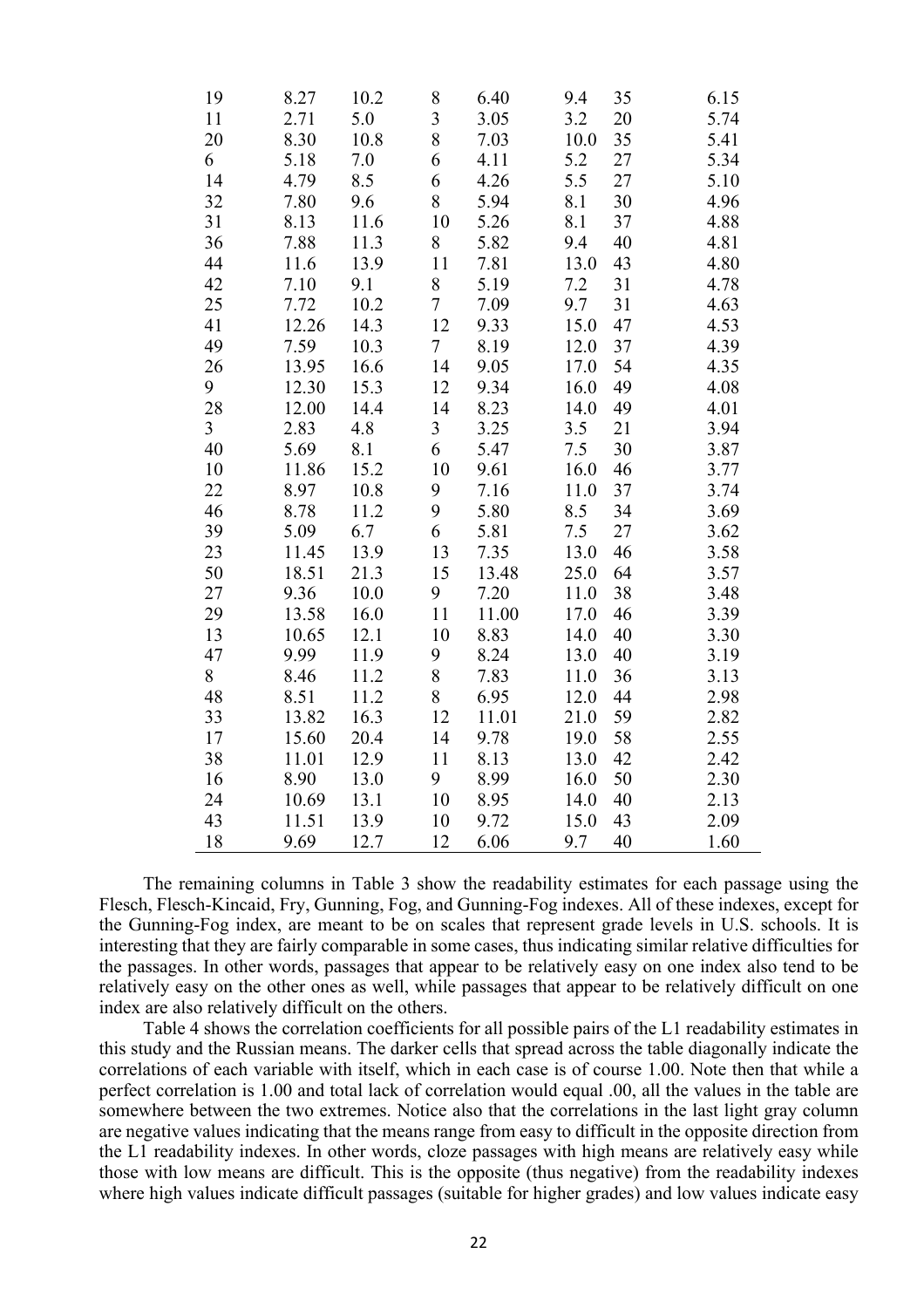passages (suitable for lower grades). It turns out that the L1 indexes are all moderately to highly correlated with each other (between .70 and .98) depending on which one is examined. It also turns out that there is a relatively low degree of relationship between the Russian means and the various L1 readability indexes. All in all, these L1 indexes are more highly related to each other than they are to the Russian means.

|                                | Flesch | -. <i></i><br>Flesch-<br><b>Kincaid</b> | <b>Fry</b> | Gunning | Fog  | $v \sim$<br>Gunning-<br>Fog | <b>Means</b> |
|--------------------------------|--------|-----------------------------------------|------------|---------|------|-----------------------------|--------------|
| Flesch                         |        |                                         |            |         |      |                             |              |
|                                | 1.00   | .98                                     | .92        | .89     | .93  | .95                         | $-.42$       |
| Flesch-                        |        |                                         |            |         |      |                             |              |
| <b>Kincaid</b>                 |        | 1.00                                    | .90        | .87     | .92  | .95                         | $-.44$       |
| <b>Fry</b>                     |        |                                         | 1.00       | .70     | .78  | .88                         | $-.41$       |
| <b>Gunning</b>                 |        |                                         |            | 1.00    | .98  | .87                         | $-.45$       |
| Fog                            |        |                                         |            |         | 1.00 | .95                         | $-.48$       |
| Gunning-<br>Fog                |        |                                         |            |         |      | 1.00                        | $-.48$       |
| <b>Russian</b><br><b>Means</b> |        |                                         |            |         |      |                             | 1.00         |

Table 4: *Correlation Coefficients L1 Readability Indexes and Russian Mean Difficulty1*

#### **DISCUSSION**

The discussion will now return to the original research questions and will address each question separately. The implications of these findings for Russian EFL readability estimations will be explored in the Conclusions section.

#### *1. Are Randomly Selected Cloze Tests Reliable and Valid Tools for Gathering Data on Passage Difficulty?*

In terms of reliability, Table 2 indicates that the cloze passages in this study are reasonably reliable, though individual tests varied somewhat with Cronbach alpha reliability estimates ranging from a moderate .646 to a relatively high .919. This means that these passages ranged from being about two-thirds reliable (64.6%) to being more than nine-tenths reliable (91.9%). To some degree, such variation in reliability can be related to the distributions of scores. The magnitudes of the means (some of which were as low as 1.60) and standard deviations (many of which were almost as large as their corresponding means) indicate that many of these distributions were probably positively skewed—a fact that would tend to depress the values of Cronbach alpha. Nonetheless, these estimates represent the reliability of these cloze tests when used under these conditions with these students.

In terms of validity, an argument can be built for the validity of the scores on these 50 cloze tests as follows. Given that the cloze passages were constructed from randomly selected public library books and that the items for the passages were semi-randomly selected (i.e., every 12th word deletion), sampling theory would indicate that the passages form a representative sample of the English language found in those library books. Therefore, it can be argued that the items form a representative sample of the blanks that can be created from public library books. Given that the validity of the scores from a set of items is defined as the degree to which they are measuring what they purport to measure, the validity argument here is that these cloze items have a high degree of content validity because they can be said to form representative samples of the universe of all possible items (after Cronbach, 1970), if that universe is defined as blanks created from the written language found in an American public library. [For much more on the reliability and validity of these passages, see Brown, 1993; for more on test reliability and validity issues, see Brown, 2005.]

<sup>&</sup>lt;sup>1</sup> Note that all of the correlation coefficients in Table 4 are statistically significant at  $p < .01$  (one-tailed).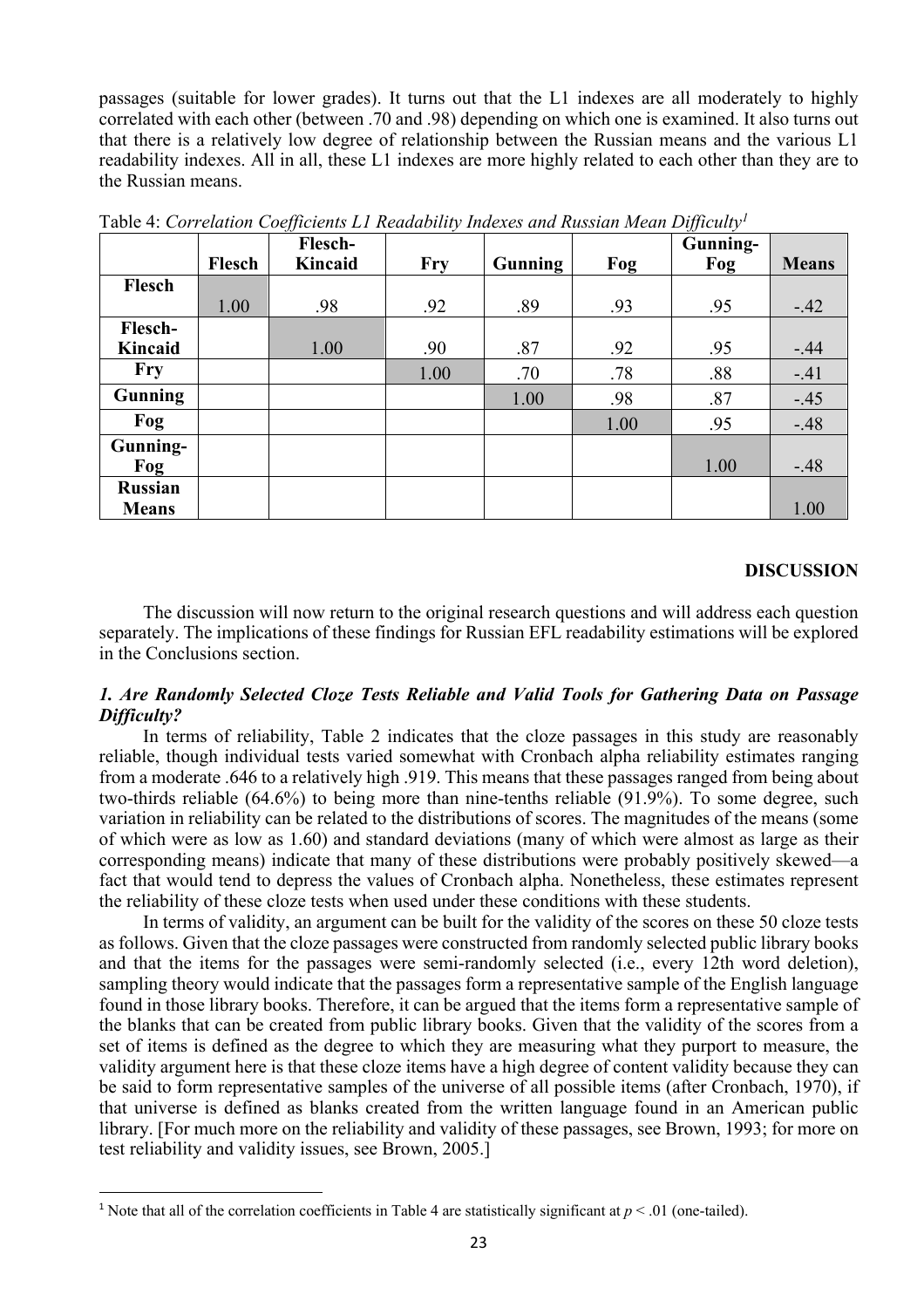#### *2. To What Degree Are Traditional First Language Readability Indexes Related to the Average Cloze Scores for the Same Passages (When Administered to Russian EFL Students)?*

Tables 3 and 4 both show some degree of relationship between each of the L1 readability indexes and the Russian means. Table 3 allows readers to actually inspect these relationships. However, Table 4 shows the degree to which the L1 readability indexes are moderately to very highly correlated with each other (ranging from .70 to .98). Thus, the L1 readability indexes appear to be moderately to highly interrelated, which makes sense given that they are all based on the same sorts of counts of syllables, words, sentences, etc. Table 4 also shows that L1 readability indexes are somewhat related to the performances of Russian EFL students as indicated by the correlations of -.41 to -.48. Remember that these coefficients are on a scale from no correlation (.00) to perfect correlation (1.00) and that they are negative values because the L1 readability and Russian mean scales indicate passage difficulty in opposite directions. Naturally, all of this can be said to be true only for Russian university EFL students as sampled in this study and for the cloze passages used here.

#### **FUTURE DIRECTIONS**

The results of this preliminary study indicate that there is certainly reason to move forward with further analyses. It has shown that a variety of L1 readability indexes for this set of 50 passages are somewhat correlated with the average performances of Russian university students on cloze versions of those same passages. This finding is important to think about. Why are the L1 readability indexes only somewhat related to the Russian EFL means? This lack of relationship could be due to any of the following: (a) that these L1 readability estimates are fine indicators of passage readability for native speakers but not for Russian EFL learners; (b) that the cloze passages are measuring something different from the simple readability measured by the L1 indexes; (c) that the Russian EFL learner's scores on the cloze passages are measuring something much more complex than simple readability something like the students' *overall proficiency* levels rather than the *reading* difficulty of the passages.

We are hoping that the analyses that we are planning to perform on these data in the future will help us to better understand these and other aspects of these cloze passages. In particular, the directions we anticipate pursuing at the moment should lead us to answers to the following research questions:

- 1. What other linguistic text variables (e.g., word length, word frequency for each blank, the length of the sentence in which the blank is found, whether the word is of Germanic or Latinate origin, etc.) should be included in such research?
- 2. How well do those linguistic text variables predict Russian EFL performances at the passage level? At the item level? And in what combinations? [Using item-response theory, factor analysis, multiple-regression analyses, and structural equation modeling—all of which will be explained in subsequent papers.]
- 3. What hierarchies of difficulty are found at the passage level for any of the linguistic variables (separately or combined) that would have implications for second language acquisition research? Similarly, what hierarchies of difficulty are found at the item level?
- 4. What differences and similarities would occur if the results of this study were compared with the similar data gathered in Japan? With students from other language groups? With students at other levels of study? Or at other ages?

#### **REFERENCES**

Alderson, J. C. (1978). *A study of the cloze procedure with native and non-native speakers of English*. Unpublished doctoral dissertation, University of Edinburgh.

Alderson, J. C. (1979). Scoring procedures for use on cloze tests. In C. A. Yorio, K. Perkins, & J. Schachter (Eds.) *On TESOL '79* (pp. 193-205). Washington, DC: TESOL.

Bickley, A. C., Ellington, B. J., & Bickley, R. T. (1970). The cloze procedure: A conspectus. *Journal of Reading Behavior*, *2*, 232-234.

Bormuth, J. R. (1966). Readability: A new approach. *Reading Research Quarterly*, *1*, 79-132.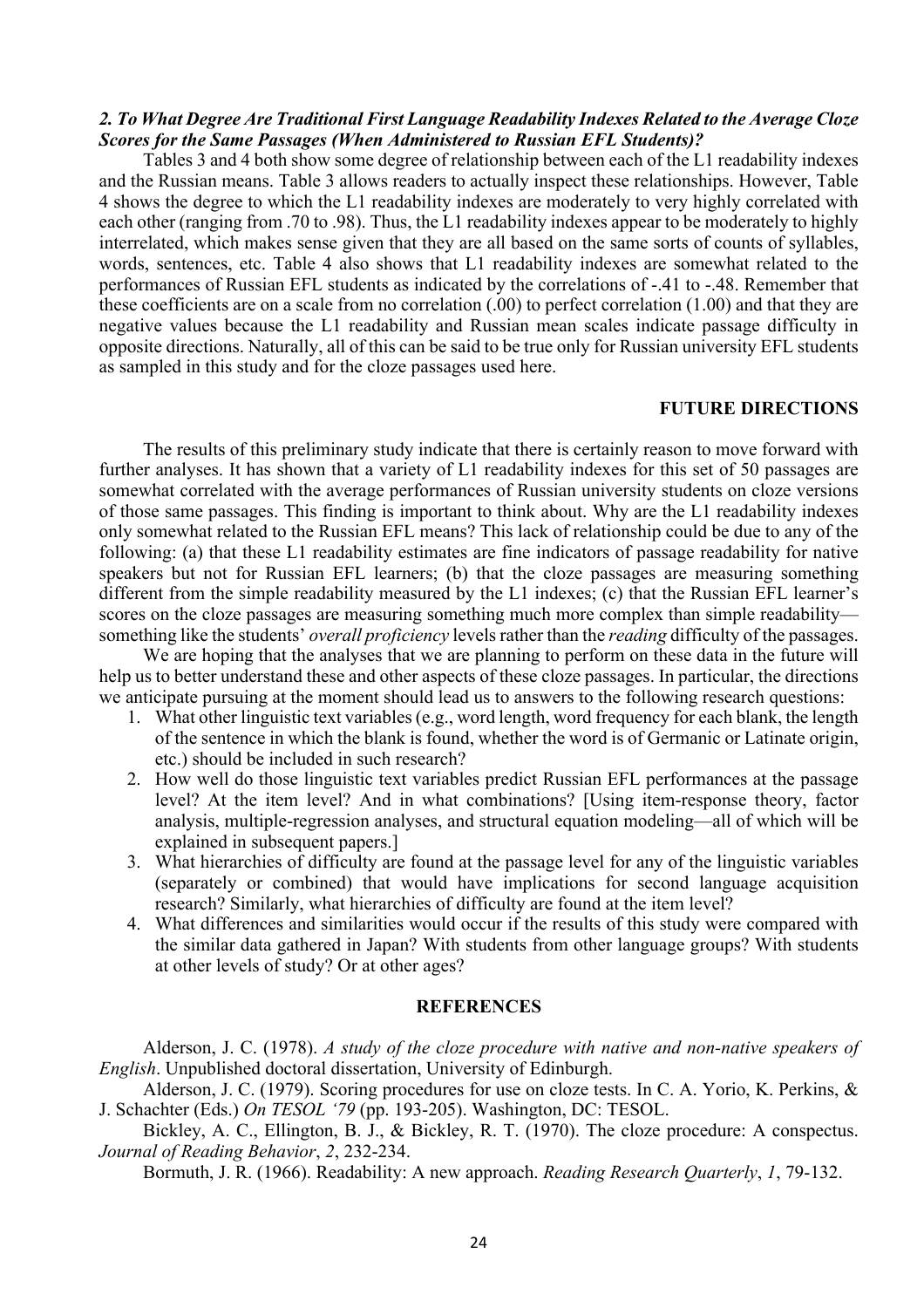Bormuth, J. R. (1967). Comparable cloze and multiple-choice comprehension tests scores. *Journal of Reading*, *10*, 291-299.

Brown, J. D. (1978). *Correlational study of four methods for scoring cloze tests*. Unpublished MA thesis, University of California, Los Angeles.

Brown, J. D. (1980). Relative merits of four methods for scoring cloze tests. *Modern Language Journal*, *64*, 311-317.

Brown, J. D. (1988). Tailored cloze: Improved with classical item analysis techniques. *Language Testing*, *5*, 19-31.

Brown, J. D. (1989). Cloze item difficulty. *JALT Journal*, *11*, 46-67.

Brown, J. D. (1998). An EFL readability index. *JALT Journal, 20*(2), 7-36.

Brown, J. D., Chen, Y., & Wang, Y. (1984). An evaluation of native-speaker self-access reading materials in an EFL setting. *RELC Journal*, *15*, 75-84.

Carrell, P. L. (1987). Readability in ESL. *Reading in a Foreign Language*, *4*, 21-40.

Chall, J. S. (1958). *Readability: An appraisal of research and application*. Columbus, Ohio: Ohio State University.

Cronbach, L. J. (1970). *Essentials of psychological testing* (pp. 145-146). New York: Harper & Row.

Flesch, R. (1948). A new readability yardstick. *Journal of Applied Psychology*, *32*, 221-233.

Fry, E. B. (1977). Fry's readability graph: Clarifications, validity, and extension to level 17. *Journal of Reading*, *21*, 242-252.

Fry, E. B. (1985). *The NEW reading teacher's book of lists*. Englewood Cliffs, NJ: Prentice-Hall. Gilliam, B., Peña, S. C., & Mountain, L. (1980). The Fry graph applied to Spanish readability. *The Reading Teacher*, *33*, 426-430.

Greenfield, G. (1999). *Classic readability formulas in an EFL context: Are they valid for Japanese speakers?* Ed.D. dissertation, Temple University.

Greenfield, J. (2004). Readability formulas for EFL. *JALT Journal, 26*(1), 5-24.

Hamsik, M. J. (1984). *Reading, readability, and the ESL reader*. Unpublished doctoral dissertation, Florida State University, Tallahassee, FL.

Haskell, J. (1973). *Refining the cloze testing and scoring procedures for use with ESL students*. Unpublished doctoral dissertation, Columbia University, New York.

Klare, G. R. (1963). *The measurement of readability*. Ames, IA: Iowa State University.

Klare, G. R. (1984). Readability. In R. Barr, M. L. Kamil, & P. Mosenthal (Eds.), *Handbook of reading research* (pp. 681-744). New York: Longman.

Larson, R. (1987). How Readability was created. In Scandinavian PC Systems. *Readability program for the IBM PC, XT and AT* (pp. 8-1 to 8-20). Rockville, MD: Scandinavian PC Systems.

Miller, G. R., & Coleman, E. B. (1967). A set of thirty-six prose passages calibrated for complexity. *Journal of Verbal Learning and Verbal Behavior*, *6*, 851-854.

Moyle, D. (1970). Readability—the use of cloze procedure. In J. Merrit (Ed.), *Reading and the curriculum* (pp. 159-168). London: Ward Lock Educational.

Nguyen, L. T., & Henkin, A. B. (1982). A readability formula for Vietnamese. *Journal of Reading*, *26*, 243-251.

Ransom, P. E. (1968). Determining reading levels of elementary school children by cloze testing. In J. A. Figurel (Ed.), *Forging ahead in reading* (pp. 477-482). Newark, DE: International Reading Association.

Taylor, W. L. (1953). Cloze procedure: A new tool for measuring readability. *Journalism Quarterly*, *30*, 414-438.

Taylor, W. L. (1957). "Cloze" readability scores as indices of individual differences in comprehension and aptitude. *Journal of Applied Psychology*, *41*, 19-26.

Zakaluk, B. L., & Samuels, S. J. (1988). *Readability: Its past, present, and future*. Newark, DE: International Reading Association.

Zamanian, M., & Heydari, P. (2012). Readability of texts: State of the art. *Theory and Practice in Language Studies, 2*(1), 43-53.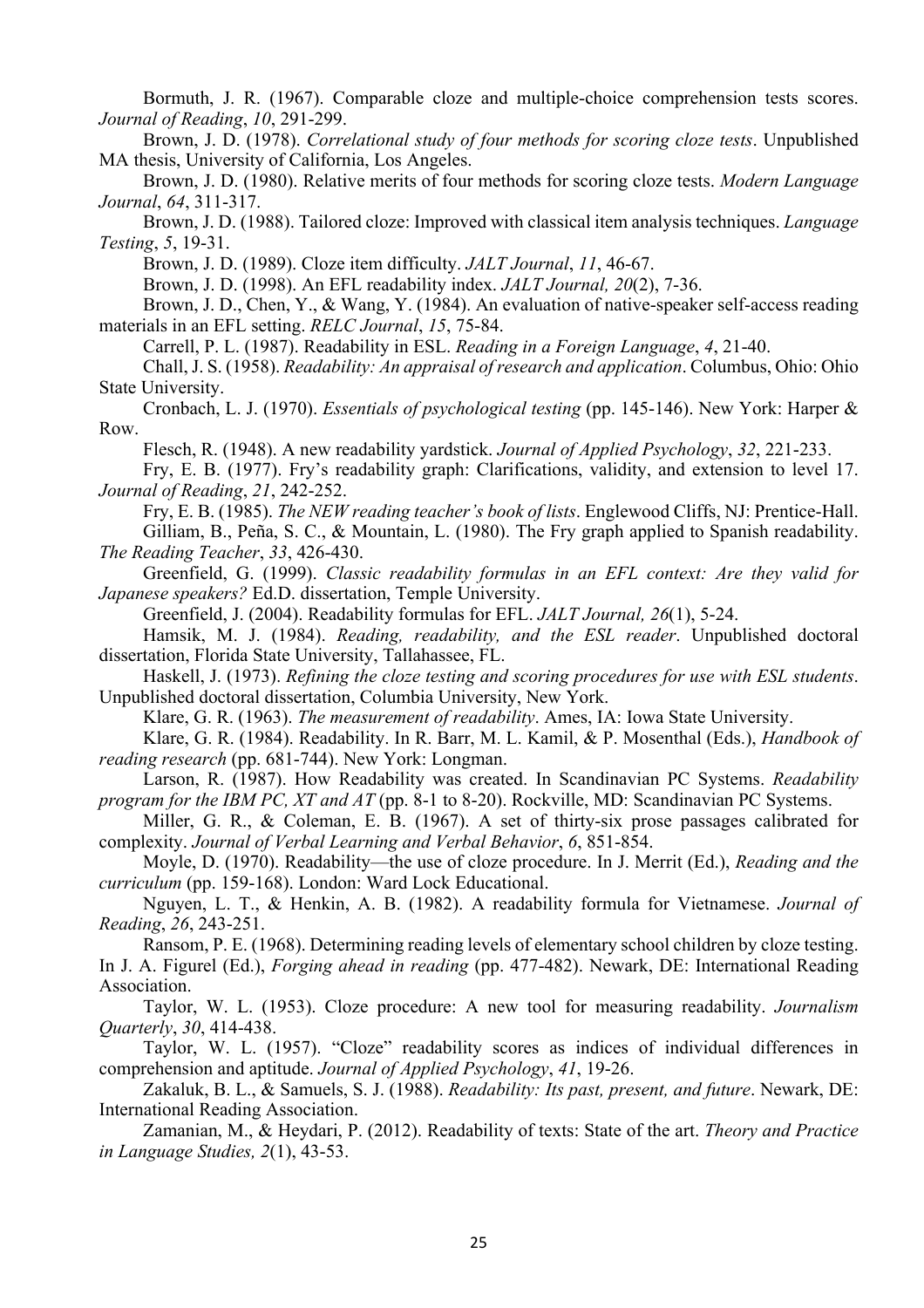#### **APPENDIX A: PARTICIPATING UNIVERSITIES**

We owe a great debt of gratitude to our colleagues at the following 38 institutions who helped us gather the data upon which this study is based. Without their cooperation and help, and the efforts of their students, this research project would simply not exist.

- 1. Chelyabinsk Law Institute
- 2. Chelyabinsk State University
- 3. International Market Institute (Samara)
- 4. Kazan branch of the Russian International Academy for Tourism
- 5. Kazan Military Institute
- 6. Kazan State Technical University
- 7. Kolomna State Pedagogical University
- 8. Krasnodar State University
- 9. Mordovian State University
- 10. Lomonosov Moscow State University
- 11. Novocherkassk Polytechnic Institute
- 12. Novosibirsk State University
- 13. Orenburg State University
- 14. Presidential Cadet College (Orenburg)
- 15. Rostov/Don Institute of Management, Business and Law
- 16. Rostov/Don State University
- 17. Ryazan State University
- 18. Korolyov Samara Aerospace university
- 19. Samara State Academy of Social Sciences and Humanities
- 20. Samara State University
- 21. Samara State University of Architecture and Civil Engineering
- 22. Saratov State Pedagogical University
- 23. Saratov State University
- 24. Smolensk University for the Humanities
- 25. Solykamsk State Pedagogical University
- 26. South-Ural State University
- 27. St. Petersburg State University
- 28. Surgut State University
- 29. Syktyvkar State University
- 30. Syzran branch of Samara State Technical University
- 31. Taganrog Institute of Management and Economics
- 32. Taganrog State Pedagogical University
- 33. Togliatti Academy of Management
- 34. Tomsk Polytechnic University
- 35. Ulyanovsk State University Institute for International Relations
- 36. Volga State University of Technology (former Mari State Technical University)
- 37. Voronezh State University
- 38. Voronezh State University of Architecture and Civil Engineering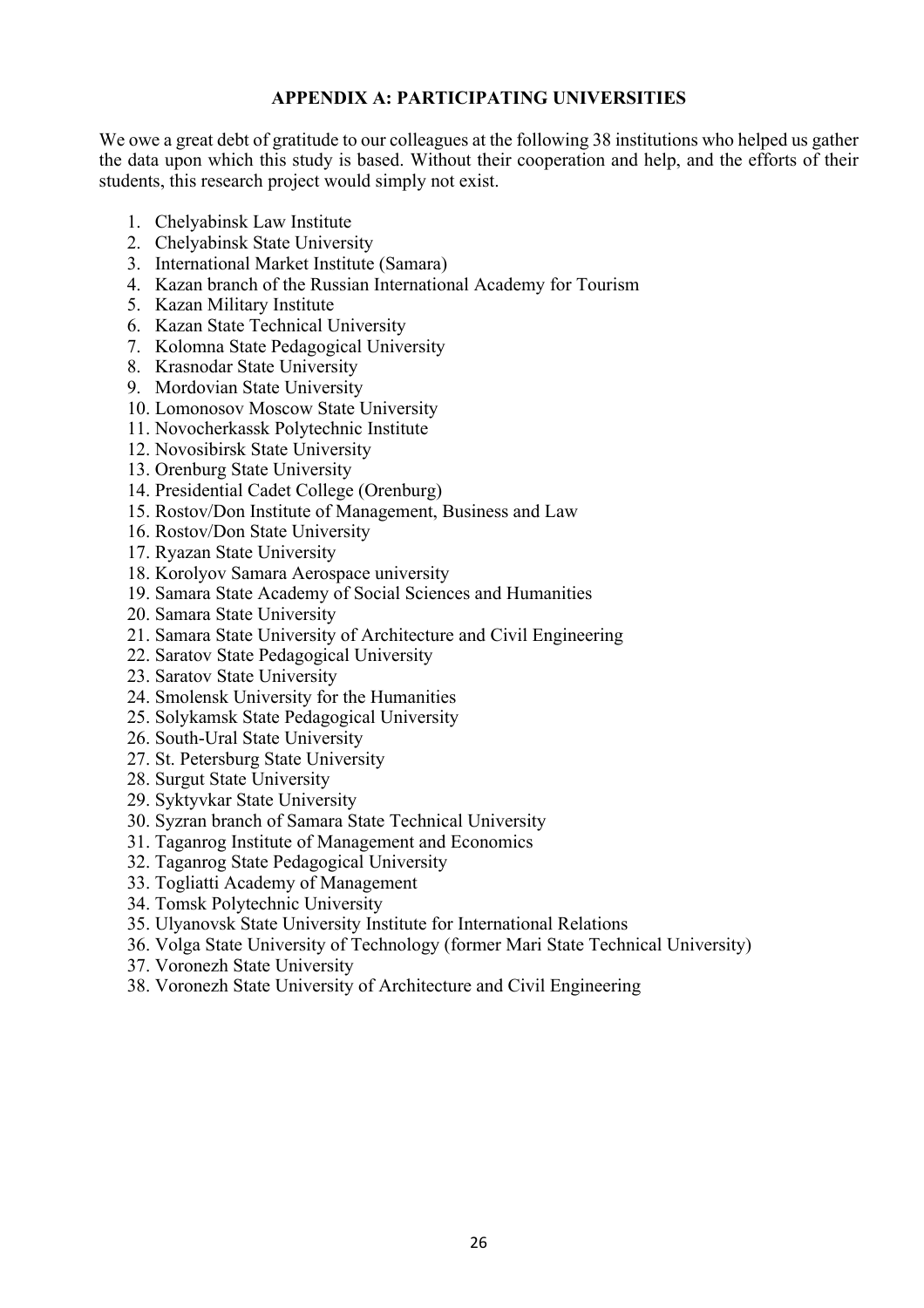#### **APPENDIX B: EXAMPLE CLOZE PASSAGE**

#### **(ADAPTED FROM BROWN, 1989)**

| Name       |        |         | Native Language     |  |
|------------|--------|---------|---------------------|--|
|            | (Last) | (First) |                     |  |
| <b>Sex</b> |        | Age     | Country of Passport |  |

#### *DIRECTIONS:*

- 1. Read the passage quickly to get the general meaning.
- 2. Write *only one* word in each blank. Contractions (example: *don't*) and possessives (*John's* bicycle) are one word.
- 3. Check your answers.

*NOTE:* Spelling will *not* count against you as long as the scorer can read the word.

*EXAMPLE:* The boy walked up the street. He stepped on a piece of ice. He fell (1) but he didn't hurt himself.

#### **A FATHER AND SON**

| Michael Beal was just out of the service. His father had helped him get his job at Western. The |  |                      |
|-------------------------------------------------------------------------------------------------|--|----------------------|
| few weeks Mike and his father had lunch together almost every (2)<br>(1)                        |  |                      |
| Mike talked a lot about his father. He was worried about (3)                                    |  | hard he was working, |
| holding down two jobs.                                                                          |  |                      |

"You know," Mike (4) went in the service my father could do just  $(5)$  anything. But he's really kind of tired these days. Working two  $(6)$ takes a lot out of him. He doesn't have as much (7) I tell him that he should stop the

second job, but (8) won't listen. During a smoking break, Mike introduced me to his  $(9)$  \_\_\_\_\_\_\_\_\_\_\_\_\_\_\_\_\_\_\_\_. Bill mentioned that he had

four children. I casually remarked that (10) hoped the others were better than Mike. He took my joking  $(11)$ \_\_\_\_\_\_\_\_\_\_\_ and, putting his arm on Mike's shoulder, he said, "I'll be  $(12)$  if they turn out as well as Mike." (continues ...)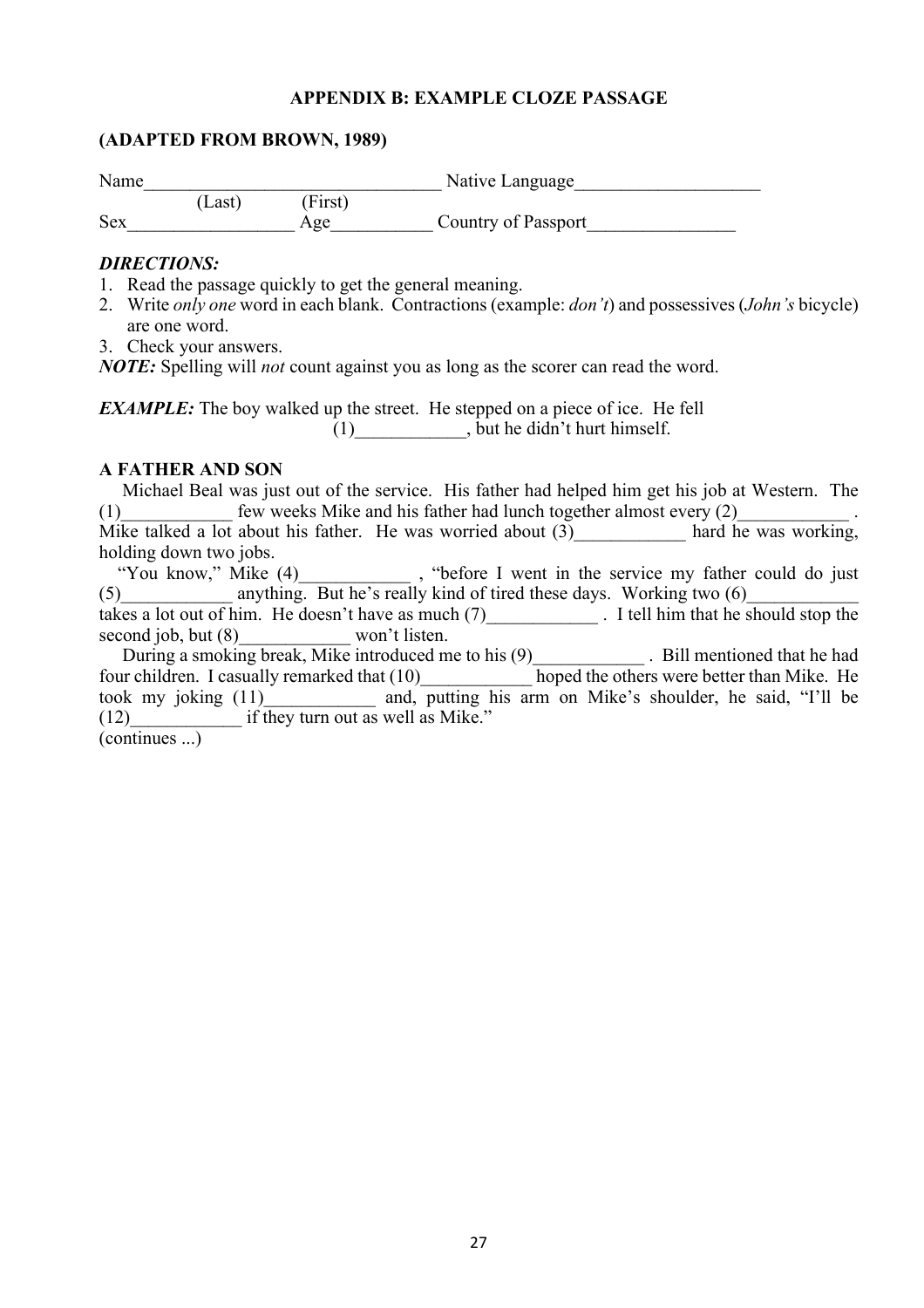#### **TO ACCEPT, OR NOT TO ACCEPT: PREREQUISITES TO ENSURE QUALITY TEACHER TRAINING**

#### EKATERINA SHCHAVELEVA1

#### **Abstract**

The research focuses on the problem of acceptability of applicants with the minimal level of the Unified State Exam (the USE) to teacher training programs, and coinage of language teachers with under-developed language competency, the latter being fated to turn insufficient for preparing school students for the USE. In the article the author answers the following two research questions: what level of language competency should be demonstrated by a teacher who works in a Russian regular secondary school; what the initial level of language mastery of applicants of teacher training programmes, measured with the USE and demonstrated with its results, would be adequate for them to be academically and linguistically agile for passing the exam which is known as the Certificate in Advanced English (CAE). The methods of the research included the content analysis of official documents regulating the requirements towards teacher competency and examination procedures and assessment; longitudinal observations on language competency development (330 students were observed throughout six years); comparative analysis of examination results. The outcomes of this research may be of high value to teacher training institutions in terms of the determination of categories of programme applicants who have stronger or weaker chances to graduate as competent (iob market relevant) teachers.

**Key Words**: teacher training programme, language competency, English language teacher, Unified State Examination, CAE, quality of teaching

According to the current educational policy, the government implements new projects to enhance the quality of teaching, which presumes a certain quality level of teachers. Though Professional Standards (The portal of Federal State Educational Standards of Higher Education, 2018a, 2018b), describe a whole list of competencies a qualified teacher should possess, subject knowledge plays a minor part in it; the government emphasizes that any teacher whose subject competency is low-levelled cannot be considered to be good. The National System of Teachers' Growth, the latest project commissioned by the government (Muzaev, 2018), also defines the subject competency as one of the four competencies that compose the professional competency of a teacher.

Furthermore, *Rosobrnadzor* (Federal Service for Supervision in Education and Science) conducted a test to check the level of subject competency of 20 000 teachers of certain subjects in 67 regions of the Russian Federation (The Federal Portal *Russian Education*, 2018). It was held on a voluntary basis – i.e. teachers could opt out of participation – but nevertheless the results showed insufficiency of teachers' knowledge of the subject they teach. Although the Ministry of Education questioned (The official site of *RIA Novosti,* 2018) the relevance of the test and it did not encompass all subjects, it is evident that subject competency is a key issue that concerns all stakeholders of the educational process.

If the subject competency of language teachers is scrutinized, language competency can easily be assessed if the CEFR-based test is offered.

According to Cambridge English Teaching Framework (2014), there are four levels, or categories, of professional competency of a language teacher, which correlates with CEFR in terms of language ability. This document provides experts with a full list of descriptors within various aspects of the teaching profession in relation to the given categories, including language ability (Table 1).

 <sup>1</sup> National University of Science and Technology 'MISIS', (Russia), *e.shchaveleva@gmail.com*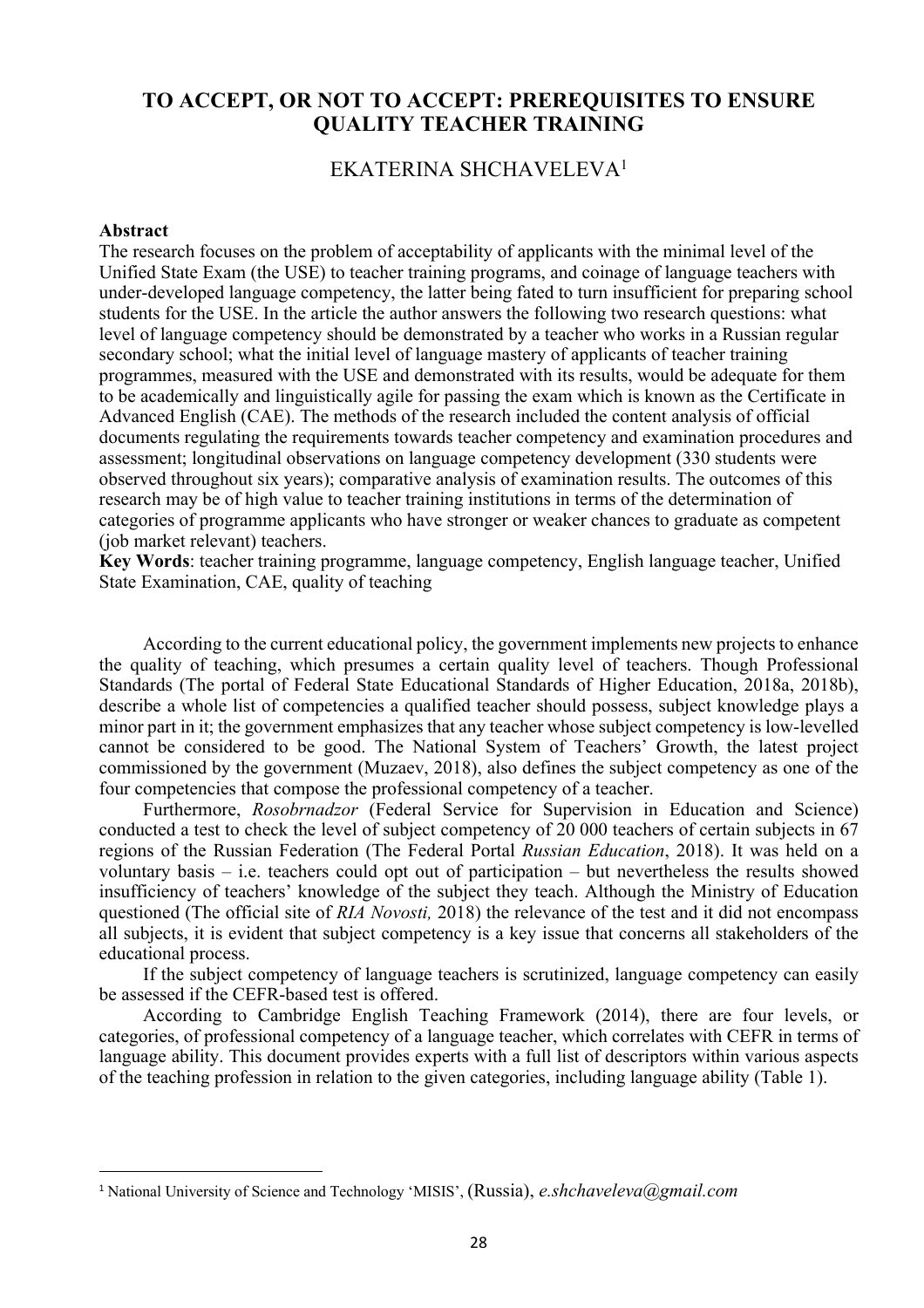| <b>Categories of Teachers</b> | Language ability (CEFR level) |
|-------------------------------|-------------------------------|
| Foundation                    | At least A2                   |
| Developing                    | At least B1                   |
| Proficiency                   | At least B2                   |
| Expert                        | At least C1                   |

*Table 1. Categories of Teachers and Relevant Language Ability*

It is obvious that language teachers in the Foundation category demonstrate at least A2 level. This contradicts the fact that most teacher refresher programmes including Cambridge Professional Development Qualifications (Cambridge Assessment International Education, 2018), require applicants to achieve B2 as the minimum level of language competency, while at the same time the expectation for the CELTA course is C1-C2. Noteworthy, there are no clear explanations or reasons why such high levels of language competency are established as a threshold, assumptions seem relevant that written assignments, compulsory to complete the course, require English proficiency.

International language schools normally require CELTA as an admission, consequently language teachers applying for a job with them need to prove C1 as a minimal level of language ability. This raises the first research question: what level of language competency should be required of teachers who work in Russian regular secondary schools?

Looking into the issue of final outcomes of language education programmes for schools, B2 is to be attained: according to the documents (Specification of Assessment Materials for Unified State Examination in Foreign Languages, 2013), this is established as the highest result in the Unified State Examination (the USE). Subsequently, B2 is insufficient for teachers who prepare their students for the USE, and it is presumably C1 that most likely will guarantee the expected student performance on the national school exit exam. There is strong logical background to believe that low-level teachers breed low-level students and thus it becomes a perpetual loop if the latter opt for teaching as their future job (Fig.1.)



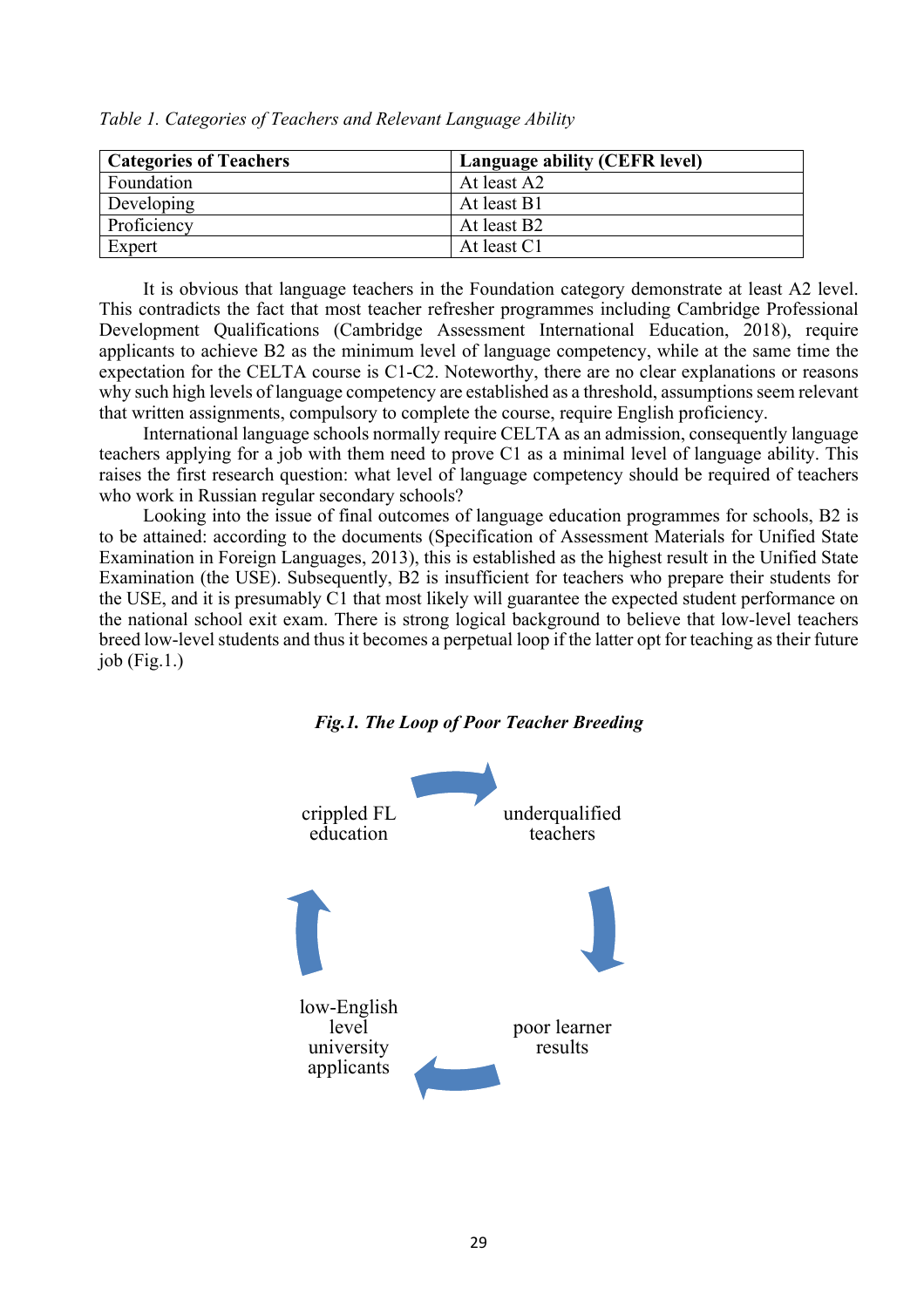Consequently, the teacher language competency herein should read as Expert level in terms of the language ability characterized in the Cambridge English Teaching Framework [6].

MISIS programme administrators hypothesised that teachers should possess a higher level than he/she prepares his/her students for. Thus, the developers of the teacher training programs should take into consideration that graduates' language competency needs to be at least at the C1 level if the Ministry intends to secure the university graduate's proficiency in the linguistic component of secondary education. Otherwise the insufficient linguistic capability of language teachers may cause some deficiencies during their in-service period. Moreover, if graduates' employability is an issue, this level will be sufficient for securing jobs for young teachers with international language schools.

The Linguistic Bachelor Programme which is offered by the National University of Science and Technology 'MISIS' (NUST 'MISIS) aims to train future teachers, translators and interpreters. Since launching the programme in 2011, administrators have been promoting the ideal that all graduates should be advanced users of the language in relation to CEFR and demonstrate high-level language competency at the pre-service stage of their professional development. The curriculum is designed so that all students can sit the mock CAE exam by the end of their second year. As English is a medium of instruction throughout junior and undergraduate courses, C1 level is expected.

Experience shows that not all linguistic programme students are capable of passing CAE, although all of them are to demonstrate a sound linguistic background as they have successfully passed the USE. Therefore, the second research question that the author poses in the article relates to the initial level of language mastery of MISIS linguistic programme applicants, measured with the USE and demonstrated with its results, which would be adequate for them to be academically and linguistically capable of passing CAE.

Though the USE is declared to be CEFR-based and B2-targeted, the Project documents on the USE development do not stipulate on the scale for converting the final results of the USE into CEFR levels (Specification of Assessment Materials for Unified State Examination in Foreign Languages, 2013). Hence, it is highly challenging to identify the initial level of applicants against the CEFR-scale. It hinders the perception of the baseline of the students' linguistic background in relation to CEFR.

Conversely, CAE as a Cambridge examination is CEFR-based with clear indicators of passing, i.e. 60% on average of its four parts (Reading and Use of English, Listening, Writing, Speaking). Candidates whose percentage ranges from 60 to 74 are awarded grade C; if their performance is between 75 and 84 they are given grade B; 85% or more provides the student with grade A and entitles them to a C2-level certificate.

The longitudinal research in question was conducted at NUST 'MISIS' between 2011 and 2018, and included six groups with a total of 330 students. The research method employed was a comparative analysis of the students' English language mastery level when entering the Programme (the USE performance) and their CAE results they demonstrated after two years of training. Notably, only 236 students managed to cope with the pace of the Programme and passed through the complete research (training) procedure.

Fig.2. depicts the average data of the initial the USE level of the students and their CAE results. The figure shows that in different years the average result in the USE ranged from 75.5 to 83.7 (upper line). Hypothetically, it affected the final result of the average CAE of the same group (the lower line). The group who demonstrated the highest outcomes in the USE (in 2013) also performed best in CAE. Before 2015, a better consistency of the USE and CAE can be observed. In 2015 when Cambridge amended the format of the examination and it became more challenging, we registered the discrepancy between the USE and the CAE outcomes, which suggests the feasible hypothesis that this associates with the faults of the USE scaling.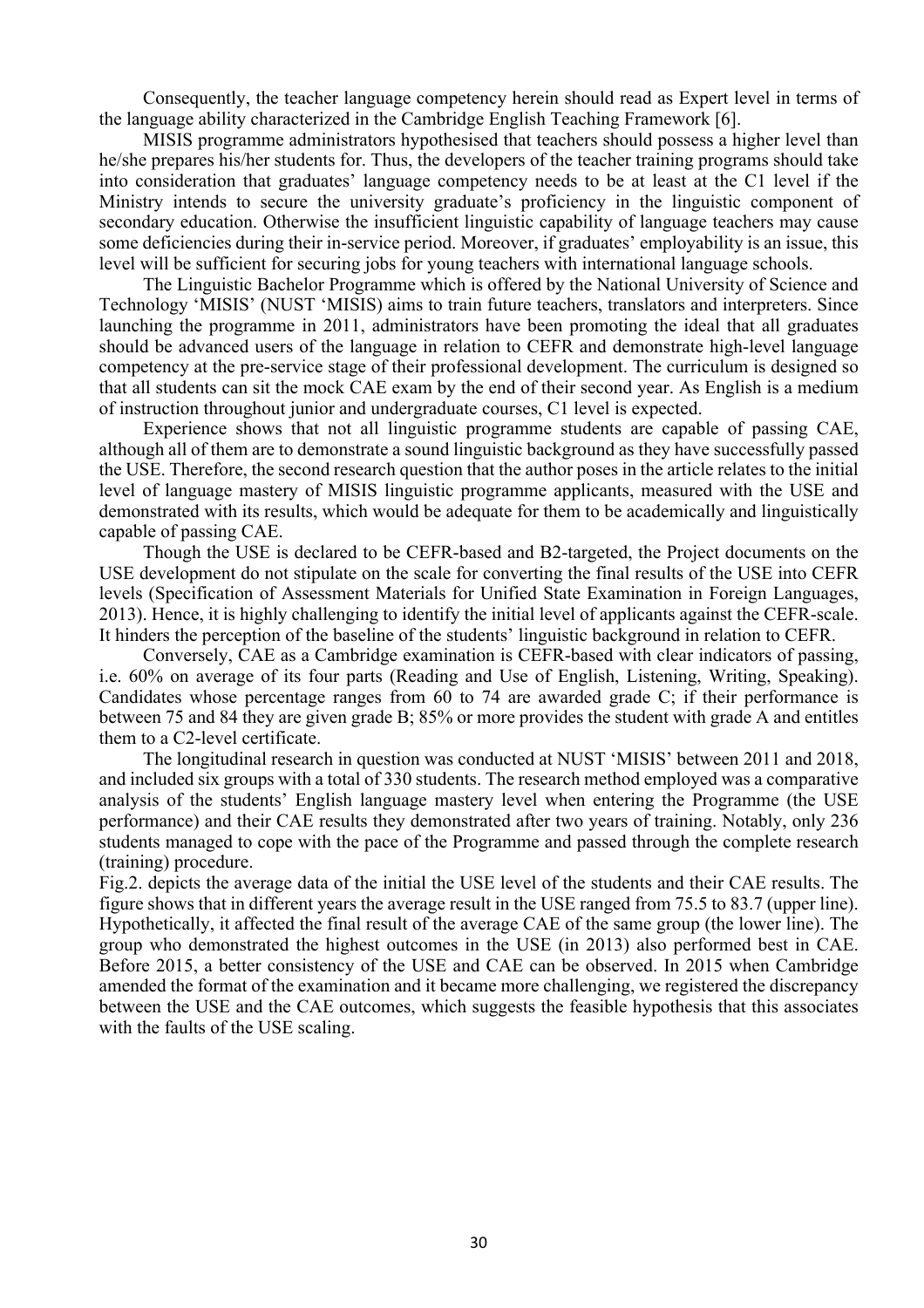

We also examined the range of the initial the USE-levels (in ranges of tens) and the performance of relevant students in CAE across the whole period of the research. Figure 3 visualizes the positive correlation between the two variables.



*Fig.3. Correlation between the USE ranges and the CAE results.*

Students who passed the USE with lower than 50 points barely passed CAE and showed low results, while those, whose the USE was high (i.e. 91-100 points) in terms of potential C2 achievement, would, on the average, underscore in CAE to attain the C2-transfer level.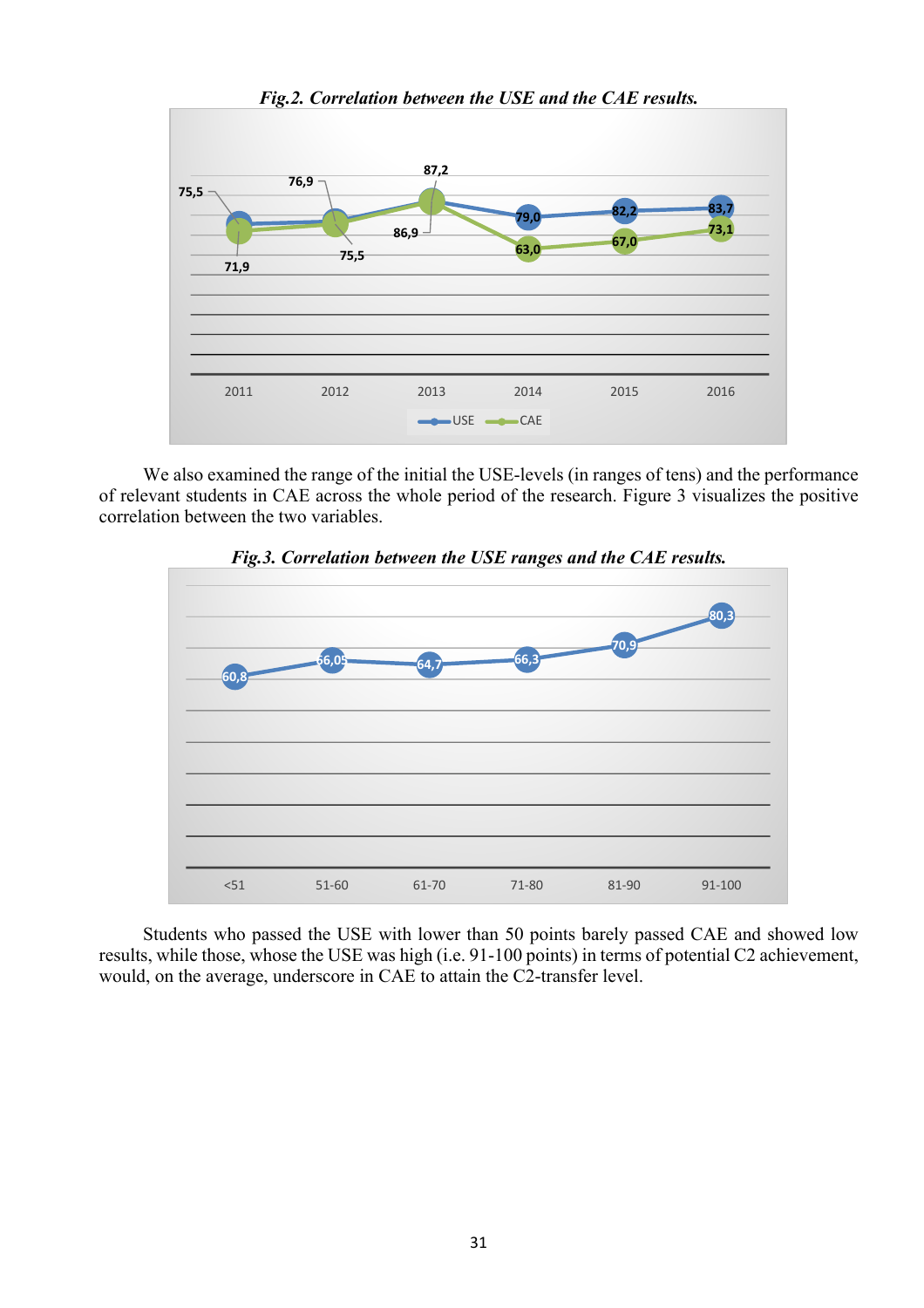

*Fig.4. The correlation between the percentile of the CAE-passers and their USE-levels.*

Figure 4 shows that only 1.69% of all the CAE-passers featured less than 50 points in the USE, which is probably associated with their success throughout their schooling. Thus, there is a trend of progression observed here (with some statistical deviation at the point of the USE range of 91-100).



*Fig.5. Correlation between the CAE grades and background the USE points*

Figure 5 illustrates the correlation between grades that were awarded to candidates in CAE and those candidates' background the USE achievements. Figure 5 also implicitly demonstrates that those Programme applicants whose level neared 80 points in the USE have stronger chances to pass CAE. Thus, those who scored less than 80 appear to be weaker Programme candidates and feature less chances to become professional English teachers with the expected level of language mastery.

Within the first two years of the Programme a certain drop-off rate was observed (shown in Fig 6).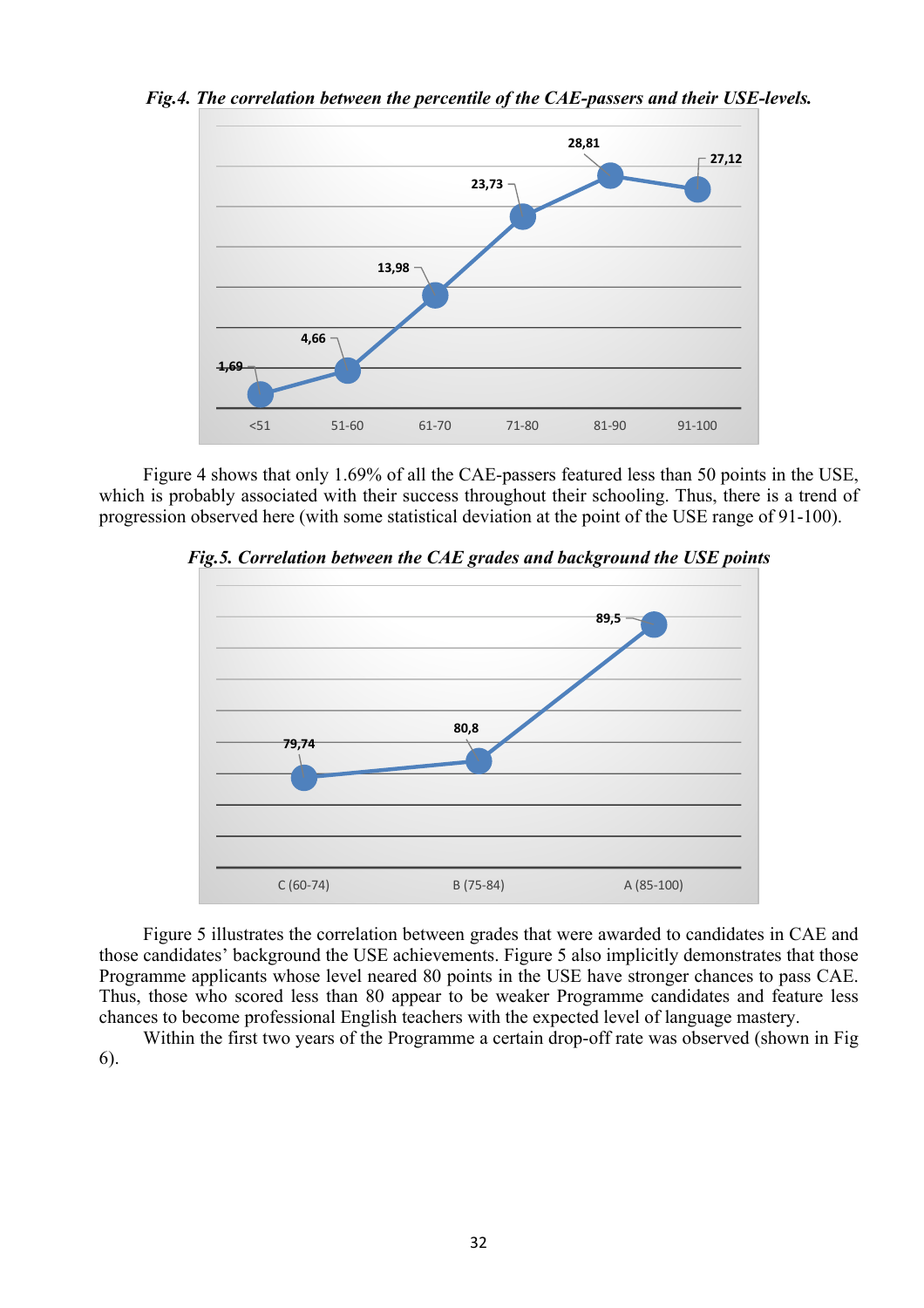

The average drop-off rate throughout the considered period amounted to 28.12%. This may have been triggered by a number of reasons:

- insufficient level of pre-entry language competency;
- advanced pace of the Programme;
- opting out of linguistics as a subject field and career path;

• personal reasons (e.g. financial problems of tuition-paying students or leaving the city). Our university experience indicates that the first two reasons appear to be the primary ones.





Figure 7 illustrates that the year-average the USE of those who did not cope with the Programme ranges between 44.9 and 79.2, though there is a clear tendency that those are the USE low-graders who would normally drop-off.

The average the USE results of the drop-off students for the whole research period is estimated to be 64.96. This can be nailed down to several reasons:

• this result is not sufficient for taking CAE, which is pinpointed by the previous findings that showed that on average around 80 points gained in the USE lead to successful results of CAE;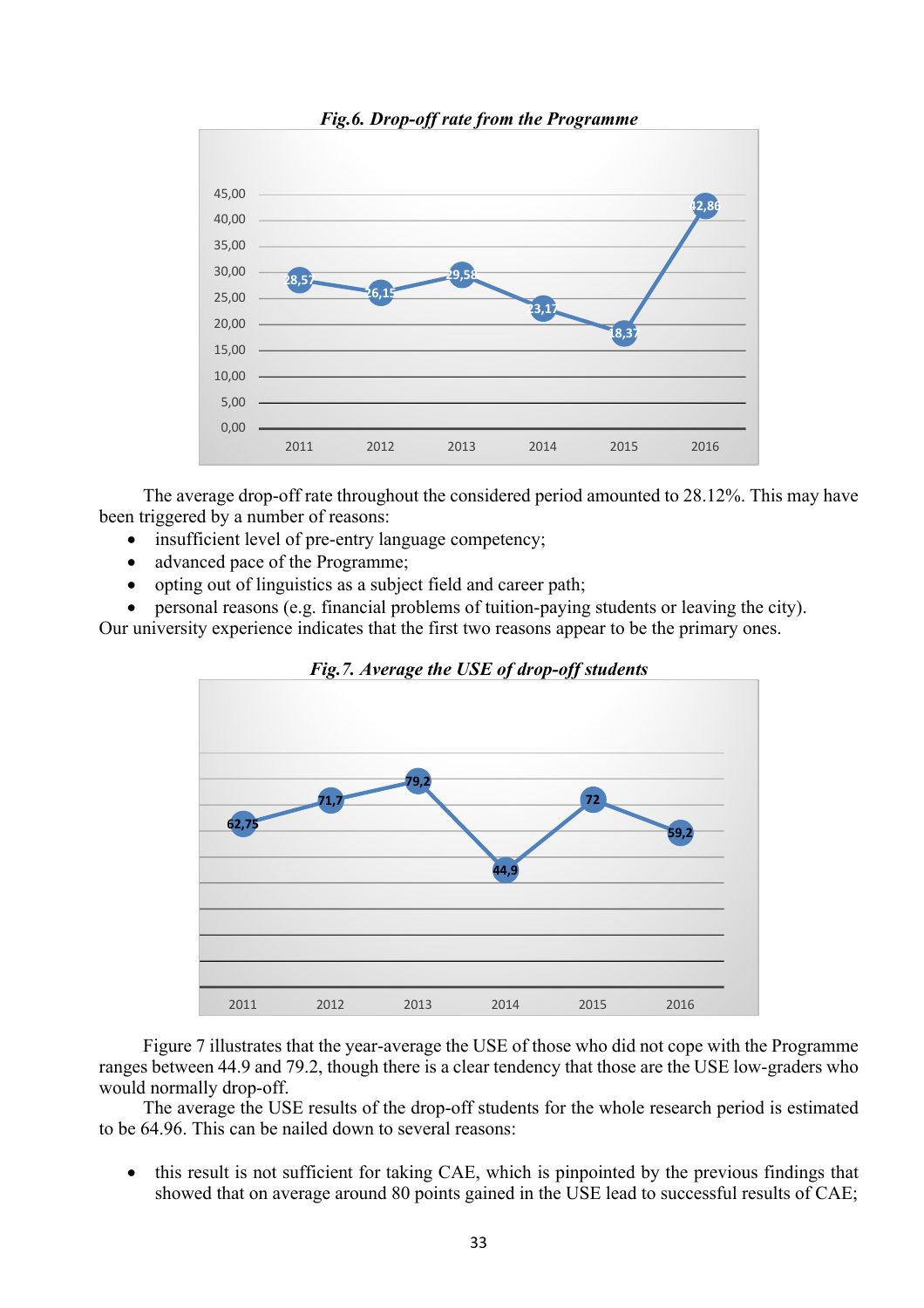- the USE does not always give an accurate picture of the language competency of a Programme applicant;
- some situational reasons should also be taken into consideration.

Summarizing the research outcomes, it is reasonable to conclude that those who are admitted with low the USE levels do not achieve the required English language mastery to cope with the Programme, attain the profession-expected C1 level (tested with CAE as diagnostic procedure). Thus, those the USE low-graders have poor background and are highly unlikely to complete the course and subsequently be able to prepare their potential secondary school learners for passing the USE successfully.

The results of the research have soundly proved that tangible teacher-training results can be attained by those who enter the Programme with the optimal minimum the USE score of 80. So school administrators should prioritize those applicants who demonstrate 80-plus points. Others have to persevere to endure the Programme.

To meet the requirements, curriculum design may encounter some challenges: (1) teachertraining programme is to be based on C1-relevant materials to guarantee job-relevant student' outcomes; (2) mock CAE should be introduced as a language competency measuring instrument; (3) assessment procedures and rating systems should be designed in concordance with CAE. As a subsequent recommendation, universities need to be empowered to fail and expel the students who underperform in CAE.

#### **REFERENCES**

1. Cambridge Assessment International Education (2018). Retrieved from: https://help.cambridgeinternational.org/hc/en-gb/articles/203546481-What-level-of-Englishproficiency-should-a-teacher-or-leader-have- Accessed 1 December 2018

2. Cambridge English Teaching Framework. Competency statements (2014). Retrieved from: https://www.cambridgeenglish.org/Images/172992-full-level-descriptors-cambridge-englishteaching-framework.pdf Accessed 1 December 2018

3. Muzaev A.A. (2018) *On results of research of teachers' competency.* Retrieved from: http://стандартпедагога.pф/files/display/Пленарное заседание Myзаев AA.pdf. Accessed 1 December 2018

Specification of Assessment Materials for Unified State Examination in Foreign Languages in 2013 (2013). Retrieved from: http://ege.edu.ru/common/upload/docs/iva 2013.pdf Accessed 1 December 2018

5. The Federal Portal *Russian Education* (2018) Retrieved from: http://www.edu.ru/news/education/sergey-kravcov-podvel-predvaritelnye-itogi-issledo/ Accessed 1 December 2018

6. The official site of *RIA Novosti* (2018) Retrieved from: https://ria.ru/society/20181118/1533037411.html Accessed 1 December 2018

7. The portal of Federal State Educational Standards of Higher Education (2018a). Retrieved from: http://fgosvo.ru/uploadfiles/profstandart/01.001.pdf Accessed 1 December 2018

8. The portal of Federal State Educational Standards of Higher Education (2018b). Retrieved from: http://fgosvo.ru/uploadfiles/profstandart/01.004.pdf Accessed 1 December 2018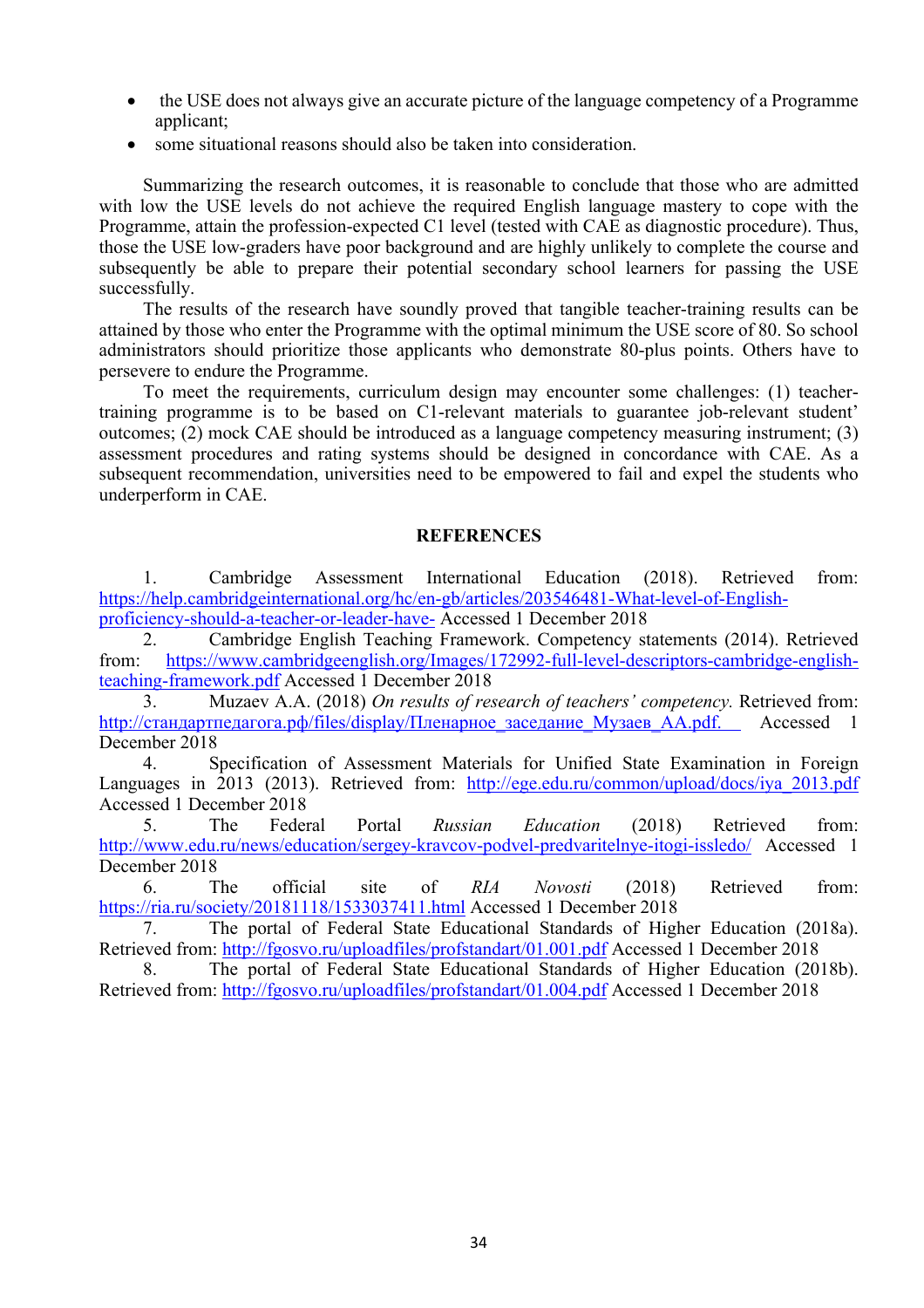#### **THE COUNCIL OF EUROPE, THE COMMON EUROPEAN FRAMEWORK OF REFERENCE FOR LANGUAGES AND ENGLISH PROFILE**

#### ANTHONY GREEN1

The Russian Federation is one of the forty-seven member states that make up the Council of Europe. The Council is probably best known for its work in the fields of human rights and legal affairs, but it has also played a key role in language education with many important initiatives, most notably its central role the introduction and promotion of the 'communicative approach' to language teaching.

#### **LEARNER-CENTRED LANGUAGE EDUCATION**

Before the 1970s, language teaching tended to focus on building up knowledge of linguistic systems: mastery of grammatical transformations and long lists of vocabulary. In contrast, the Council of Europe argued that the starting point for language education should be what learners might actually want to do with the language they were learning – the activities they might need to carry out and the ideas they might want to express. This did not imply a neglect of grammar, but involved introducing learners to the grammatical concepts they would need in order to function as effective language users. In 1975 the Council of Europe published van Ek's Threshold Level. This was a specification of the level of language needed for a language learner to live independently in a country where that language was spoken. The intention was to provide learners with a linguistic repertoire that would allow them to express themselves flexibly, but efficiently in the foreign language and to participate as fully as possible in the life of the society. Almost forty years of work has followed, during which other levels of functional ability have been defined both below Threshold (Waystage) and above it (Vantage). This project culminated in 2001 with the publication of the Common European Framework of Reference for Languages (CEFR), intended to inform the development of language syllabuses, curriculum guidelines, examinations and textbooks for learners of languages in different countries studying in a wide variety of educational systems.

It is part of the Council of Europe's educational philosophy that learners should be able to move seamlessly between schools, universities, workplace training courses and informal study to pick up the practical skills that they need. This is much more straightforward if everyone shares the same basic terminology for talking about teaching and learning. If a 'beginner' level class in school number 1 is like an 'elementary' level class in school number 2 or a 'preliminary' class in school number 3 and the 'Novice' book in the Practical English textbook series is like the 'Grade 2' book in the Useful English series, life in the English classroom can soon get very confusing for the uninitiated.

Although it acknowledges that learners will have different language learning needs in line with their purposes for learning, one of the aims of the CEFR is to provide a common system of levels. These go from Basic (A1 and A2), through Independent (B1 and B2) up to Proficient (C1 and C2) – defined in terms of what learners at each level can typically do with a language. For example, at the A1 level a learner, 'can use simple phrases and sentences to describe where he/she lives and people he/she knows', but at B2 a learner 'can present clear, detailed descriptions on a wide range of subjects related to his/her field of interest'.

The CEFR has had a profound influence well beyond the member states of the Council of Europe. It has now been translated into thirty-nine languages, including Japanese, Chinese and Arabic as well as Russian. Increasingly English language textbooks, like the Cambridge Face to Face series, incorporate CEFR 'can do' objectives into each unit. Many North and South American, Asian and

l

<sup>&</sup>lt;sup>1</sup> University of Bedfordshire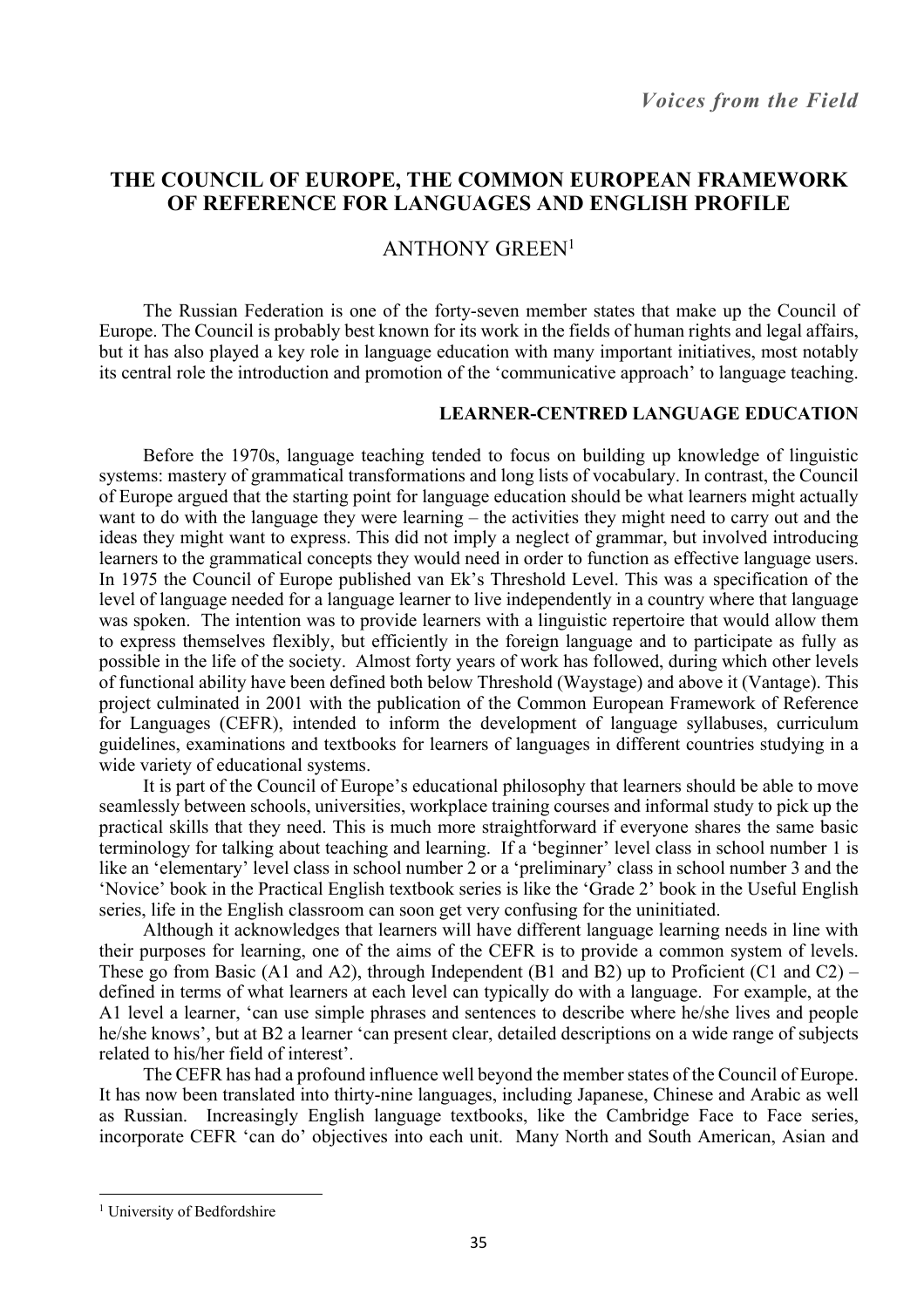Australian tests now report scores in terms of the CEFR levels. This helps employers or schools in other countries to understand how they compare to local qualifications.

#### **QUESTIONS AND RESERVATIONS**

The spread of the CEFR has naturally given rise to criticisms and concerns. Some have worried that the CEFR imposes teaching methodologies that may not suit every context. In my view, this concern is not justified. There is no consensus across Europe on the methods that should be used and the CEFR is not a recipe book that sets out a particular technique or insists on a fixed approach. What it does offer is sets of questions that help users to think about, describe and explain why they choose to learn, teach or test a language in the way that they do. Flexibility and pluralism are seen to be essential. If the illustrative descriptions of what learners are able to do are not suitable for a particular group, the CEFR makes it clear that users are free to develop alternative descriptions that work better for them and suggests ways of doing exactly that.

More worryingly, it has become clear that people working in different places may be interpreting the CEFR levels in very different ways. One would naturally expect that language courses and tests for different groups of learners in different countries would cover different areas of language (a course for doctors should involve different elements to a course for tour guides or a course for priests). On the other hand, if results are going to be meaningful for test users, the B2 level on one test of general language abilities should represent a very similar challenge to a B2 level on any other. If there is no shared understanding of the levels many of the potential benefits of the CEFR will be lost.

Because the CEFR is designed to apply across languages: to learners of Arabic, Bulgarian and Chinese as well as English, it can say nothing about specific words or structures that learners might be able to use at each level. Reports repeatedly show that users of the framework feel the need for more detailed explanations. They would like to know what exactly is meant by 'simple phrases' or 'a wide range of subjects' and they want more concrete examples of what learners at the different levels can do: recordings of learners speaking, samples of their writing or of the texts that they can understand.

Recognizing the need to provide more guidance, the Council of Europe has asked for 'Reference Level Descriptions' which will show in much greater detail how the CEFR applies to specific languages. For English, a good deal of work has already been done. Threshold (updated in 1990) is effectively a specification of the B1 level and other books cover CEFR A1 (Breakthrough), A2 (Waystage) and B2 and above (Vantage). All of these are available as e-books that can be downloaded from the English Profile website: www.englishprofile.org.

#### **ENGLISH PROFILE**

Launched in 2005, the English Profile is a collaborative programme of research which aims to take this work further. The core partners include the University of Bedfordshire, the University of Cambridge, the British Council and English UK, but the Profile also involves, through the English Profile Network, researchers from all over the world. A major aim is to identify key features of language use - the English actually produced or understood by learners - that are characteristic of each CEFR level:.

One strand of English Profile research is concerned with input: what learners read or listen to at each level. We are building up a picture of what learners are expected to understand and what conditions apply: how complex are the texts that learners are able to read? What range of vocabulary can they cope with? how fast is the speech they listen to? It appears, for example, that a C1 level of reading may be needed when students collect and evaluate information from a number of advanced texts – as university students need to do when learning about an academic subject.

English Profile researchers are also interested in the input learners receive from teachers and textbooks. What grammar points are being taught to learners at different levels? How many words are learners expected to know or use and in what contexts? What are learners being taught to do with the language they learn: introduce themselves? describe people? exchange opinions? This has indicated, for example, that adapting language to different audiences (being more or less formal, using idioms, slang, and technical language) tends to be a particular focus for teaching at the (highest) C levels.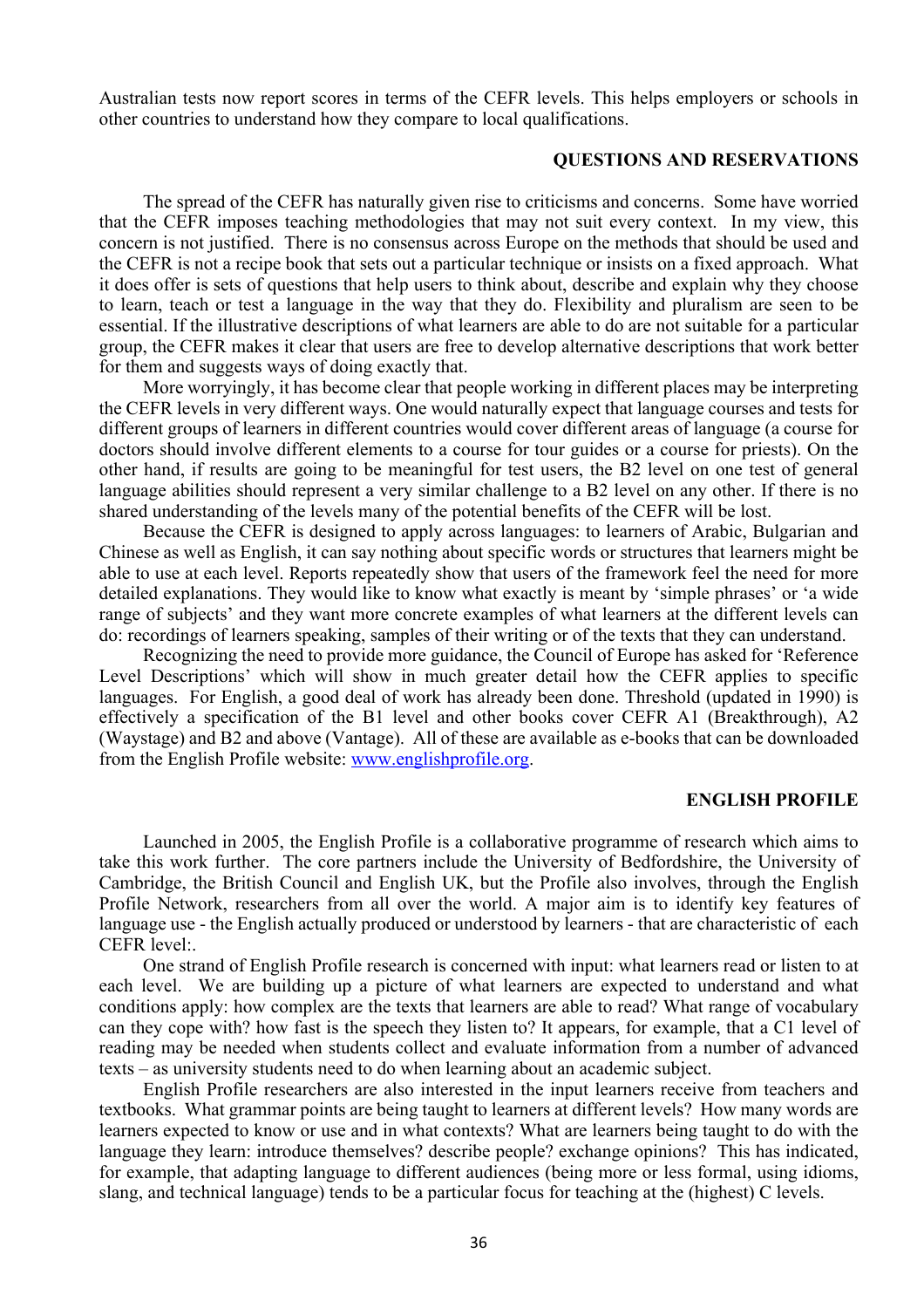A second strand is concerned with learner output: the speech and writing that learners produce. Cambridge English Language Assessment and Cambridge University Press have for many years been building up a corpus of learner language (the Cambridge Learner Corpus). This is a computerised collection of the language produced by learners taking Cambridge exams at different levels. The corpus now extends to over 45 million words. Errors of grammar or word choice are coded according to a scheme that has been refined over the years. With help from the University's Computer Laboratory, this process has been partially automated and it is now possible to search the corpus to identify at each level which error types are found most often and which grammatical forms are used accurately at each CEFR level.

Interesting and sometimes surprising findings have emerged and are being incorporated into the English Grammar Profile, which will become a valuable resource for teachers. For example, higher level learners make fewer verb tense errors, but B2 and C1 level learners tend to make more verb agreement errors (three birds is singing) than do B1 learners. It seems that learners at B1 level can accurately use questions (can/will Olga read? what does Olga read?) and negations (Olga can/will/does not drive), while only at C1 level are learners able to use relative clause types like 'the professor whose book I read'.

The English Vocabulary Profile is also based on insights into how language is used by learners at different levels. The different senses of frequent words in English that are taught in language classrooms around the world and which are typically found in learner writing at each level are listed, together with brief definitions and examples of how they are used, both by first language speakers and by learners of English. To take the word 'date' for example, at the A1 level it generally refers to a particular day as in 'the date of the class is 7 June' while phrases like 'up to date' and 'out of date' are found at B1 level.

Reflecting the Council of Europe's concern for practical language use, the English Grammar Profile and English Vocabulary Profile are linked through the developing English Functions Profile, which will show how learners at each CEFR level can use their language resources to communicate their intended meanings. What language can an A1 level learner use when he or she wants to apologise. How can a B2 level learner use his or her resources to make an apology that is more effective or appropriate to the context?

Of course, learners' first languages play a role in how they learn English, as does the kind of teaching they experience. The English Profile research pays particular attention to these. Within the corpus it is possible to search for texts produced by speakers of different languages. It will come as no surprise to Russian teachers and learners of English that, regardless of level, speakers of languages that do not have articles make more missing article errors than speakers of languages with articles.

#### **COLLECTING MORE EVIDENCE**

A limitation on what it has been possible to achieve through the English Profile to date ('to date', by the way, is at B2 level) has been the amount of data available. The Cambridge Learner Corpus is predominantly based on Writing tasks from Cambridge exams and Cambridge reading and listening tasks have been analysed as input. For the future, it is vital that English Profile should draw on the widest possible range of teaching and learning contexts so that it can be relevant to all. The English Profile partners are now making a concerted effort to gather material from a wide variety of institutions for analysis. Data collection involves partners from all over the world and a particular an effort is being made to find more spoken language data. As more evidence becomes available, the information the descriptions of learner language can be further refined.

To keep up with developments in the English Profile, please visit the English Profile website: www.englishprofile.org.

#### **REFERENCES**

Council of Europe (2001). Common European Framework of Reference for Languages: Learning, Teaching, Assessment. Cambridge: Cambridge University Press.